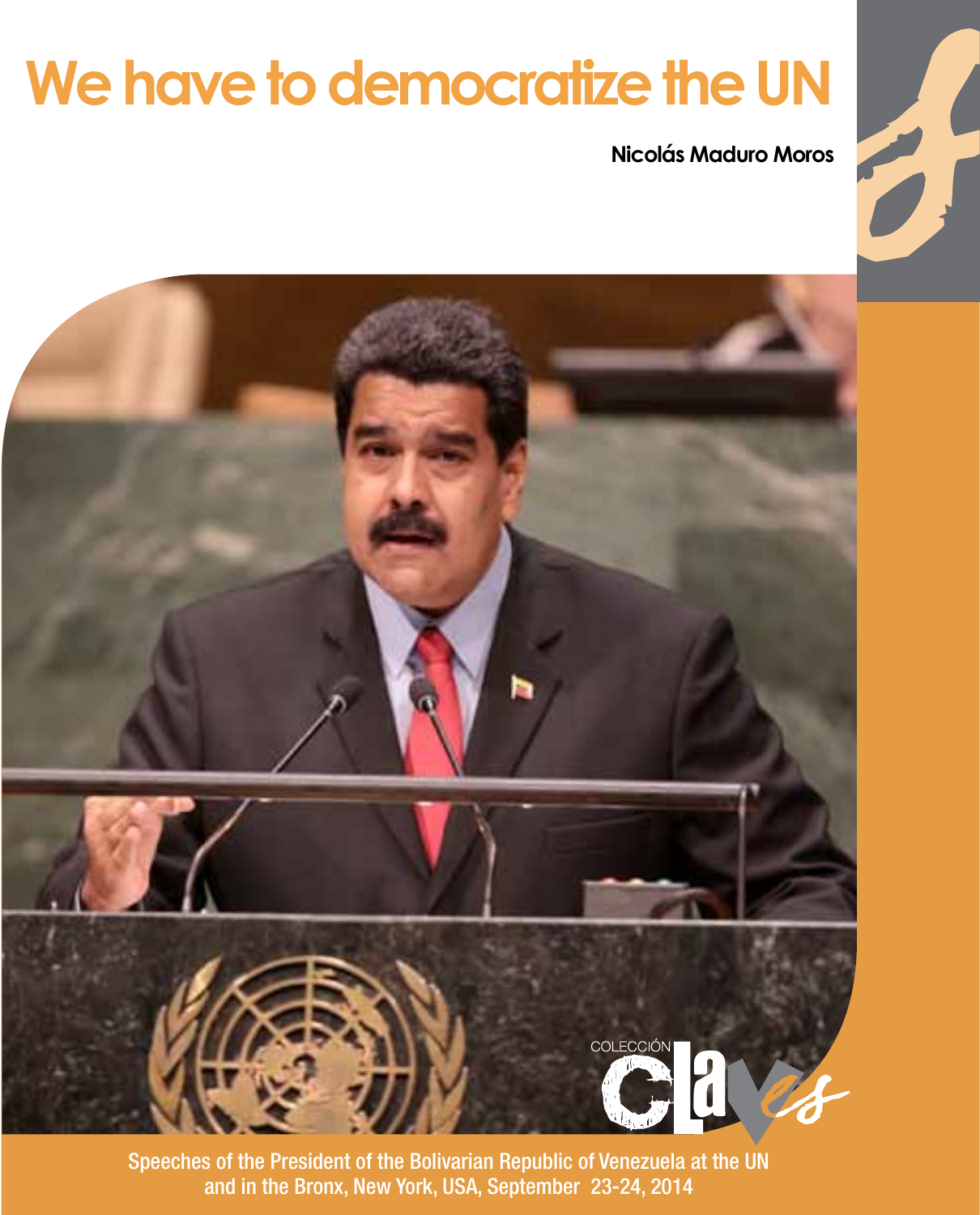### We have to democratize the UN

**Nicolás Maduro Moros**

**Speeches of the President of the Bolivarian Republic of Venezuela at the 69th Session of the UN General Assembly, the Climate Summit 2014 and in an encounter with social movements from the Bronx** 

**New York, USA, september, 23-24, 2014**

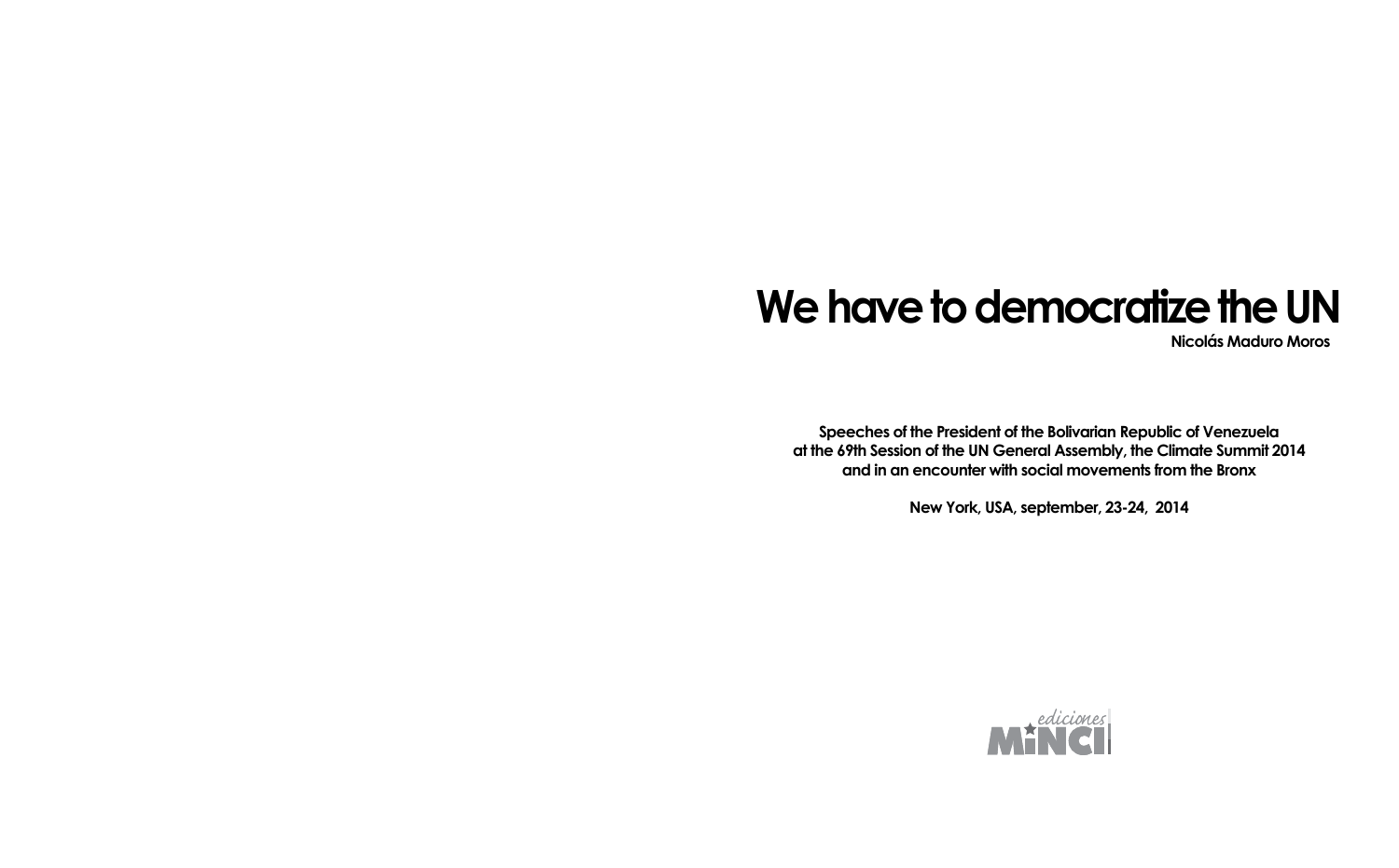

Gobierno Bolivariano

Download our publications on: **www.minci.gob.ve**

#### **We have to democratize the UN**

Nicolás Maduro Moros

**Colección Claves**

**Ediciones MinCI**  Ministry of Peoples' Power for Communication and Information (MinCI) Av. Universidad, esquina El Chorro, Torre Ministerial, piso 9, La Hoyada, Caracas – Dtto. Capital, Venezuela Rif: G-20003090-9

*Nicolás Maduro Moros* President of the Bolivarian Republic of Venezuela

*Delcy Rodríguez* Minister of People's Power for Communication and Information

*Rolando Corao* Vice-Minister for Communication and Information

*Felipe Saldivia* Vice-Minister for Printed Media

Translated by **Louis Riel Bolivarian Circle, Canada (Speech 1) Enlace Servicios Lingüísticos Profesionales, C.A. (Speeches 2 and 3)**

Edited by **Gonzalo Fumero, Drauly López, César Torres**

Design and layout **Saira Arias, Aarón Lares**

Legal Deposit: lfi 87120143203235 ISBN: 978-980-227-203-7

Printed in the Bolivarian Republic of Venezuela October, 2014

# **Introduction**

On September 24, 2014, within the framework of the 69th General Assembly of the United Nations, President Nicolás Maduro tackled important issues for the correct develop ment of international relations, putting the emphasis on the need to re-found the United Nations Organization and its Security Council, as well as democratizing the functio ning of the General Assembly.

Following the path of Commander Hugo Chávez, res pectful of his legacy and his example, President Maduro overwhelmingly denounced the latest imperialist aggres sion against sovereign countries, as in Gaza by the State of Israel and Syria by NATO. He also made a call for unity in the fight against terrorism.

President Maduro also mentioned the nearly unanimous votes in the United Nations General Assembly in fa vor of the lifting of the blockade on Cuba and the support for Argentina in its fight against vulture funds. He urged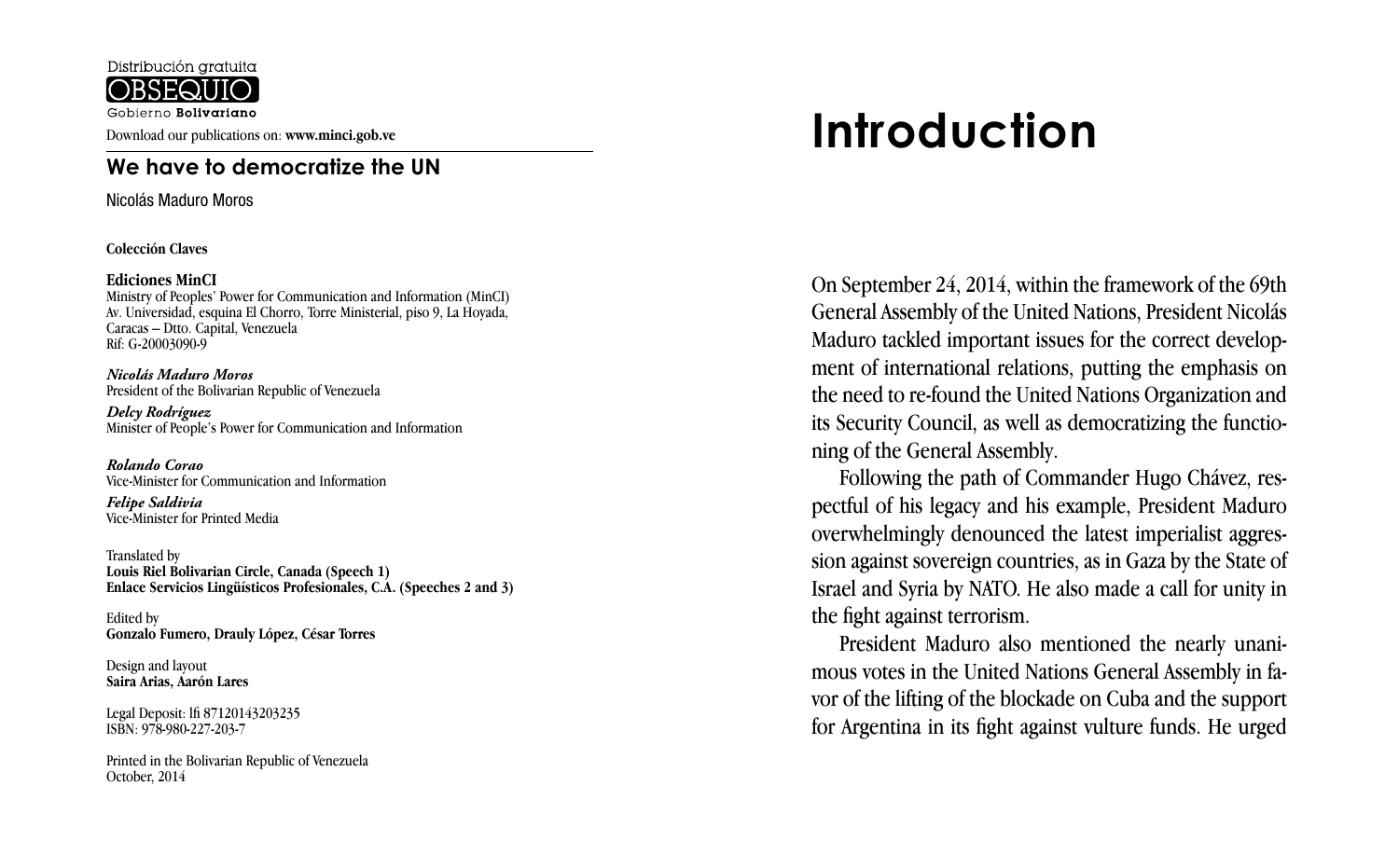the United States to release Puerto Rican independence leader Oscar López Rivera and called on countries to join efforts in the fight against Ebola, a common cause of humanity. He donated \$5 million on behalf of Venezuela to fight against Ebola.

Finally, President Maduro presented the achievements and progress of the Bolivarian Revolution and denounced the permanent persecution against democracy and the Venezuelan people by the U.S. and its allies in Venezuela.

The day before, also in the UN headquarters, President Maduro delivered a speech at the Climate Summit 2014, where he recalled the speech of Commander Chávez and Evo Morales in Copenhagen (2009) and explained the need to change the economic, political and social system in order to save the planet. During his speech, he presented figures and statistics that showed how the capitalist model was responsible for climate change and its disastrous consequences for nature and human life.

Nicolás Maduro also met with social movements in Hostos Community College in the Bronx, New York, in order to show "the truth about Venezuela, its socialist, democratic, constitutional, and popular revolution that has managed to go along the paths of freedom."

This publication presents these three important speeches delivered by the revolutionary political leader before a diverse audience in the city of New York, on the dates indicated above.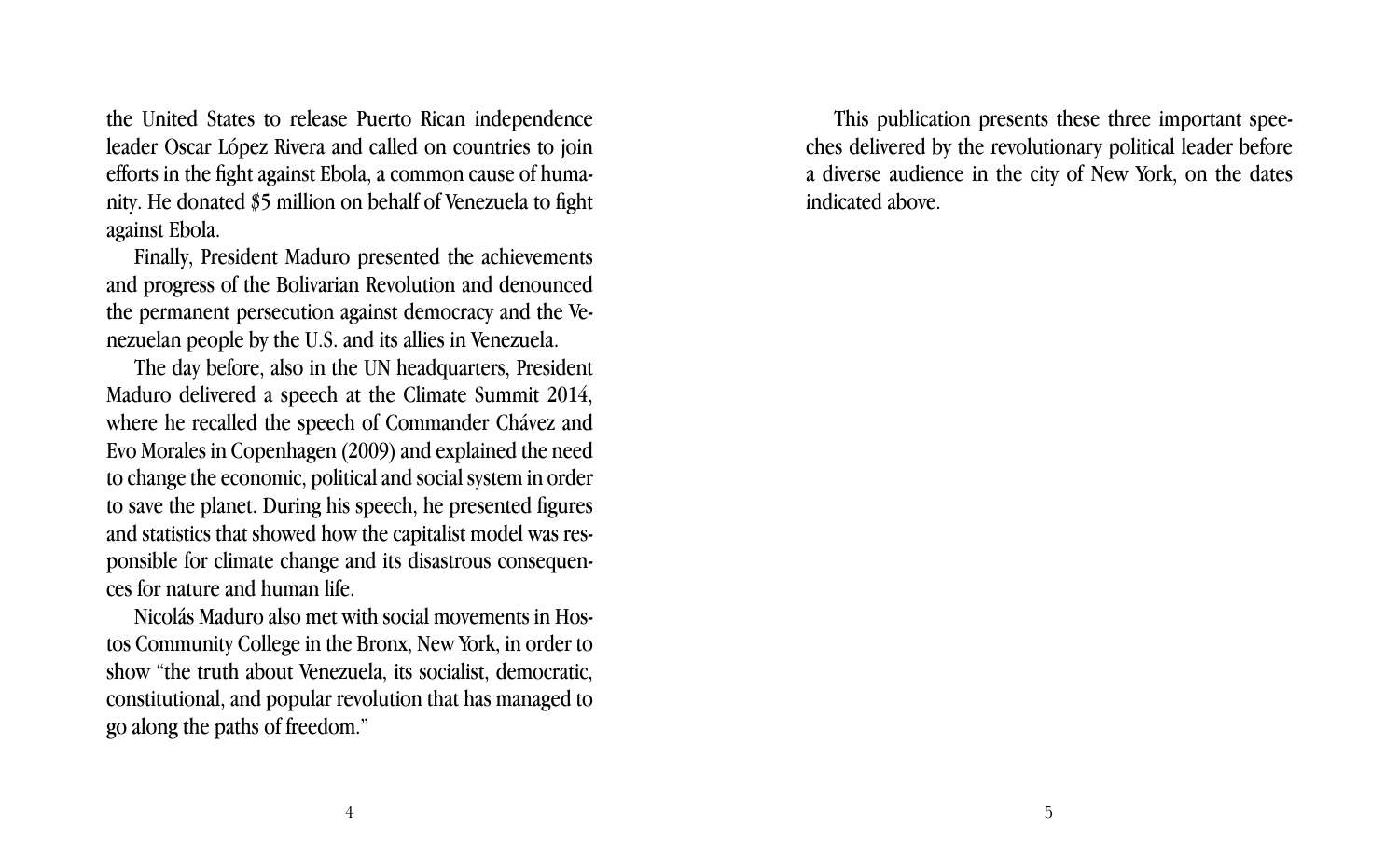### **Action now! No more words!**

**Speech of the President of the Bolivarian Republic of Venezuela, Nicolás Maduro Moros, at the UN Climate Change Summit 2014**

UN, New York, USA, September 23, 2014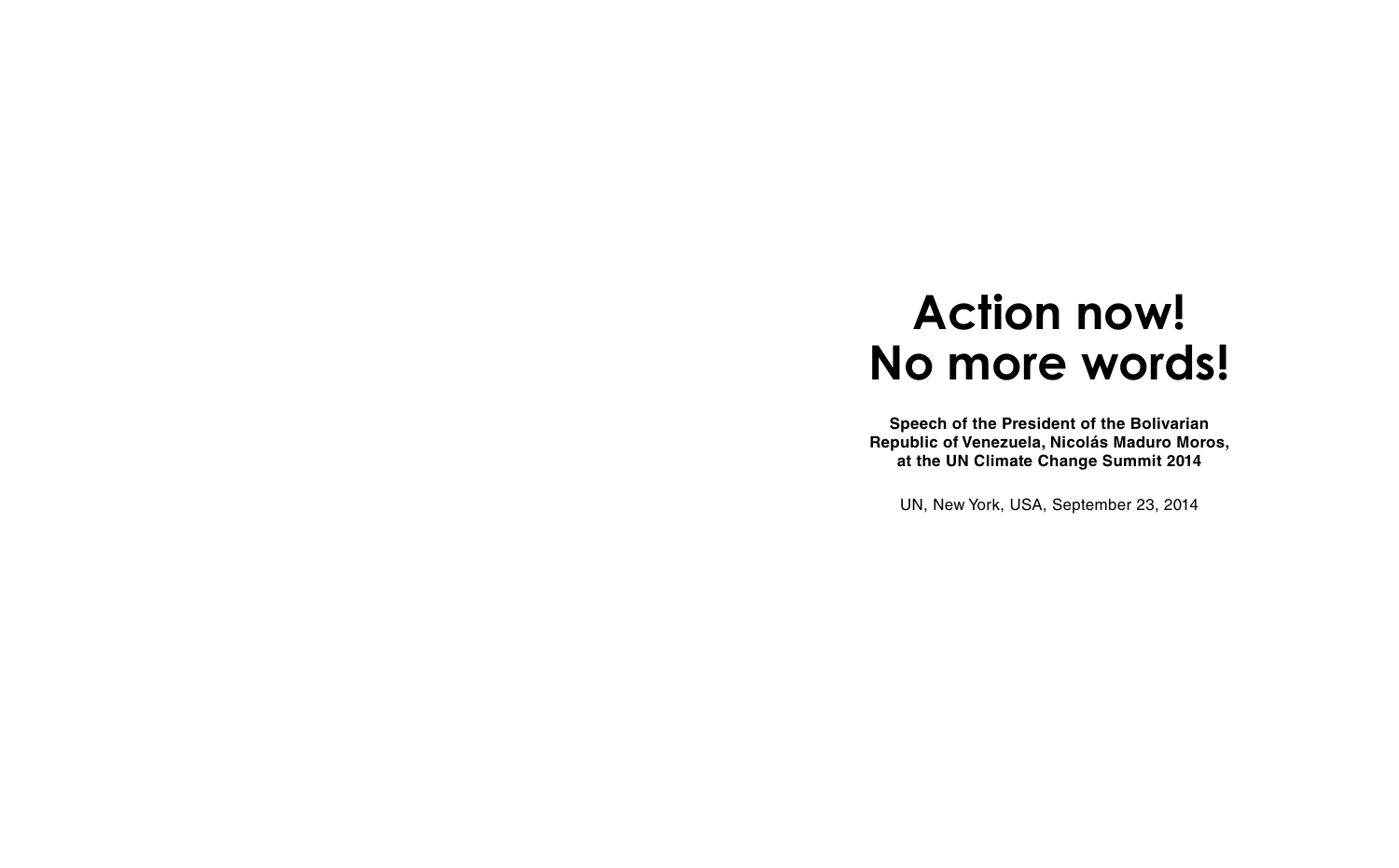*We see with astonishment how those who are principally responsible for climate change and its terrible consequences do not have the minimum political will to stop and reverse an evil of planetary dimensions generated by the large economic and financial global corporations.*

**Nicolás Maduro Moros**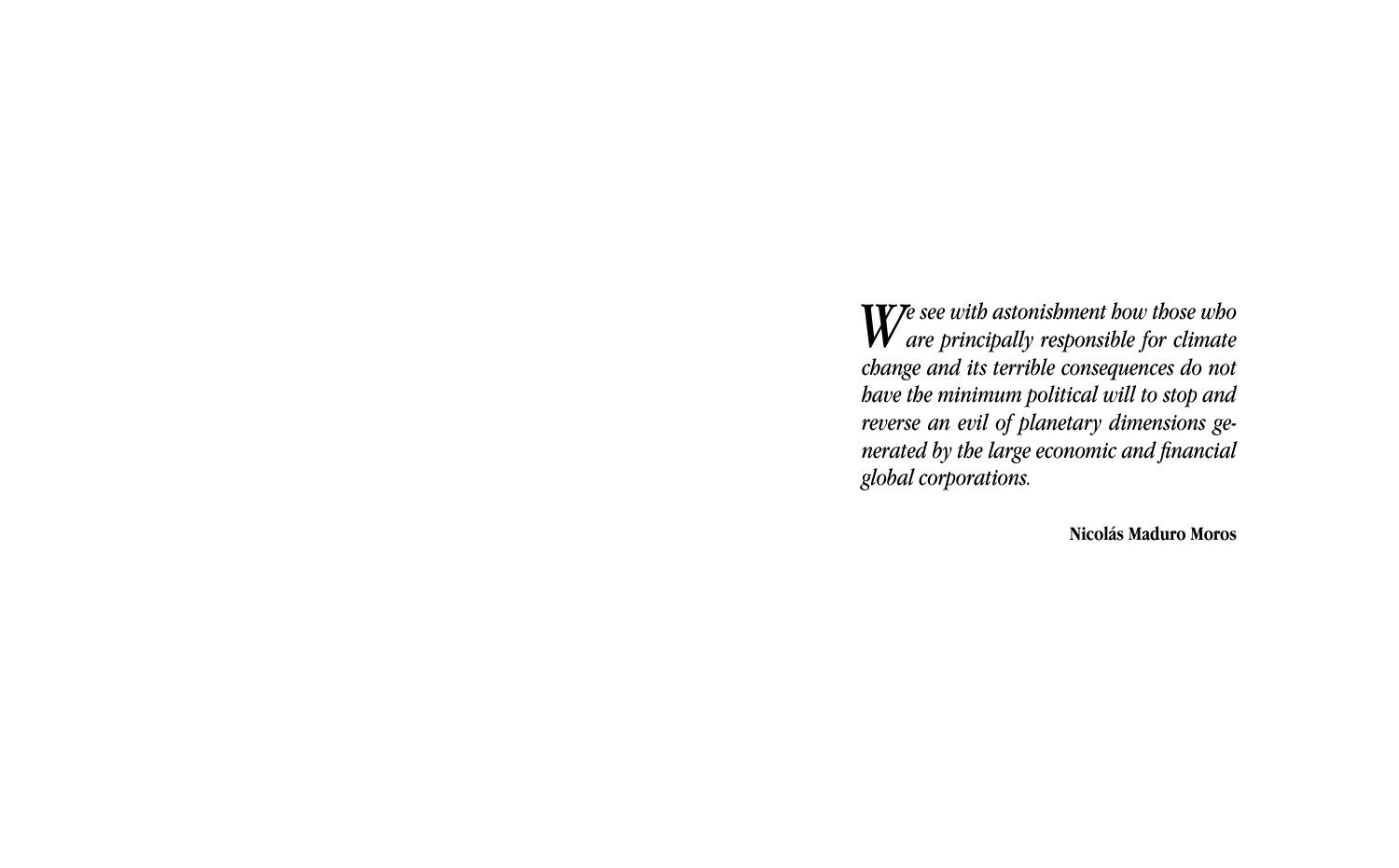

W/ Te are here today in New York, five years after the  $\bf{W}$  largest meeting of world leaders at the UN to discuss the main threat to human survival in this century which is climate change. That meeting took place in Copenhagen, Denmark, where 119 heads of state and government were present, and I remember it well because I attended as Minister of Foreign Affairs, accompanying our eternal leader Hugo Chávez, who, along with other leaders of the continent, including President Evo Morales, expressed clear and forceful positions representing the voice of our peoples.

Today, climate change continues with more devastating consequences each day, threatening the global destruction of life on the planet and, unfortunately, we still do not see the light at the end of the tunnel. The environmental crisis that we suffer to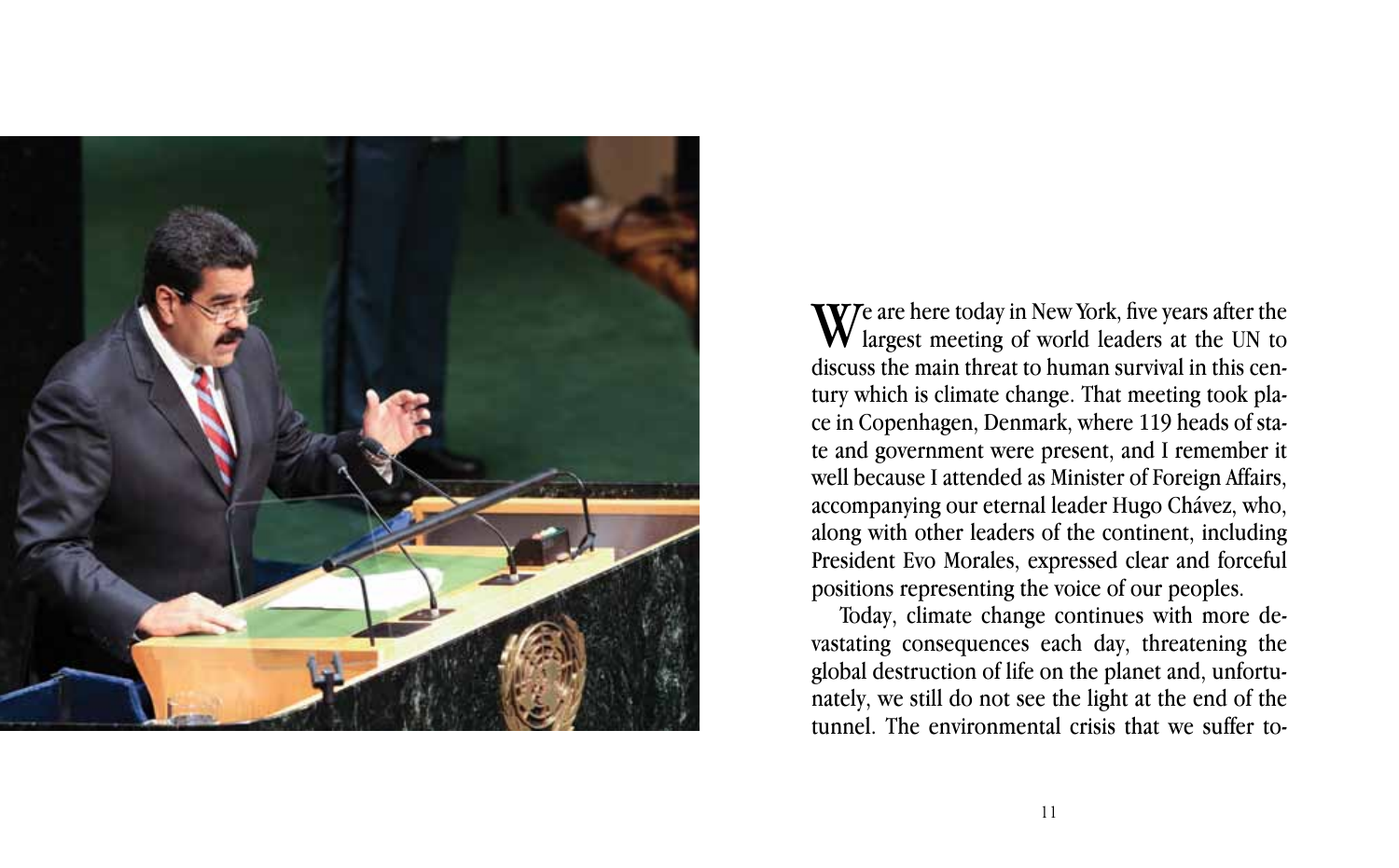day is defined by an alarming reality, and meanwhile, the factors that lead to the destruction of the planet advance with acceleration and the necessary and unpostponable measures of environmental control have not been taken.

Nature has been giving us clear signals of this grave state of affairs, but the powerful of this world only continue to abuse it systematically. This environmental crisis, the result of human actions, is part above all of the crisis of a model of a capitalist civilization, based on norms of production and consumption that are unsustainable, that produce inequality, injustice, poverty and the destruction of the planet. Capitalism has ignored during decades Nature's capacity to withstand and to renew, the laws of thermodynamics and entropy. Within the logic of capitalism, economic growth is incompatible with the survival of the planet. The logic of capital exploitation is simply unsustainable.

Today, 20 percent of the richest countries of capitalism consume 84 percent of the world's energy, which pollutes the planet and destroys its equilibrium. These polluting world powers have impacted life in the planet in two centuries. These powerful countries are the ones that now want to hoist the banners of

environmentalism in order to make more money with pollution by putting a price on emissions and exchanging, in financial terms, the right to pollute this world. We watch in astonishment how those who are principally responsible for climate change and its terrible consequences, do not have the minimum political will to stop and reverse an evil of planetary dimensions generated by the largest economic and financial global corporations.

It is necessary that we cast our memory back. It is now 22 years since George Bush Sr., at the cusp of the imperial arrogance of the unipolar Word, in Rio de Janerio said: "Our lifestyle is not negotiable." This was in response to those who were demanding concrete actions against climate change that year of 1992. But, exactly 22 years ago, on June 12th, 1992 also in Rio de Janeiro, the Cuban and Latin-American Commander Fidel Castro stated: *"An important biological species is at risk of disappearing due to the quick and progressive eradication of its natural life conditions- humans."*

Now we have to take consciousness that, 22 years afterwards, this problem has aggravated. If yesterday it was late, it will be soon too late –even if some may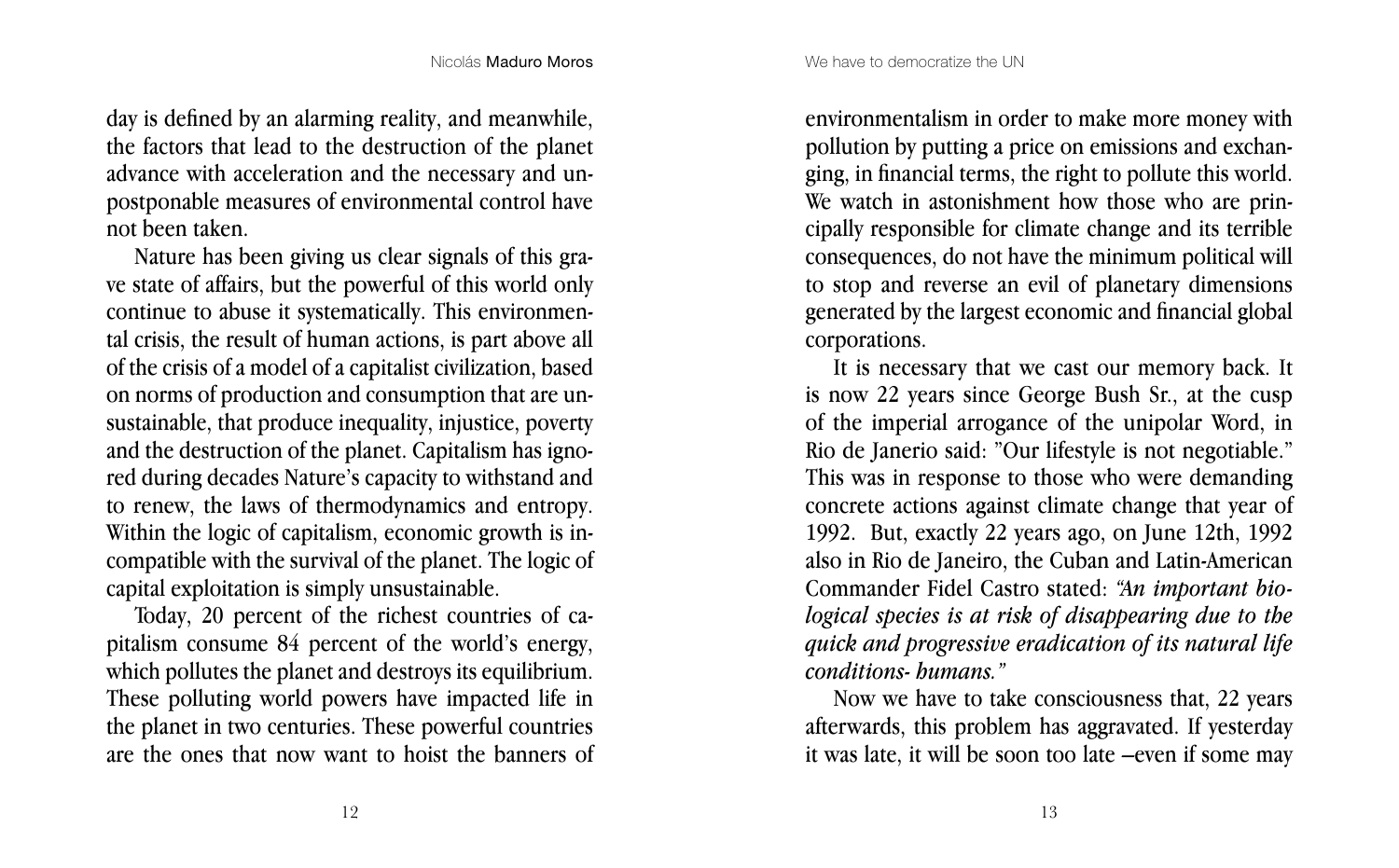be displeased to be reminded of the most conservative scientific predictions, it is still necessary to say it here clearly. We cannot continue under a model of development that affects seriously the conditions of human life and puts in danger the existence of future generations. David Orr, professor of Oberlin College University and advisor to President Barack Obama, said at the beginning of this year the following: "*Even much before the climate crisis became the biggest failure of the market that the world has ever seen; it was an enormous political and governmental failure."* He was referring to the idea imposed during the 80s of last century, according to which we should reduce responsibilities of the states up to nothing and the course for capital and markets should be enhanced without limits.

In view of this dark scenario made up of apathy, impotence, concern and indolence, it is more timely than ever to remember our Indo-American wisdom of South America: "*Only when the last tree has died, and the last river has been poisoned and the last fish has been caught will you come to understand that you cannot eat money."* 

It is from the point of view of the so-called industrialized world that we have received the proposal that

the countries of the South use the so-called green economy. These proposals of the industrialized countries do not only go against the right to development of our countries, but also try to disguise the same capitalist formulas by using the flags of the environmental and ecological movements.

The Bolivarian Republic of Venezuela confirms its commitment to advance in an integral planning that takes into account the three fundamental pillars of ecological sustainable development with a concept of an ecological social economy. Today Venezuela obtains 70 percent of its energy from hydroelectricity and has 60 percent of its territory under some administrative protection. More than 222 protected areas preserve 58 million hectares of forests, including national parks, biosphere reserves and fauna reserves. The conservation of Venezuelan forests represents emission savings of 12,221 million tons of CO2 and has diminished the loss of forests today by more than 50%.

Mr. President, Venezuela had the pleasure to receive in our country the PreCop social delegations; more than 300 delegates from 135 organizations and social movements from 71 countries that approved the Margarita Declaration. Mr. President, it is impossible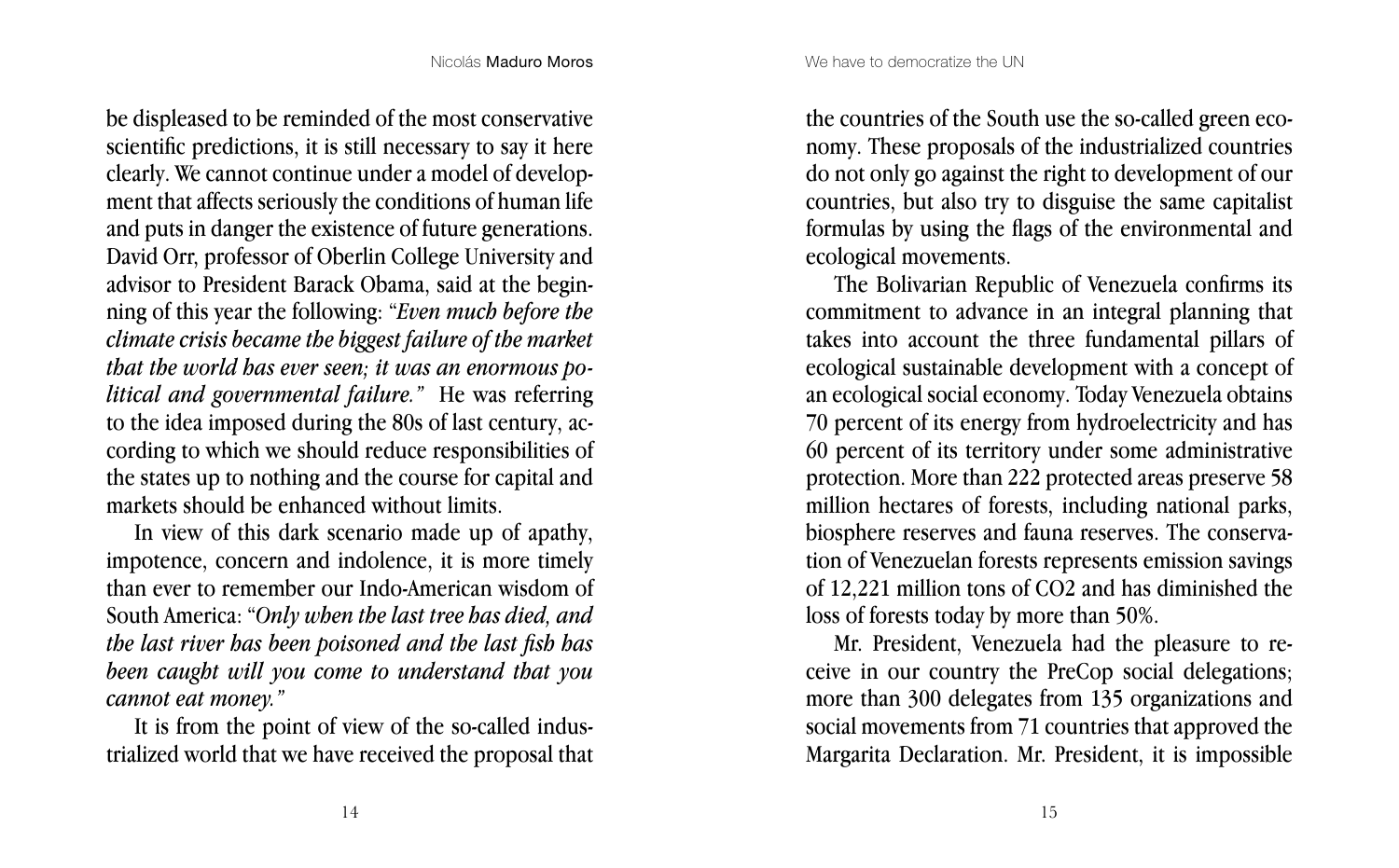Nicolás Maduro Moros We have to democratize the UN

to dodge the imminent danger -that is what we say in Venezuela- of an ongoing climatic collapse. One of the most evident signs is the terrible phenomenon of climate change, which the great German thinker, Walter Benjamin, predicted as he referred to the domination of capital in the third decade of the 20th century.

How long are they going to receive capitalist proposals and solutions based on the old destructive model as answers to the serious problems that have been created in the last 100 years? Can anyone believe -just to give an eloquent example- that transnational corporations can become the protagonists of the planet's salvation overnight? Are those who turn human life and nature into merchandize going to accept commitments to change their logic in order to save the planet?

From our America, Mr. President, we stand up in protest and in indignation before those models that are now trying to call themselves "green economy".

Mr. President, we are children of the Pachamama, and from South America we say: Let us look with respectful voice and eyes, the necessary changes of a model that must be urgently assumed by the whole humanity. We welcome the call for this meeting on climate change and we repeat what our Commander Chávez said in Copenhagen, let us listen to the voice of the street, the shouts of the people in Copenhagen five years ago still echo when they said: *"If we want to change the climate, let us change the system."* Let us listen to the voices of the people that marched last Sunday in New York who said: *"Action now! No more words!"* 

From the Bolivarian Republic of Venezuela, we are committed to continue to defend the right of the peoples to change the system so that we can preserve life on the planet.

Thank you very much, dear friends.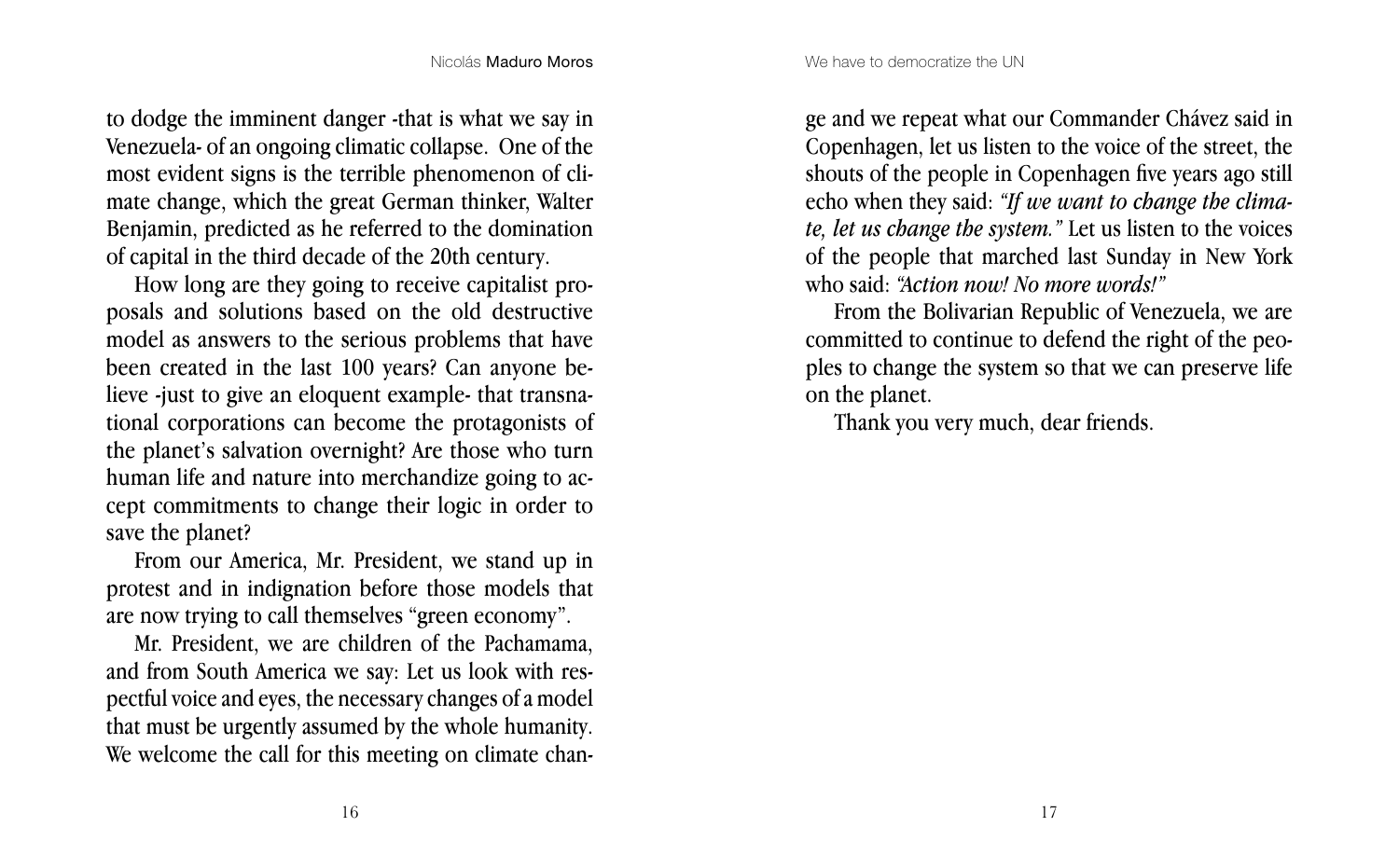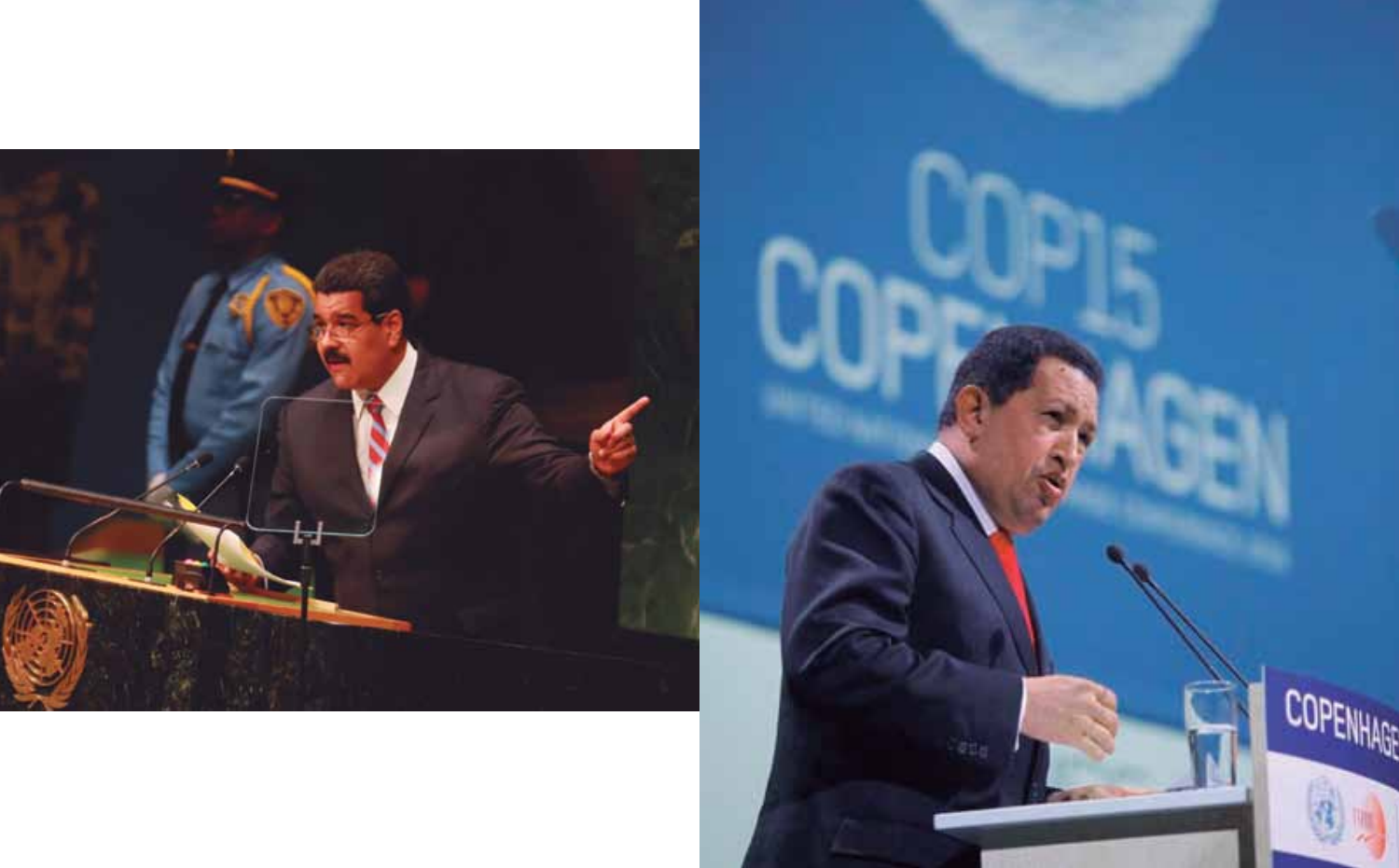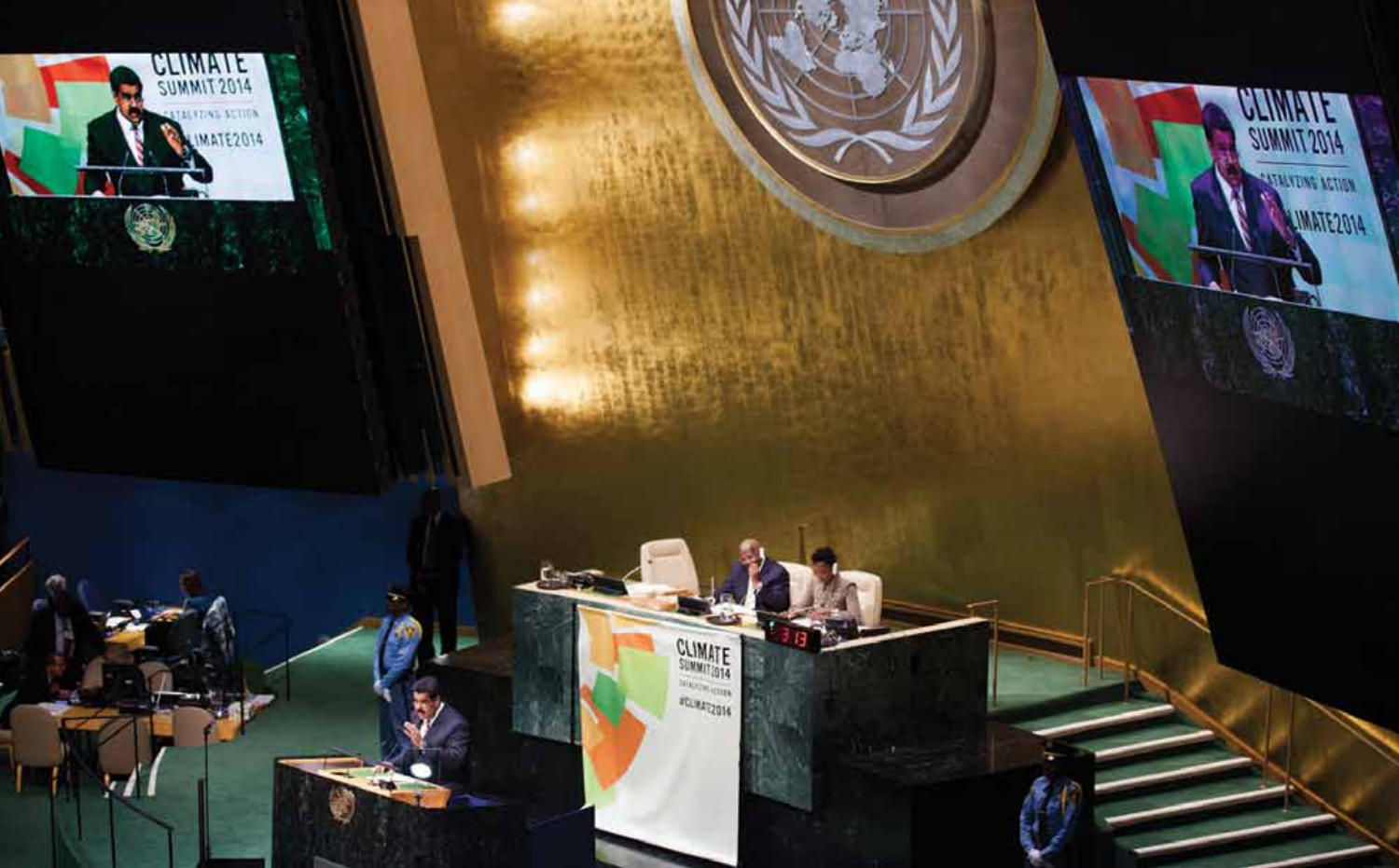#### **We are right and we have the right to make our revolution**

**Nicolás Maduro Moros, Address of President Nicolás Maduro Moros at meeting with the community of Bronx, New York, USA**

September 23rd, 2014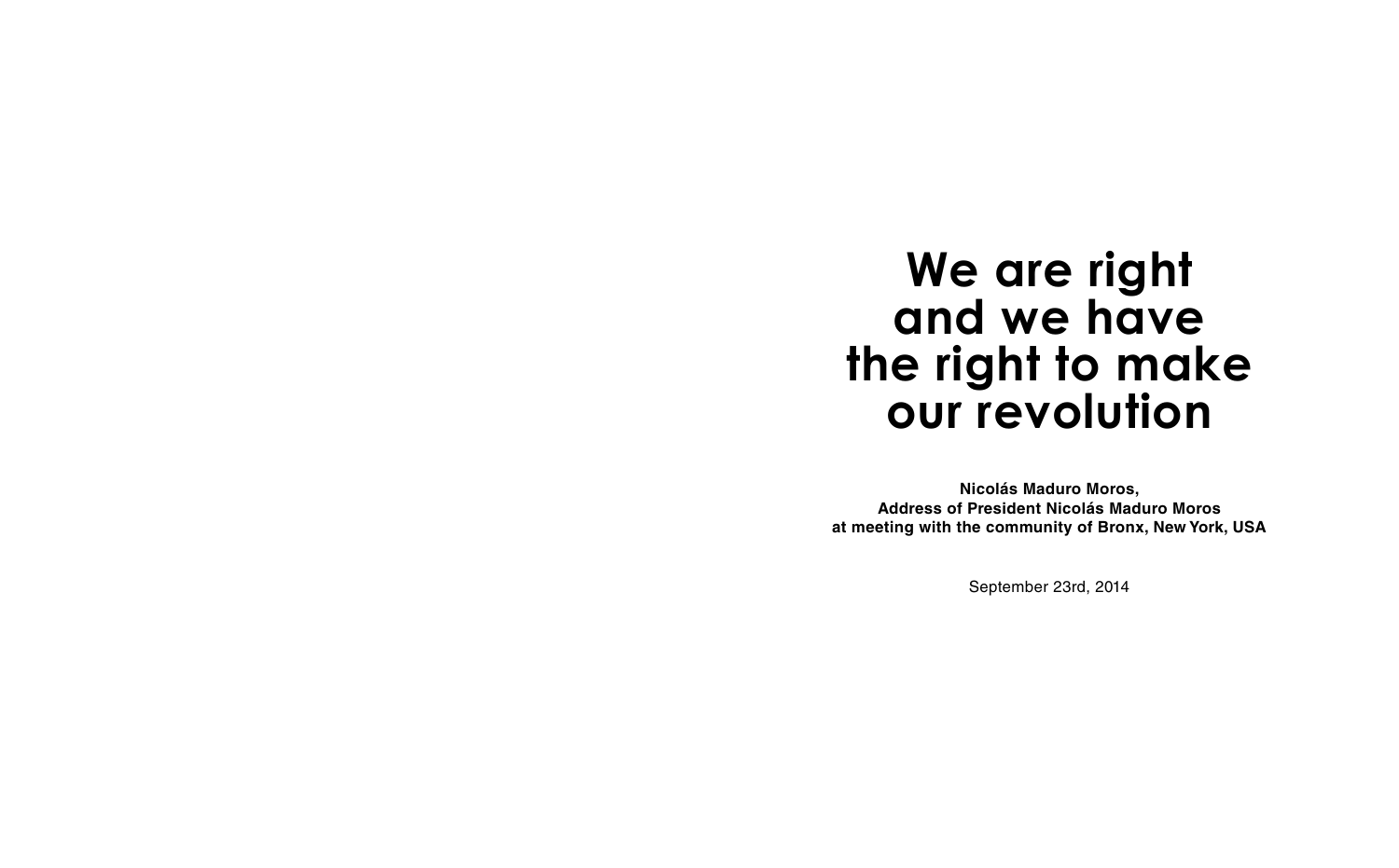*Chávez's idea was the idea of our Liberator Simón Bolívar. He recovered the original idea of independence, dignity, justice, the founding of republics to construct republican citizens, to construct, upon the base of equality and liberty, a land of prosperity and happiness.*

**Nicolás Maduro Moros**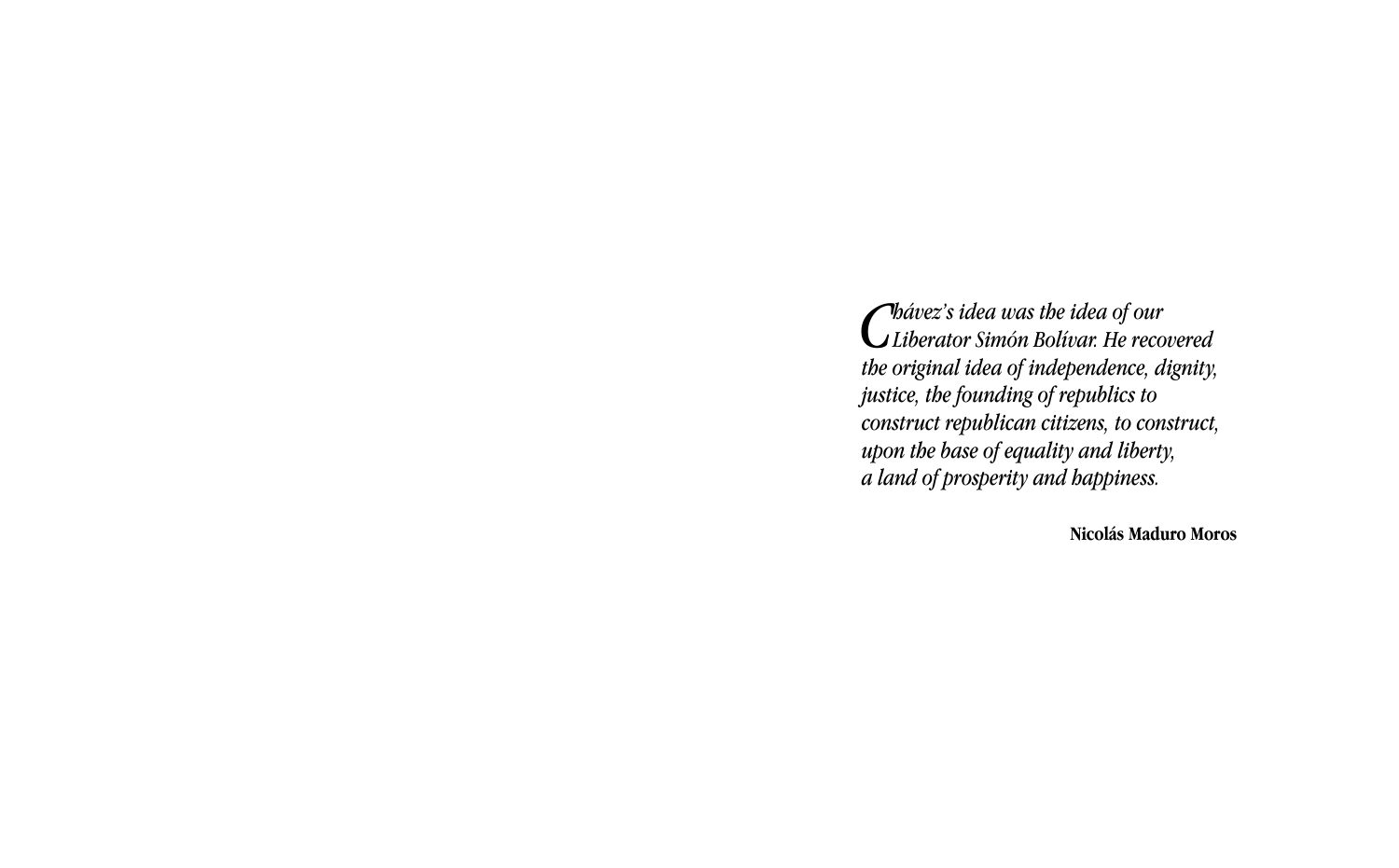

Good evening to everyone, dear compatriots of the big homeland of the Americas. First and foremost, I want to express my gratitude for your truly warm and lovely welcome to the South Bronx community. Long live the Bronx! Long live New York! Long live the good people of the United States! Long live the good peoples of Latin America and the Caribbean living in this country!

This moment brings back great memories, and that is the first thing I want to share with you at this meeting –the memory of Eternal Giant Hugo Chávez, his thinking, his spirit, his work.

Long live Chávez!

Many lies were told about Commander Hugo Chávez. We can say he led a truly pure and transparent life and left undefeated, owning his truth. They could not beat Chávez despite the many demonization campaigns and the many lies told about his life and his thinking.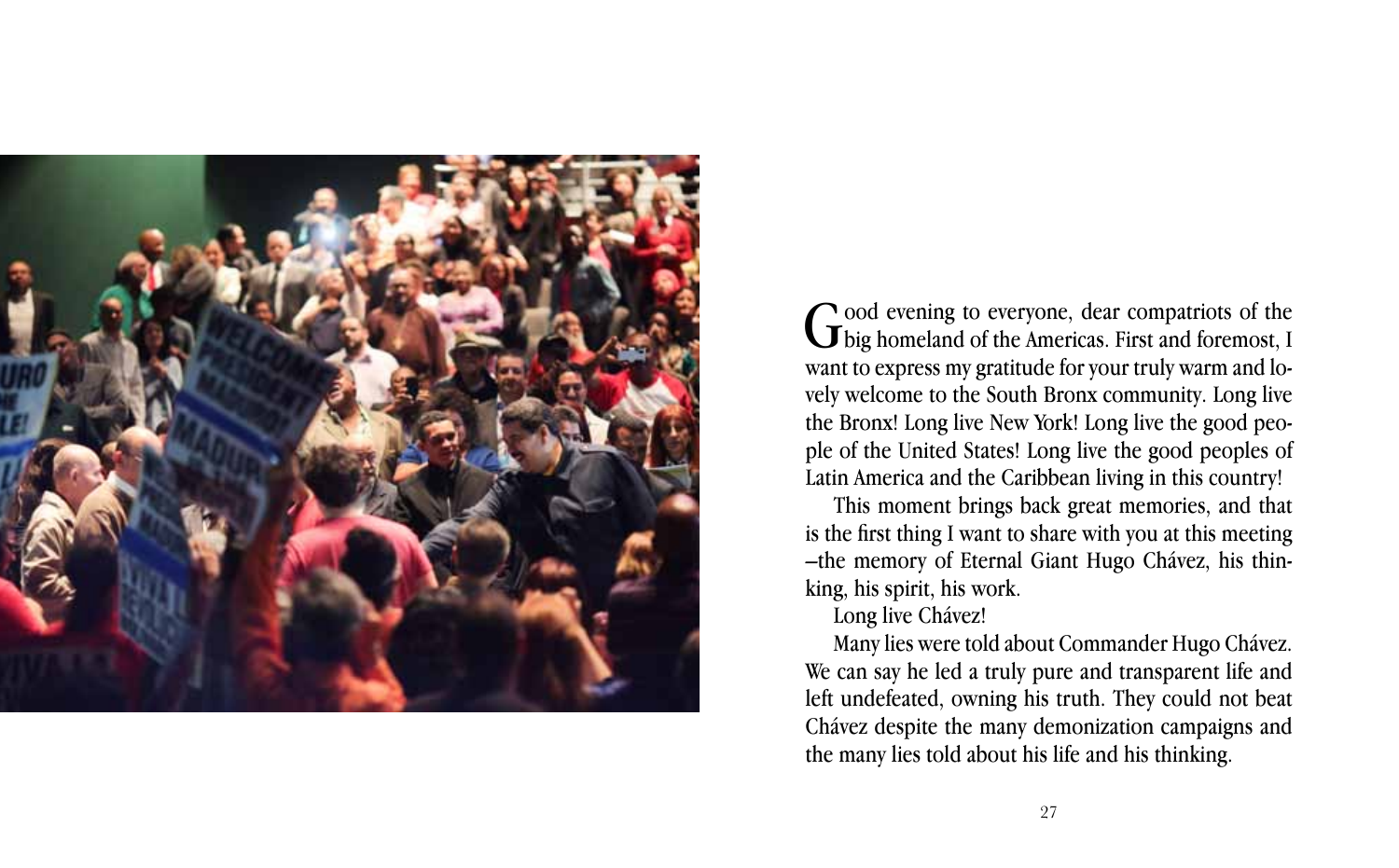But the truth is that Chávez's idea was the idea of our Liberator Simón Bolívar. He recovered the original idea of independence, dignity, justice, the founding of republics to construct republican citizens, to construct, upon the base of equality and liberty, a land of prosperity and happiness.

Coming to New York, walk down the streets that were also walked down by our Commander, where he left an indelible unforgettable mark of solidarity and love which the peoples of the United States recognize today arouse memories. Thank you, thank you dear friends.

Thank you dear professor David Gómez, acting president of Hostos Community College, thanks for allowing us to be in premises so important for the history of education and social struggles of the Bronx. Many thanks, dear companion Danilo Lachapelle, a Christian reverend of this community who has shared his reflections, his prayer has touched our spirit. Thank you. I also want to thank George Gresham for his energetic message delivered with the strength of the union leaders, like the energy that always flows through Joseph Kennedy when he speaks.

We were welcomed at the entrance of this hall with Tito Puente's music. I can't imagine a better welcome for such a promising meeting like this one. We have just shared with the musicians, with Orlando Marín, conductor, a timpanist and singer of the Last Mambo King band. A round of applause for the Last Mambo King!

Also extraordinary was the performance of the UpBeat NYC orchestra of children and youth of the Bronx Community. They have welcomed us with joy, naturalness and prank.

I told the chargé d'Affairs, future ambassador of the Bolivarian Republic of Venezuela to the United States, Maximilian Arbeláez, to invite this children orchestra to Venezuela for one month to share with the Simón Bolívar Orchestra System, and work on a cooperation agreement for the twinning with the Simón Bolívar Orchestra System.

You know that the Orchestra System has nearly 500,000 children. It is important to say that such figure will grow to one million. That initiative is a real miracle. It was founded by maestro Abreu, and is directed today by a number of extraordinary conductors, including Gustavo Dudamel. I was telling Joseph Kennedy, when the UpBeat NYC was playing about the experience with our Orchestra System. Maestro Abreu told me that not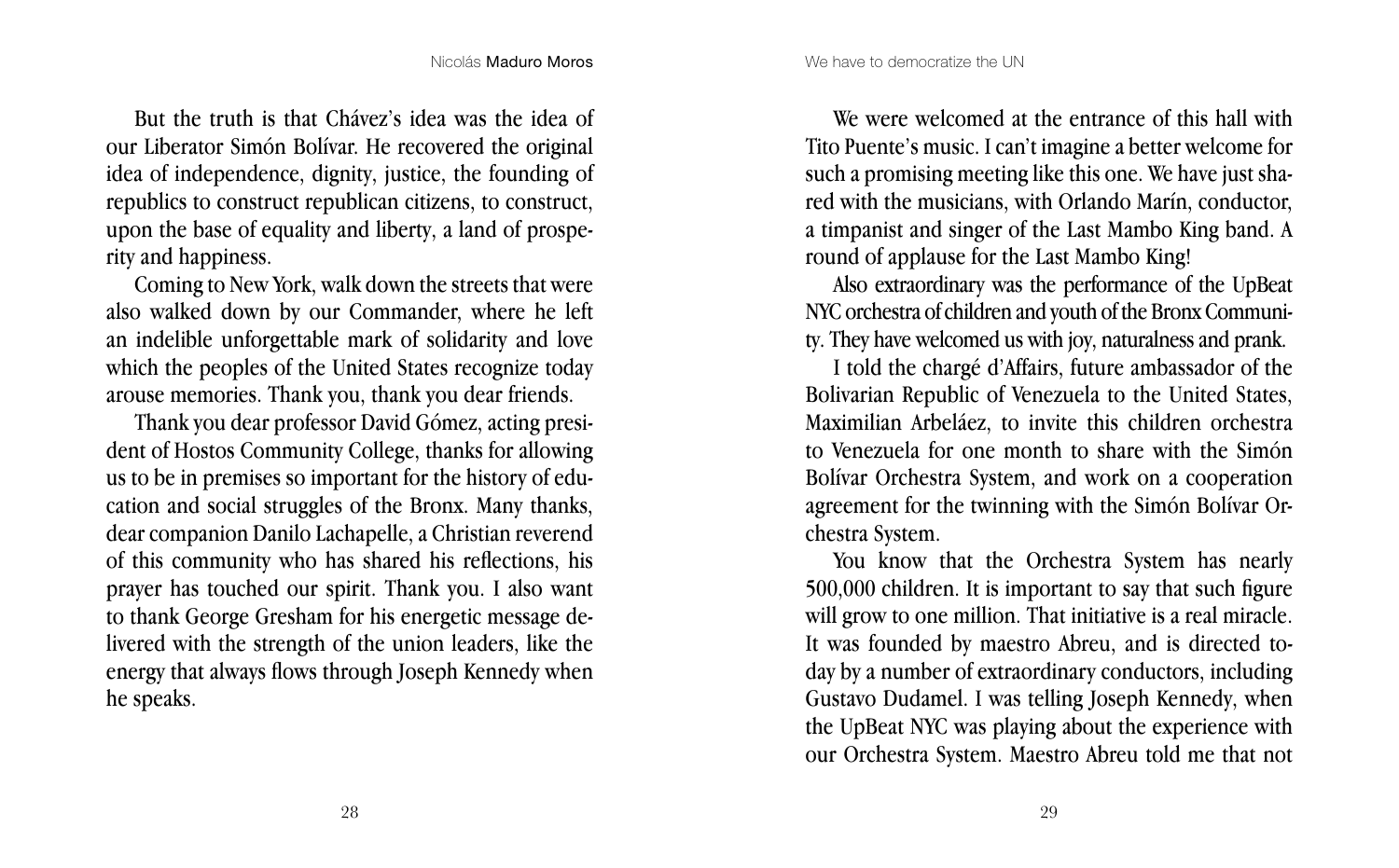Nicolás Maduro Moros We have to democratize the UN

a single child has dropped out of the Orchestra System. Not even one young boy or girl of that system has ever been involved in crime, violence or drugs. That is a system that catches the soul, the heart of the children instilling them with values to struggle for and respect life.

So, I want to formally invite these children and young people to come to Caracas as soon as possible so that they may learn the experience from the inside of our Simón Bolívar Orchestra System.

That's right, education! These meetings allow that we see each other, recognize each other in the social struggles, just as Wanda Salamanc said. As I greet her, I told her the same words she used in her reflection, Wanda, eventually we are essentially the same, we are Latin Americans who love and strive for a life of happiness, peace, and prosperity. You, here in New York, in the Bronx, in the United States. We in Venezuela and in the rest of Latin America are the same. That is a first achievement of these meetings, to recognize ourselves as the same people.

I was telling the dear friends of the jewish community of New York, a big hug for the jewish community, I was telling them that we all are children of the same God, we are the same people in God's eyes, and we can-

not allow to be poisoned with hatred by one religion against another, by one people against another to justify divisive wars, which eventually benefit the owners of the financial capital who have plundered this world for one hundred years. They invent perfect enemies to stage wars that are always cruel.

I also want to greet and thank the Palestine community here. They gave me a flag of Palestine. We dream of the day when the Jewish and the Palestinian peoples and all the peoples of the world live in peace for ever. The right to peace is may be one of the most beautiful rights that needs to be conquered by humankind.

So I was saying that meetings like this, first of all, help us recognize each other, see each other and renew our vow of solidarity and brotherhood, and continue to recognize ourselves as the same people, with a single path, with a single struggle.

Secondly, all opportunities are important to us. We cannot miss a single change to convey the truth about Venezuela. Venezuela goes through the first socialist, democratic and constitutional revolution of the 21st Century – a people's revolution, a revolution that has been knowledgeable in walking the path of freedom.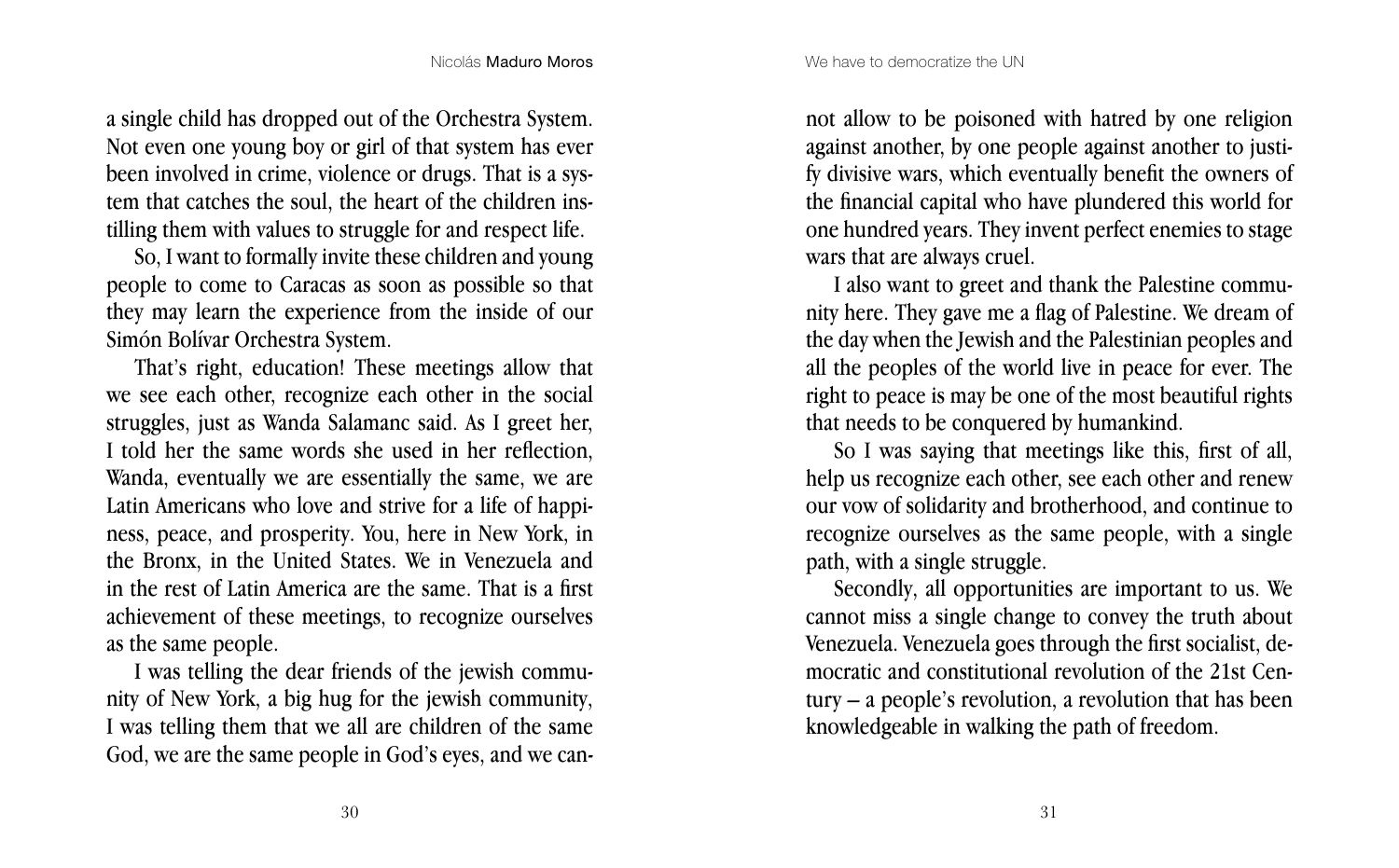It is a revolution that has been subject of permanent harassment. It sounds like a title for a Hollywood film – a revolution harassed by the fatal obsession of those who want to own the world. No matter who sits at the White House, eventually they end up being dominated by the interest of the economic power. You know this perfectly well.

I want to apologize to you because I arrived a bit late, some 20 minutes late, but the thing is that today I have been twice a victime of president Obama, a President I respect.

The first time was at the UNO, as I was leaving the headquarters of the organization, together with other presidents we were victims of the security of president Obama. We were held by some 45 minutes. We could not move out of a corner were we were held. Until Obama quickly walked by. I called him: "Barack!" But he did not even turned around.

The second time was when we were coming here. Cilia and I were coming in the official car assigned to us – I want to thank the law enforcement people and the New York police especially, for the protection provided to our delegation, very professional indeed, thank you.

So we were coming along Park Avenue and in the middle of the avenue there was a huge deployment of police officers, New York police patrols, all streets blocked, two kilometres in both directions. We got stuck in front of a traffic light. We were held there for 25 minutes.

Then, we saw the president Barack Obama's convoy pass by. We waved him, but he did not see us… Ultimately, I believe he lives in a bubble. He passed and then the roads got cleared. Ten minutes later we arrived here. So, I apologize for having arrived so late. But it was not our fault.

We love the history of the peoples, and that is why we come here tonight to tell our truth, the truth of Venezuela. Many things are said day in day out about Venezuela in the large west media corporations. So many lies are fabricated as to the life of the good Venezuelan people whose only sin is aspiring to and dreaming of living in a new society, constructing an economic, social and political model transcending capitalism, beyond capitalism and its evils and destructive power.

That is the only one sin we have committed, Reverend. We confess that we have committed the sin of dreaming and achieving our dreams. And we will continue to sin and make our dream of a humanist, Christian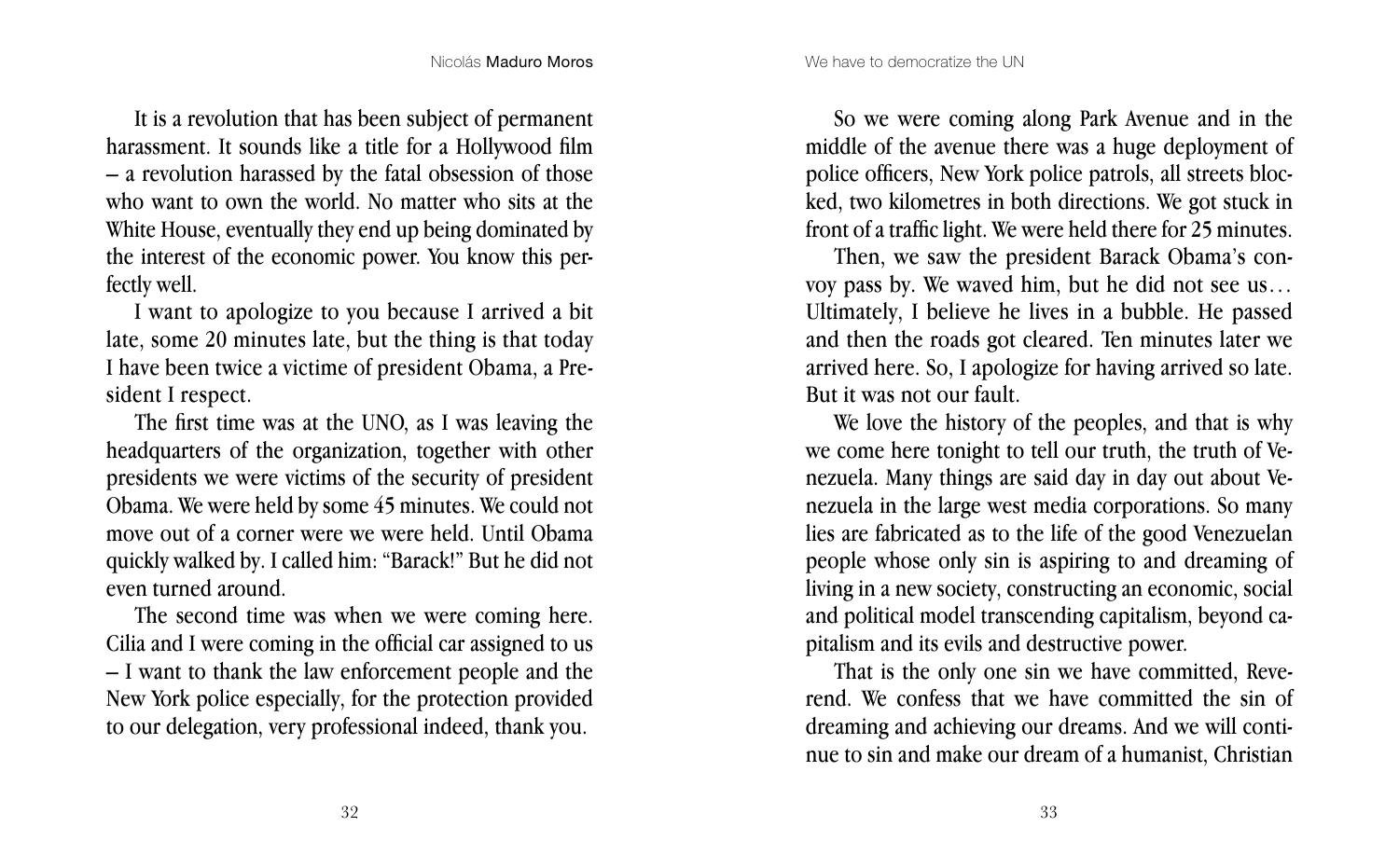and Bolivarian socialism for the 21st Century come true.

That is why we brought some stuff as a gift for some of you, for the social movements represented here, for the religious groups, and the compatriots from all the sister nations of Latin America and the Caribbean, the unions and the intellectuals, the scholars and the great friends of Venezuela.

Firstly, we brougth three films, so that you come home tonight, get some pop corn, and watch them. The first one is part of the history of our Liberator Simón Bolívar: *Bolívar, the man of the difficulties*. A brillian film!

The second one is about a universal man who was here in the times of the US independence. A friend of Washington other independence leaders. He lived in Washington some time, then he lived in Baltimore. He lived also close to Delaware river in Philadelphia. He lived in Boston, and in New York he organized an expedition to liberate Venezuela in 1805 and 1806. It is about Francisco de Miranda, the most universal Venezuelan ever. He joined the French Revolution. He was in Russia and then came back to Venezuela and participated in the independence from 1810 to 1812.

The other film we brought as a gift for you is somewhat connected with the commencement of this

meeting. It is a very beautiful film titled *To play and to struggle*, which is the history of our Simón Bolívar Orchestra System. That is a part of the gifts we brought.

Whoever pays a visit to a friend in another country must bring gifts with him or her. Those films are our first gift. The second present is the truth about Venezuela. I was thinking yesterday as I was in a popular urban development in the central region of Venezuela, in the city of Maracay, State of Aragua, in the Socialist city *Los Aviadores* (The aviators), which is a city made up by 4,400 apartments built by the Revolution, among other many housing units developed by the revolution, and I would like to share tonight with you such thoughts. How come that one Sunday, the day with the highest distribution of newspapers, when they print 30% or 50% more copies, and in some cases even 100% more, how come that … (interruption) … Here you are one of our star Ambassadors, Ambassador Roy Chaderton to the Organization of American States, and Samuel Moncada, Ambassador to the United Nations, two ambassadors, two flagships for the Bolivarian diplomacy… How come Roy, How come Samuel… Ah, the former ambassador to Washington, and current Secretary General of ALBA, Bernardo Alvarez is also here. You, my friends, who know so well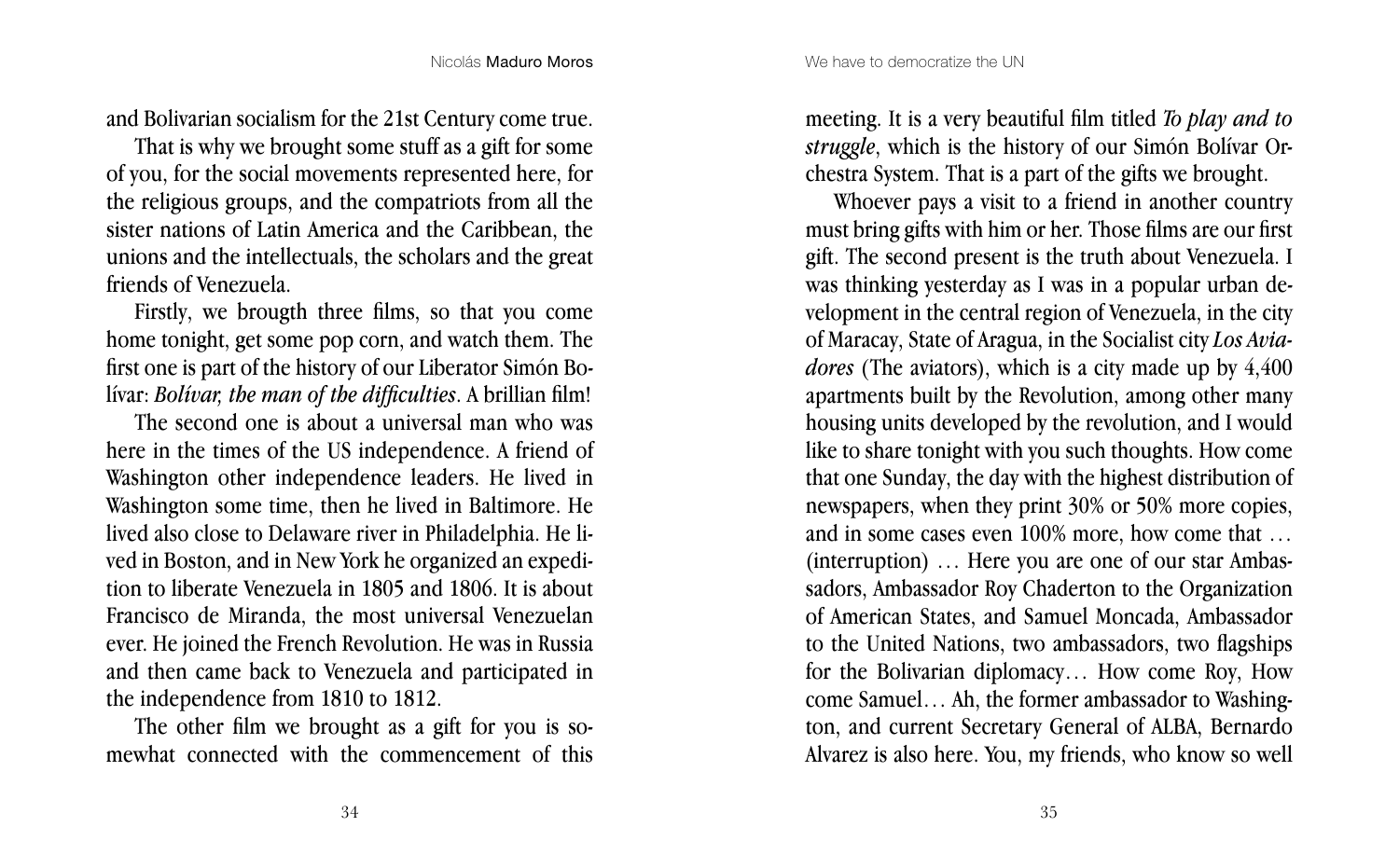the United States, you who are three great ambassadors, who live in the US and also suffer here, isn't it curious that *The Washington Post* and *The New York Times,* two of the most powerful newspapers of the Unites States and the world, on the same day, on the same Sunday, two days before our visit to the United Nations Organization, published editorials containing lies and attacking president Nicolás Maduro and the Bolivarian Republic of Venezuela. It is a coincidence, isn't it? It is a coincidence that both editorials said the same thing. What a coincidence! However, the rudest one, and may God forgive them because they do not know what they are doing, the rudest one, the most racist one is the editorial of The Washington Post who says that I am an illiterate, that calls me a bus driver, something I take pride of because I was a worker of the Caracas Subway system, I take pride of being a worker, of being the president of the Bolivarian Republic of Venezuela and speak on behalf of our Homeland to the world. It is good that The Washington Post knows this, as well as all the people in this country and the world.

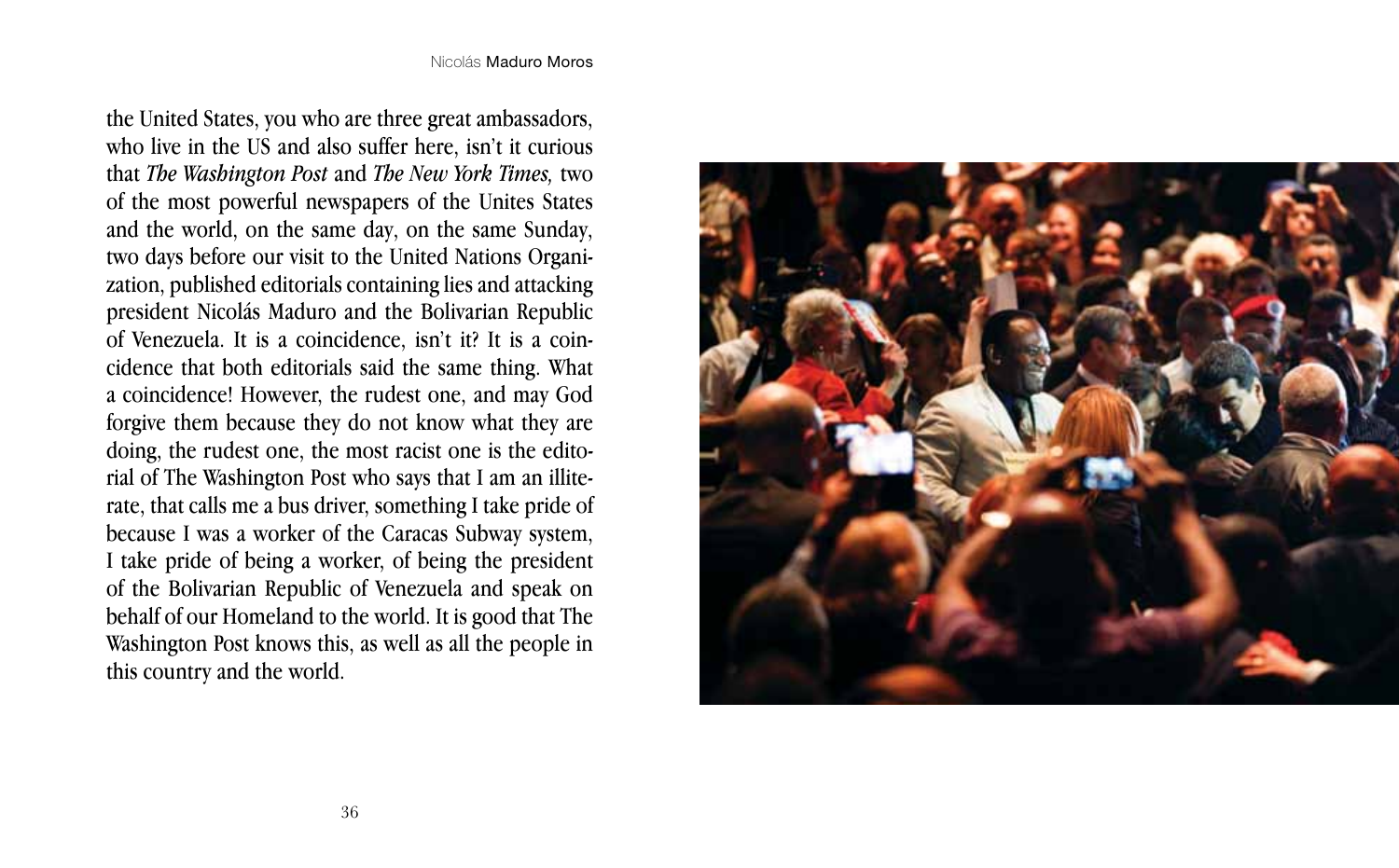Nicolás Maduro Moros We have to democratize the UN

They wrote a bunch of lies. Do you think this is a coincidence? I say it is not. I have the exact information. In Venezuela it is 08:10 p.m., today, Tuesday, is the day of the radio show we broadcast every week, *In contact with Maduro*, so this is the first international show from New York. I greet all the listeners of In contact with Maduro.

I know who wrote the editorial. They had the same draft, one single draft delivered to both The New York Times and *The Washington Post* and another draft was to be published via Twitter, Facebook and other internet media. Well, *The Washington Post* must have forwarded to people who hate us, a very racist one, and said "how is it possible that a bus driver"… "How is it possible that an illiterate man"  $-$  as they say- because they say I am an "illiterate", that is how they see us, they see us from above, they do not see us as equals. Social racism as denounced by Roy Chaderton since 2002, which was one of the reasons for the coup d'Etat against Commander Chávez and for the hatred instilled against Venezuela and the Bolivarian Revolution. That is why it is so important for them to prevent me from coming to the United Nations Organization. At that moment, I was pondering whether to come or not, because I have plenty of work to do. I will have to rearrange the agenda, but as soon as

I read the two editorials –thanks to *The Washington Post*  and The New York Times- I decided to come because the full truth about our Homeland needs to be told here.

We are not better or intend to be better than others, but we cannot accept such attacks, that we are subject of denigration, of despice. We will not accept that ever, because we know that any attack against Venezuela is aimed at preventing that the democratic and popular revolution of Venezuela -deeply popular, and with a deep Latin American identity- that hoists the flag of Bolívar and marked with the spirit of Hugo Chávez becomes an example.

They attempt to prevent such revolution from continuing to ride the 21st Century and continuing to consolidate in the social, economic, cultural and political realms both in Venezuela and in Latin America and the Caribbean, and the rest of the world, because the peoples of the world are seeking for new models. We cannot limit ourselves to criticisms that must be strong and sufficient. We do not want to simply criticize predator capitalism which intends –for example, now- to steal the flags from the environmentalist movements from around the world and put a new face to the same monster. Now they have a new name for the same monster that has destroyed rivers, seas, that has polluted the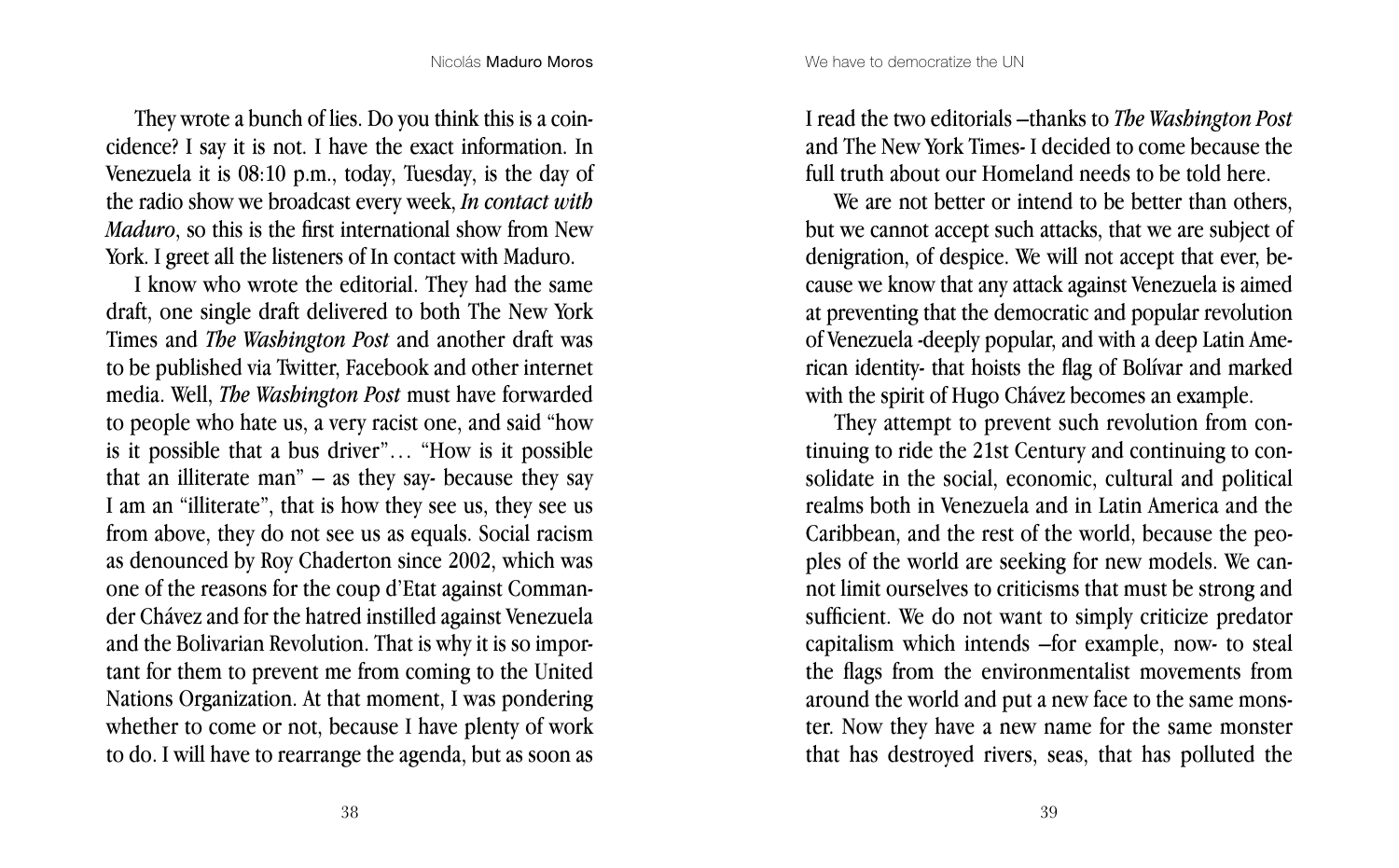world and plundered the wealth and exploited the peoples for one hundred years of capitalism in the world –"green economy."

They call it "green economy" now. But it has nothing green, sorry, I correct. They are right, I correct myself. Of course it has something green, the only green thing is the dollars bankers want to negotiate the destruction of the planet, as if they may leave the planet. There will be no Noah's Ark. The only way for a Noah's Ark is that our Lord, always wonderful and magnanimous, sends a Noah's Ark to the peoples. It is not capitalists who will build the Lord's Ark, if they destroy, or it is not money that can purchase the Noah's Ark. That is why, we need to listen to the voice coming from the streets. Let us change the system if we want to help the climate and recover the balance for the survival of humankind.

We need to use this meetings to bring our modest humble truth. But I say to you that we do not intend to be better than anybody else in the world. We simply intend to do what is right. We defend ourselves with love, because we deeply believe in what we do and that is why we have humbly brought some other materials to study the truth about Venezuela. Firstly, you will find here some materials with the achievements of all social

missions, with the social programs of the revolution in education, healthcare, environment, housing, food and nourishment, funding for entrepreneurs, cooperative associations, etc. Here you are, one by one experiences to be studied for the development of knowledge, to be communicated thorugh thousand social networks and place this truth in the hand of millions around the world and demolish from its groundwork the wall that they intend to build to surround and siege Venezuela, to defeat the Bolivarian Revolution.

That is the first gift we distributed today amont the delegations to the United Nations –information about the social missions to guarantee protection, as it is guaranteed in Venezuela, I do not know if in the US as well, I cannot meddle in domestic affairs, you know. But I can actually say that all our children –from their birth- and our youth –and even the senior persons– and all our people are entitled to a free, public and quality elementary, secondary, technical and university education. That is an achievement of the social missions of the Bolivarian Revolution.

I mention this alone so as not to speak long. But these materials are fit to see how comprehensive social rights can be constructed as human rights accessible to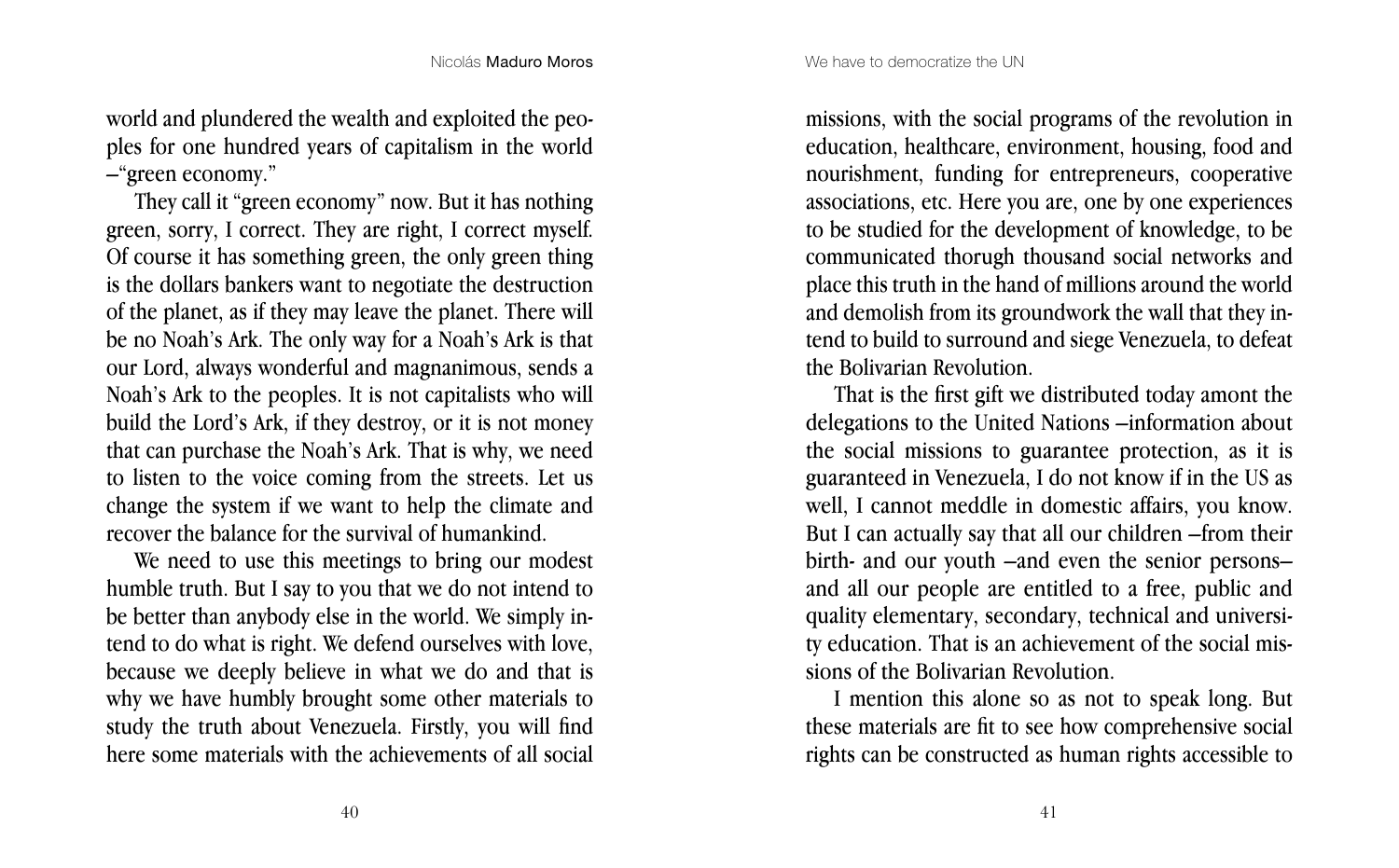our peoples. Our constitution reads that education is a human right and a non-delegable responsibility of the State. The same is applicable to housing and habitat, the right to food, the right to public healthcare. Deploying thousands of doctors right there in the communities not only to look after the people who visit the healthcare community centers, but also go out and visit the people door by door to attend children and senior people. It is possible a deeply human public healthcare system at the disposal of the people. It is a God's commandment, we Christians believe, that healthcare has to be public.

We have to express our eternal gratitude to Cuba, a sister nation, for the enormous support provided with Cuban doctors and pay a tribute to Fidel Castro, a giant of the Americas. Long live Cuba! Long live Fidel! Long live the glorious history of the Cuban Revolution!

We also brought as a present a magazine, *Respect Venezuela (President translates himself the name of the magazine).* Cilia (the President's wife) is learning English. She takes English lessons everyday. She could even take the floor in English here. She is the First Combatant. She could be my interpreter…

This magazine presents a set of arguments and ideas dismantling all the lies against Venezuela. They are simple arguments on the strength of our democracy which we are trying to take to all levels. Likewise, I want to leave here copies of the historic speech delivered by Commander Hugo Chávez on September 21st, 2006, as we accompanied him at the UNO, the celebrated speech with the title: *It smells like sulphur here*. We are leaving copies in Spanish and English, and also copies of the video.

Well, it is a set of materials to defend the truth of our Latin America. Because it is not a process exclusive of Venezuela in this 21st Century, as Commander Chávez envisaged in the early 90's: The 21st Century will be the Latin American century, the century for the new independence, as it begins to be. That is why –as you knowa collective leadership has emerged, a leadership of a new kind, each one with his or her own specificities.

In the Caribbean, we have our strong Republic of Cuba, as usual, hoisting for 60 years the flag of dignity. In Nicaragua, the sandinista forces of Commander Daniel Ortega have taken vanguard and command positions again, constructing peace in Nicaragua. In El Salvador, the Farabundo Martí National Liberation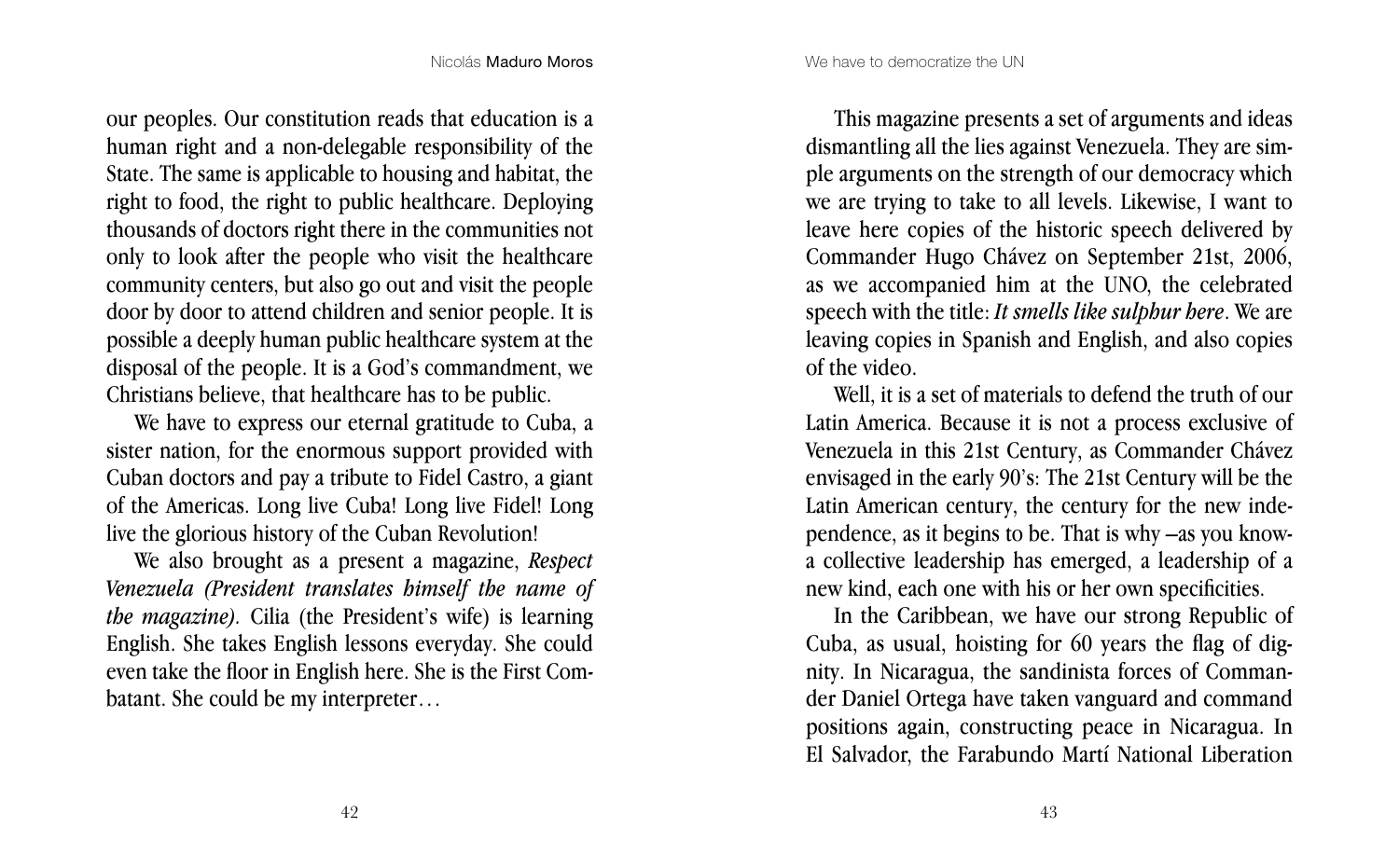Front has stood up with tenacity and historical patience. They had to take up the arms back in the early 80's. Then, they had to leave the arms and take the streets to face the asymmetric fight, without a cent, knocking door by door and construct victory one step at the time. They won their first victory with our friend, former president Funes, and now Commander Salvador Sánchez Cerén leads our sister nation, El Salvador.

Likewise, the Citizens Revolution in Ecuador, headed by that great leader of Latin America, Rafael Correa, has consolidated. And what can I say about Bolivia? In the coming days, president Evo Morales is going to have a landslide victory. He is going to score so many goals against the Bolivian right wing. And what to say about the Brazilian process with Lula, Dilma and the Workers Party and the social movements? The Broad Front (Frente Amplio) in Uruguay. The Kirchnerist peronism of president Cristina Fernández in Argentina. The Bolivarian Alliance for the Peoples of Our America (ALBA) with ten countries of South and Central America and the Caribbean is like a vanguard, it spearheads and opens paths in Central America, South America and the Caribbean.

And next to ALBA, we have the Union of South American Nations, also a project founded by Commander Hugo Chávez for the new times. We also have the Community of Latin American and Caribbean States (CELAC, Spanish acronym). In short, a new and diverse Latin America.

If there is something new, and good –and we may say if there is something unheard of– in all this process experienced by Latin America and the Caribbean, is that we have managed to find points to understand each other and to unite ourselves to defend our interest amidst the ideological and political diversity and the diversity of mostly popular revolutionary left-wing projects. But we have also managed to reach agreements with the right-wing leaders ruling in important sister nations with whom we keep a dialogue and coexistence as the good neighbours we are. This was not achieved in the 19th Century.

Bolívar's original project in 1826 was to found a great bloc, a great union of republics, a great nation of republics in what used to be the Spanish colonies. That project was killed before it was born, 1826. Instead of a powerful union of republics, a powerful bloc to defend us, we severed ourselves. The original project was betrayed and 20, 30 little republics, and I apologize for expressing this in this way, became dominated by the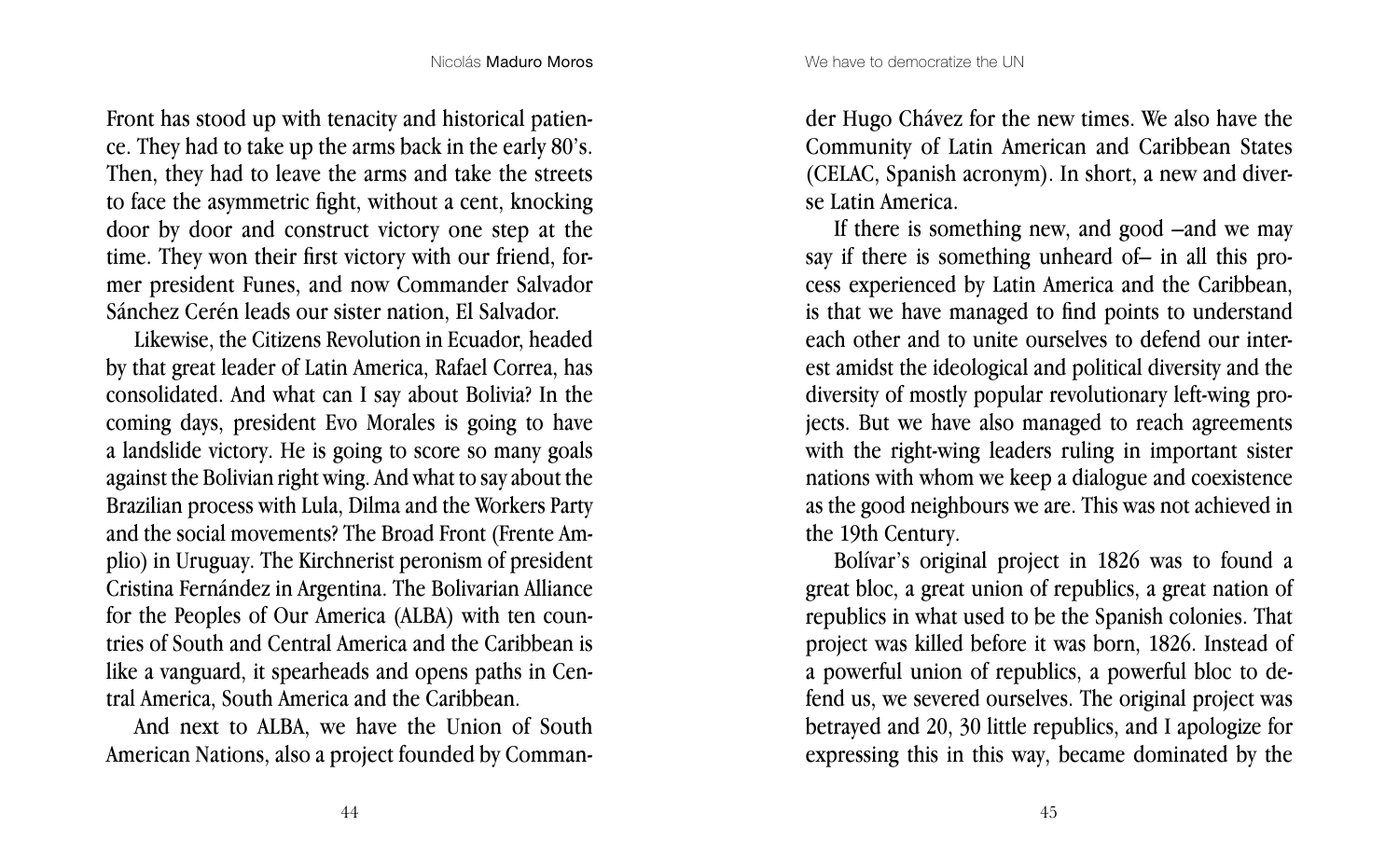European empires, and later by the imperial elite that dedicated the whole 20th century to military interventions, imposition of dictatorships, murders of honorable men like Salvador Allende, the eternal president of our beloved Chile.

That was the 19th and the 20th century, 200 years and the time came to find the original path. It is like someone looking for something in the midst of a thick forest and finds the original path that will lead him or her to his or her destiny. That is how we are now. We are waving a machette in our hand opening a path. In that struggle, I say due to what the companion said, in this battle, the Community of Latin American and Caribbean States, you know, has made the historical decision of inviting Puerto Rico to become a member of the Community of Latin American and Caribbean States. Sooner than later, Puerto Rico, we are positive, will achieve its independence.

Tonight I want to send special greetings to Puerto Rico, on two important dates: September 23rd, 1868, the cry of Lares, our Puerto Rican brothers and sisters; and September 23rd, 2005, the assassination of Filiberto Ojeda. Filiberto lives!

Nicolás Maduro Moros We have to democratize the UN

You have to avail yourselves of this Puerto Rican minute to remember. Today a journalist from a news agency that tells many lies about us, asked me: "Is it true that Venezuela has political prisoners?" I answered: "What is true -and I am absolutely positive that you do not know, and if I say it you will not communicate it- is that it is here in the United States where there are many political prisoners, beginning with Oscar López Rivera –the oldest politicial prisoner in the world." The Latin American and Caribbean Mandela. Freedom for Oscar López Rivera! That must be a claim of our struggles.

From here I want to salute the family and relatives of Oscar López Rivera, to his daughter, his grandchildren, and all the Puerto Rican people. I tell the truth, I do not know Oscar López Rivera personally. I believe that we should organize ourselves and struggle for his freedom. I would like to meet him, that he might go to Caracas, and go with him to the place where the remains of Liberator Bolívar lay, and embrace him in gratitude for so much courage and so much dignity.

There are many people who admire Mandela. I am sure 100% of the people here admire Mandela, don't we? But there is also an attempt to turn Mandela in a sort of fashion, and some very racist people, and some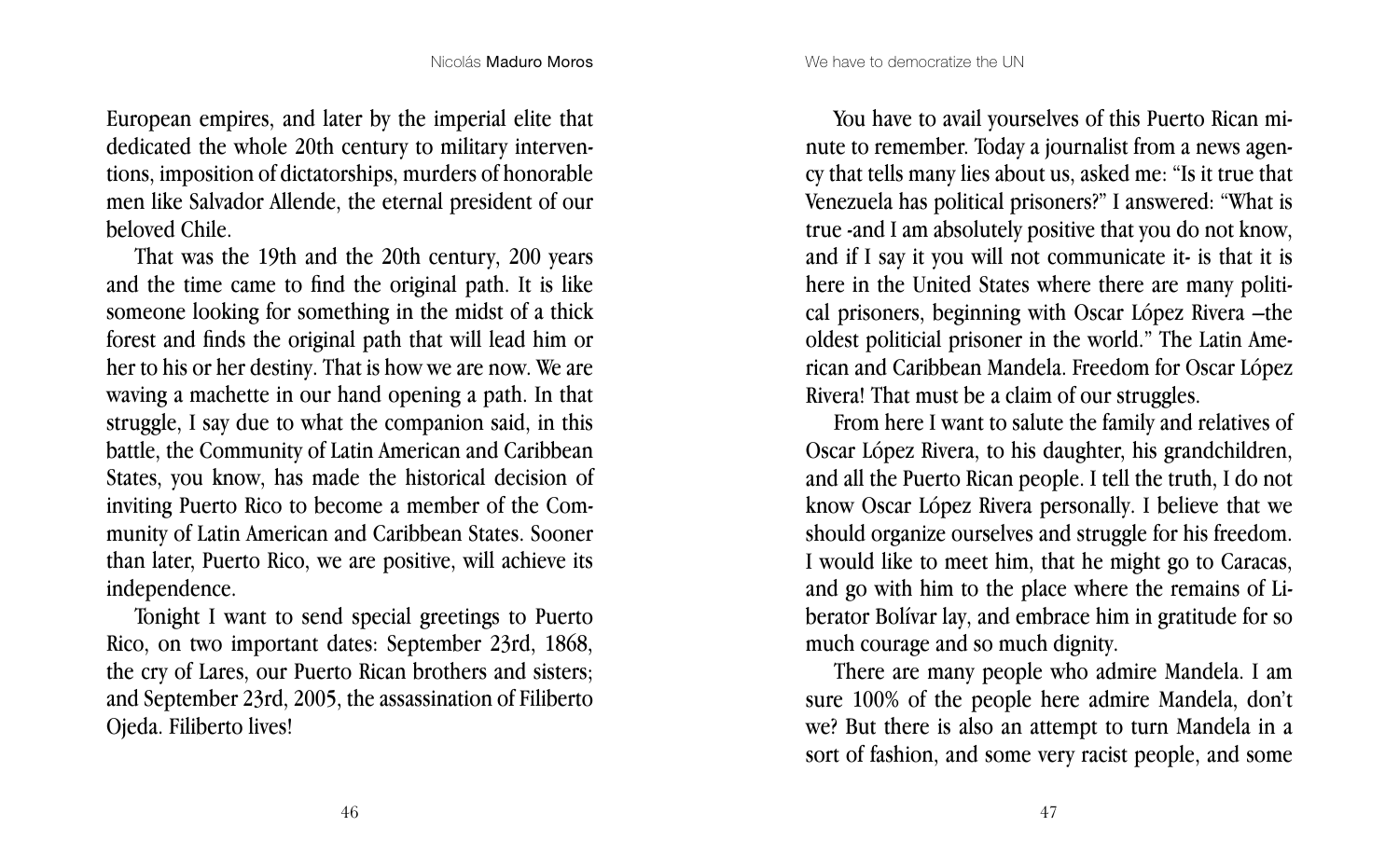people who despised South Africa during the apartheid times, now wear T-shirts with the face of Mandela. It's okay. That's not wrong. It means that they have moved towards more just positions. Let us not criticize them. But I say to these people admiring Mandela to touch their hearts, because among us, here in the United States, isolated in jails, subject to shameful treatments and humiliations on daily basis, against him and his family, there is one of us, someone like us, whose only crime is aspiring to see Puerto Rico free and independent. He is the Nelson Mandela of these times –Oscar López Rivera, and his cause is just.

We also advocate for the liberation of the three Cuban prisoners in U.S. jails for fighting terrorism. There were five. Two of them have been released. René and Fernando, but three still remain in prison. The U.S. claim to fight terrorism. How come that they keep in prison three honorable human beings from our Cuba whose only crime was seeking for information from mobsters operating in Miami that were preparing terrorist attacks like placing bombs in public areas, in hotels, theaters in tourist areas? We must raise our voices louder to demand the freedom of our three Cuban brothers who are kidnapped in jails of the United States.

President Barack Obama, act generously, please. I hope this respectful call may reach you. President Barack Obama, you have two years more of tenure. Send a message in these two years that help you become a positive memory in the minds of the peoples: Let Oscar López Rivera free, release the three Cuban persons who were fighting terrorism and that are unfairly kidnapped.

Take a higher ground, be kind. I ask God, Reverend, to enlighten his mind and his heart so that he may find inspiration, who knows if he gives us the surprise and we can have Oscar López Rivera back here in the Bronx, in this hall, receiving the love of the Bronx people, of the people of New York.

Dear compatriots, we want to thank all the activity that is performed here on daily basis. We have here companion Rafael Ramírez, Foreign Minister of Venezuela. He was president of PDVSA for eleven years, and was the one who kicked off the Citgo Oil company program here.

And here we are another great companion. They both are from the same generation who grew up in PDVSA. They are brothers in the struggle, Rafael Ramírez, Foreign Minister and the President of Citgo, companion Nelson Martínez, the bearded one. We also have here a clon of Nelson Martínez, Rafael Gómez, they call him "Popeye",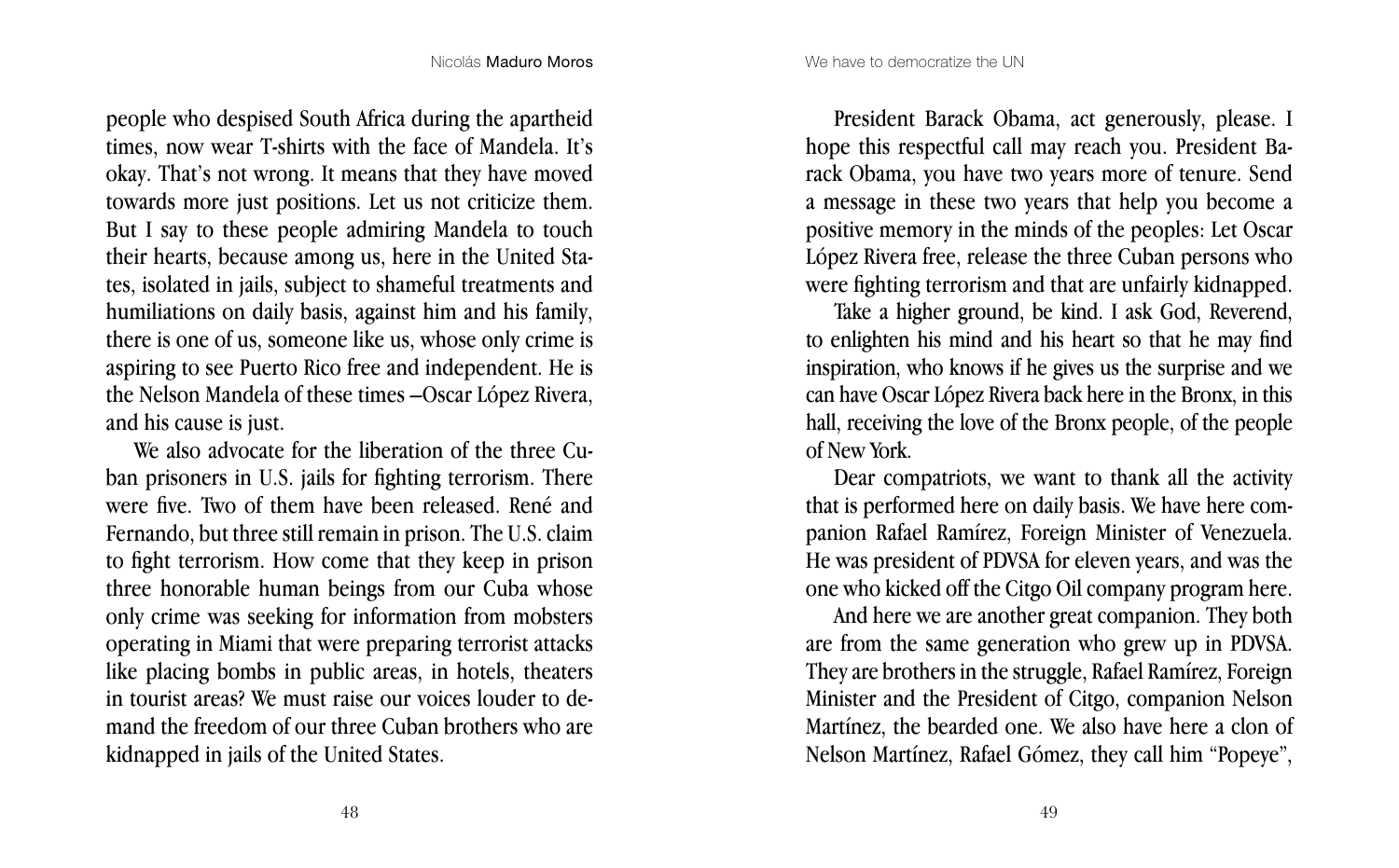"Popeye, the sailor". These men come from the same generation, they have struggled for years and they keep the union, the permanent brotherhood, the same cause.

And I say that our company Citgo, our plans with Citgo shall be strengthened ever more. We must broker the necessary alliances to strengthen that investment of Venezuela in the United States. Let it be known, to clear any doubt, we will strengthen our investment.

We need to grow stronger. Citgo is a capitalist company doing business, rendering a service, but as the majority stockholder is PDVSA, the Bolivarian Republic of Venezuela, our beloved Republic, opened the honest humble possibility of developing the Heating Oil program and deems it needs to be consolidated and extended and enhanced. Currently, we reach over 150,000 families in 25 States of the Union.

In Venezuela, we also say "it's not peanuts" –25 States of the Union have the Citgo programs, not only the deeply christian program for the working class, for the people with the lowest income so that they do not get frozen in winter. That is why Chávez earned the heavens. Chávez has earned a position next to our Christ, because he was a true Christian, not only in his words. He was a Christian practising solidarity, love. He broke all paradigms.

We are present in those 25 States, I hope we may reach the 50 States of the Union and that this may help grow deeper the human bonds and that the people of Venezuela, the Latin American and Caribbean peoples living in the United States and have their children and grandchildren here, and the people of the United States learn that humankind needs to become a single humankind, with a single faith –the faith in peace, peace in cooperation and in mutual recognition.

Some have attempted to promote the idea that we are anti-U.S. No. I believe that the only anti-U.S. –if I may say so– the only anti-U.S. people here are the very elites of the United States who have sent to wars their youth during the whole 20th Century. They do not care about their youth. We have never been or ever be anti-U.S. people.

Since Bolívar times, we are anti imperialists, anti colonialists, anti slavery, anti capitalists. We are for humankind, for Christian values, for Socialism.

We are anti imperialist since Bolívar times. He faced and defeated the Spanish power and the most powerful troops over the world. They came from defeating Napoleón Bonaparte, and Bolívar went to meet them in the battlefield in the heights of Junín, in the heights of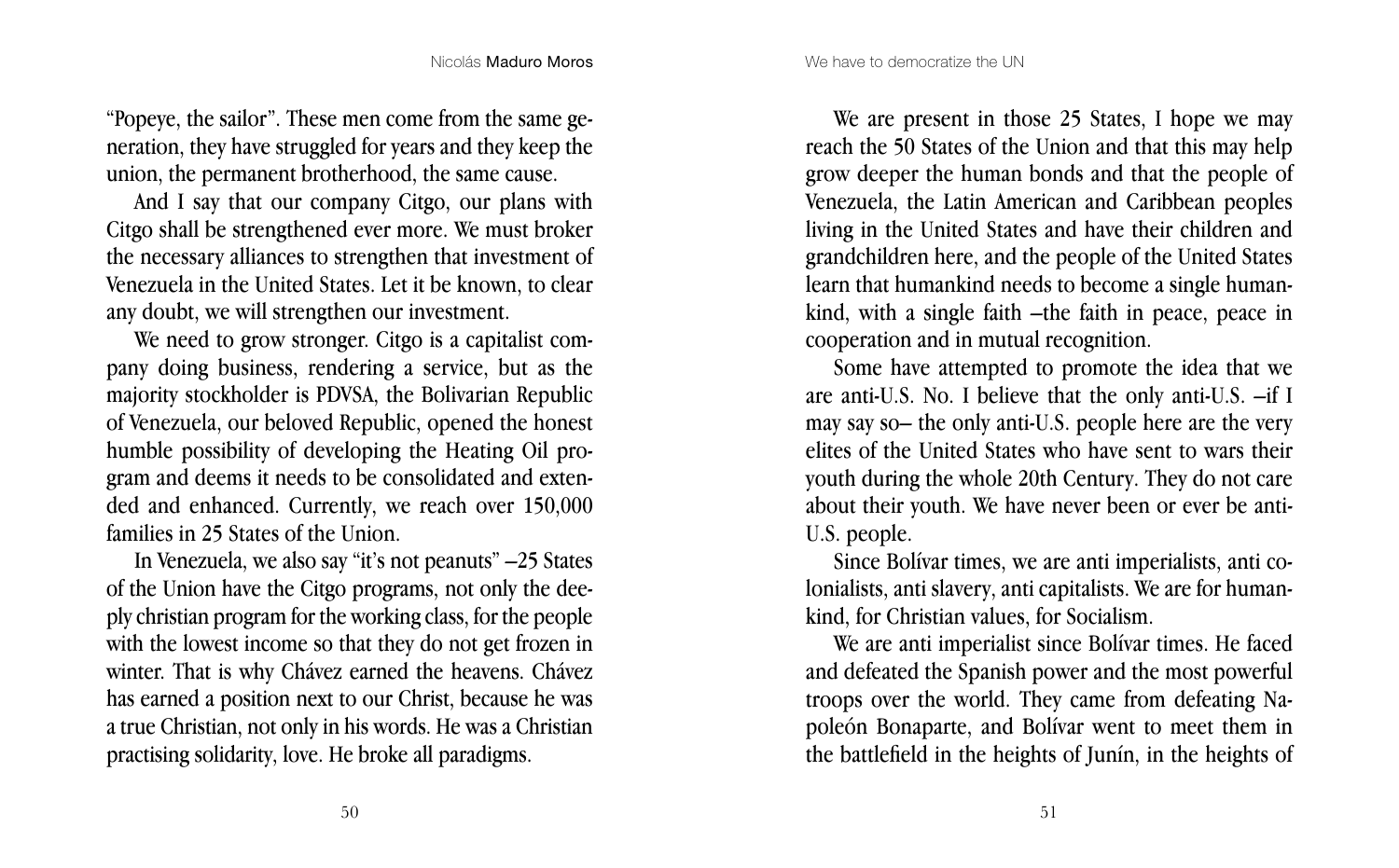Ayacucho and expelled them from these continent. Yes, we are anti imperialist, and anticolonialists.

But Bolívar, observing the way how the governments of the thirteen colonies behaved after achieving their independence from the English empire, envisaged in 1825 –referring to the elites- that "the United States of America seem destined by the Providence to plague America with misery in the name of liberty."

They are prophets. They have the gift of prophecy. They can envisage the future because they love and commit themselves to their present. And a human being committed to his or present and abandons human misery, and meanness and becomes capable of loving freely and fighting for love to his or her homeland, family and community also becomes a prophet and begins to see clearly the present, but above all, the future. So please, do not say we are against the U.S. people. We have not been or ever will be. We deeply love U.S. culture. We respect it. We admire it. We can enjoy a good blues, a good jazz, a good rock band. Ever since we were kids we did enjoy that peacefully. We enjoy the victory of our baseball players and we admire baseball, and basketball. You were world champions, it is an extraordinary team. That team has made the U.S. a world basketball champion.

Nicolás Maduro Moros We have to democratize the UN

We admire U.S. history and we would truly like that sooner than later we may have relations based on respect and cooperation. I am doing whatever is humanly possible to have respectful relations with president Obama, with the Government of the United States, to discuss our differences.

But nobody is going to shut us up. We will continue to speak out our convictions. We will continue to demand non intervention in our domestic affairs, and respect for Venezuela, we demand that they take their hands off Venezuela and Latin America. We are entitled to the right to leave in peace and in democracy. Stop financing the fascist opposition. Stop using the U.S. taxpayers' money to finance fascism.

You pay taxes, don't you? Millions of dollars of the taxes you pay are wasted as they are used to funding a failed and deceptive right-wing opposition in Venezuela. We do not know if it is more loser than deceitful or more deceitful than loser, what we know is that they receive huge amount of dollars taken from your pockets to conspire against a legitimate goverment, the government of Commander Chávez, and a legitimate revolution that I head now with the vote of the people and the majority support of the Venezuelan people.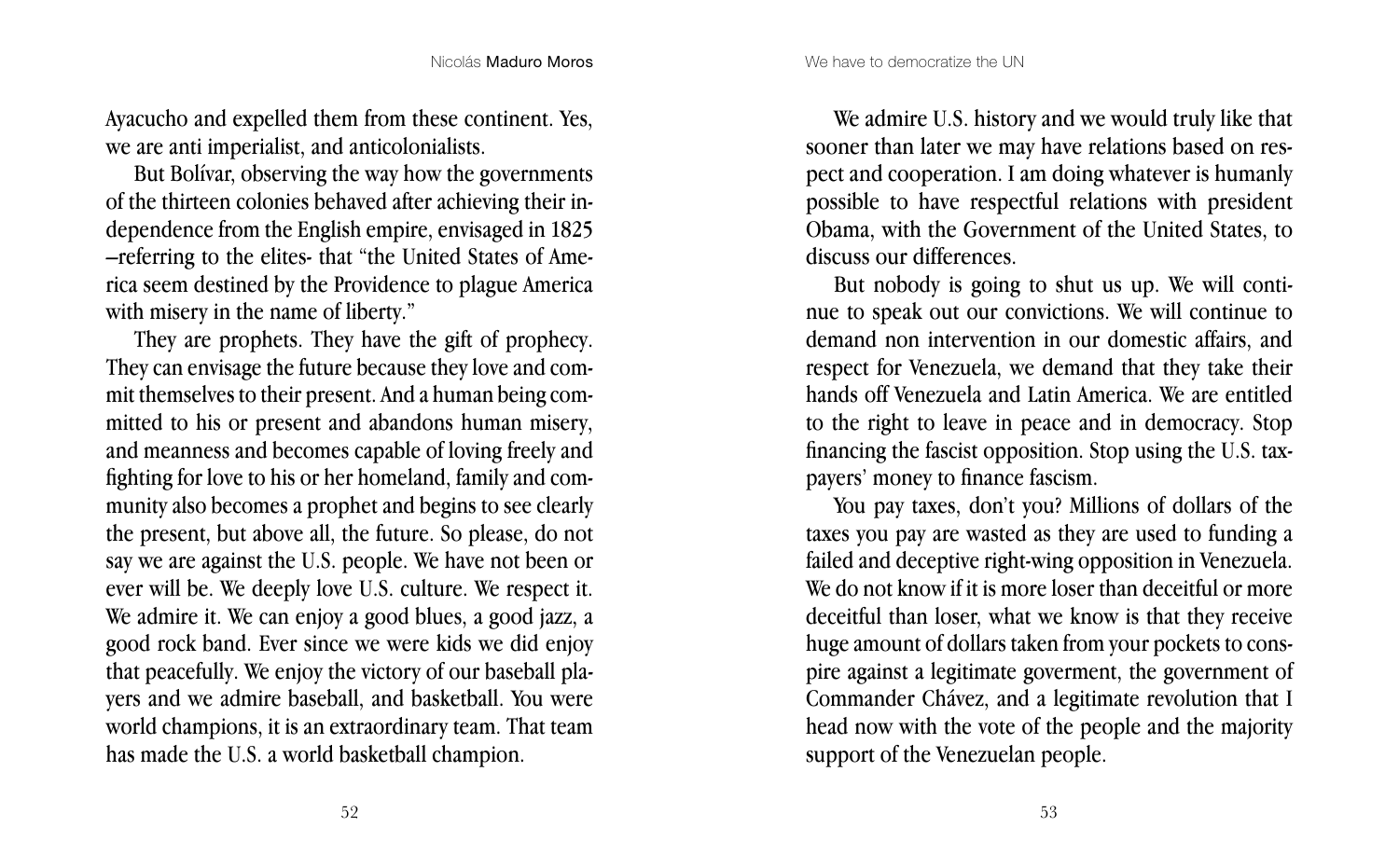So, we will continue to make all efforts, ambassadors, chargé d'affairs, diplomatic personnel, social leaders, indigenous leaders, union leaders, we will continue to construct bonds. Many times since the time I was the foreign minister, and as I was asked by reporters: "How are relations with the United States?" I always answered: "They are in the best moment ever in history". This puzzled journalists. And I used to say, "Of course, because if you ask me how the relations with the United States go, with the U.S. people, with its society, I must say that we never had better relations with the people, with the universities, with the intellectuals, with the unions and social and religious movements."

They never before were so good. If we make a profile of the status of the social and political relations between Venezuelan social movements and people, and the U.S. social movements and people, this is the best moment ever. Now if you ask me about how the relations with the U.S. administrations all these years have been, I say not well; sometimes bad, other times worse, but we always harbour the hope that they can improve and we work so that they may improve.

In the 60's and 70's the U.S. went to a war against Vietnam. How far is Vietnam from here? 10,000 kilometres, Roy? Roy already made the estimation, 11,433 kilometres from New York is the Ho Chi Minh city, isn't it? It is a 24-hour flight, with a stopover for fuel in Hawaii. How many soldiers did the United States lose in Vietnam? Over 55,000, and over one million vietnamese people died. How many missing people? And some time later, they said a *mea culpa* and explained that going to Vietnam was a plan of corporations to make business out of war and that it was a mistake. Later, the government of the U.S. and its institutions have developed excellent relations with Vietnam, and Vietnam is ruled by the Vietnamese Communist Party, and its name is Socialist Republic of Vietnam. That is an example.

#### And how about China?

But now they cannot accept that we who are a mixed and untamed ethnic group, we who are rebels, unbowed, take over control of our lives. Was it good for us the 20th century when our economies, our politics and our lives were reigned by U.S. corporations. Was it so good for us? How high was poverty and misery in our countries? 80 percent poverty, 30 percent of extreme poverty, said Joseph Kennedy. When president Kennedy went to Venezuela in the 60's, poverty in our country was 70%, after 60 years of domination by the U.S. oil companies. Was it good for us? No, it was very bad. Fur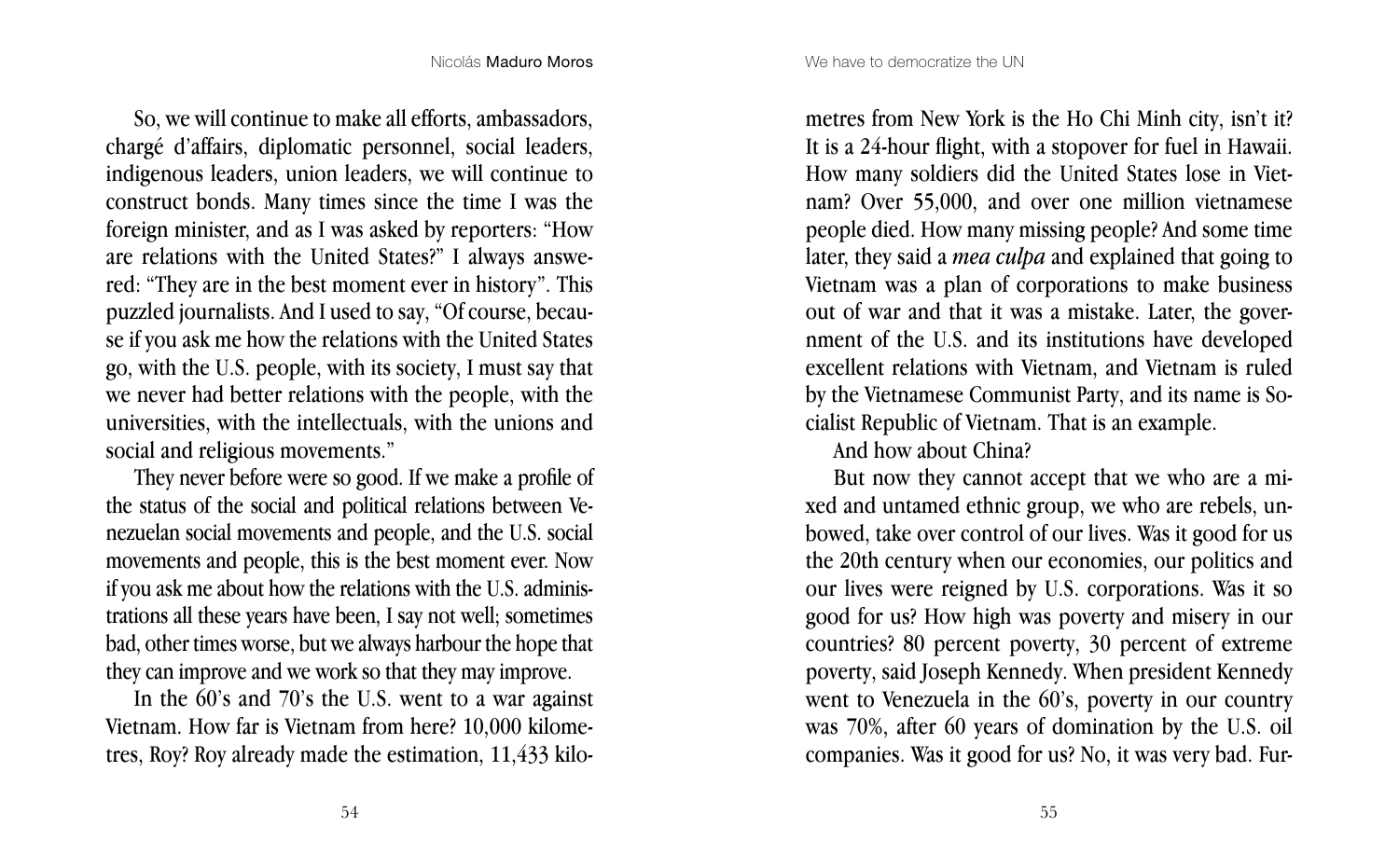ther, we are entitled to a life in independence and in dignity. That is why I make such reasoning.

I think nobody today…, not even Mrs. Clinton can defend the brutal blockade of the U.S. government against Cuba. She is a bad example, that's why I mention her, and I apologize for that. But I say, not even she, who was State Secretary until recently, and aspires to become president, it seems, doesn't it? I believe that nobody in the world can defend the blockade, the economic persecution against the Cuban people. It is an anachronism, an abomination that must stop.

Ninety-five percent of the countries represented at the United Nations Organizations vote every year against the economic blockade, but the U.S. fail to hear. Do you know why? Because that elite ruling the U.S. back in 1790, 1795, 1800, dreamt of Cuba as a fruit that would fall ripe and would become another star in the flag. They cannot forgive Cuba, the Cuba of Fidel, that it has stood in dignity and has claimed that Cuba is independent and constructs its own cultural, political, and economic model, a world of its own.

It seems they intend to commit the same mistake once again, and they are entering a dead end street in relation to the Bolivarian Venezuela.

They thought that with the physical loss of our Commander Chávez the revolution has to end. That was what they calculated. And I say from New York to those who think, the so called think tanks, advising decisionmaking in the State Department, the Pentagon, with all their differences and groups, to those making decisions at the NSA, at the White House, to President Obama, I say, timely, to correct the erratic policy of harasment against Venezuela and our revolution, because our revolution has not fallen and will not fall. Our revolution has popular, democratic roots and constitutional and popular legitimacy.

Further, we are right to make it and have the right to make it. We are right and we have the right to make our revolution. We do not need to ask for permission from anyone to make it; we do not need to ask for permission from anyone to begin it. Further, we defend the loftiest ideal ever, which is the glorious ideal of Liberator Bolívar, and we hoist the flag we inherited from a man born out of the womb of our land, the greatest bolivarian in 200 years, our Commander Hugo Chávez.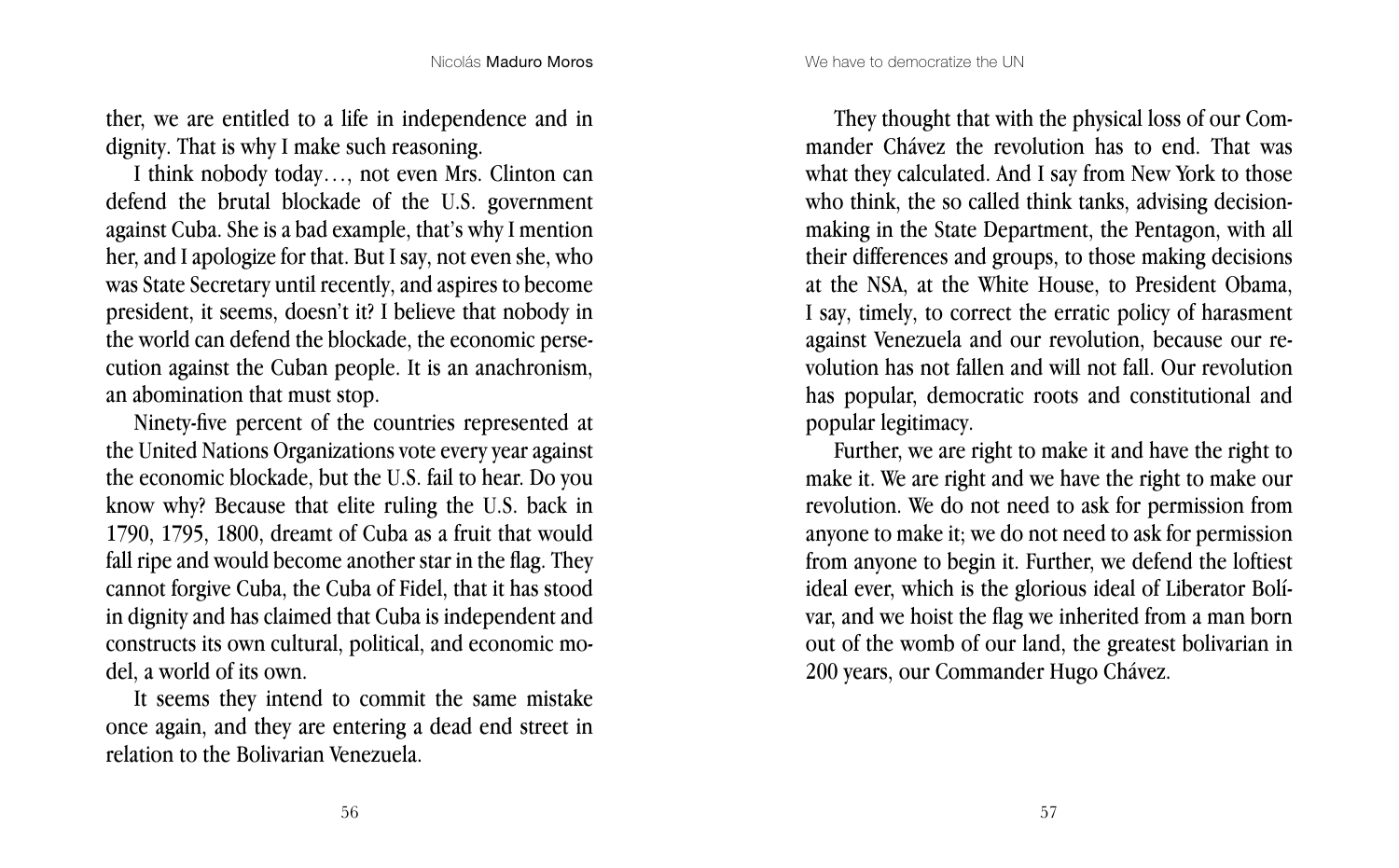I just wanted to share these thoughts with you.

Gentlemen from *The Washington Post*, gentlemen who paid the editorial of *The Washington Post* and *The New York Times,* you lost your money. Why don't you invest it in social works? How much does it cost an editorial note in The Washington Post?

Maximilian, How much would it cost? 200,000 dollars? 300,000 dollars? How many good things could be done with 300,000 dollars for this children orchestra of the Bronx to increase the number of children or buy instruments?

I just wanted to share these thoughts with you in this wonderful evening, an evening to think, an evening plenty of joy, of love, a truly unforgettable night.

We came to New York, as we said before, to bring our truth. Besides bringing our truth, we came to take the enlightened truth of your faces, of your spiritual strength, dear brothers and sisters of Latin America and the Caribbean living here in New York, living in the United States.

Many thanks for so much solidarity, for so much love. Please count on the Bolivarian Revolution, count on the Homeland of Bolívar, count on the people of Venezuela.

*Long live the unity of the Venezuelan people and the peoples of the world! Long live peace! Long live love! Long live the new world! Thank you very much! Always up to victory!*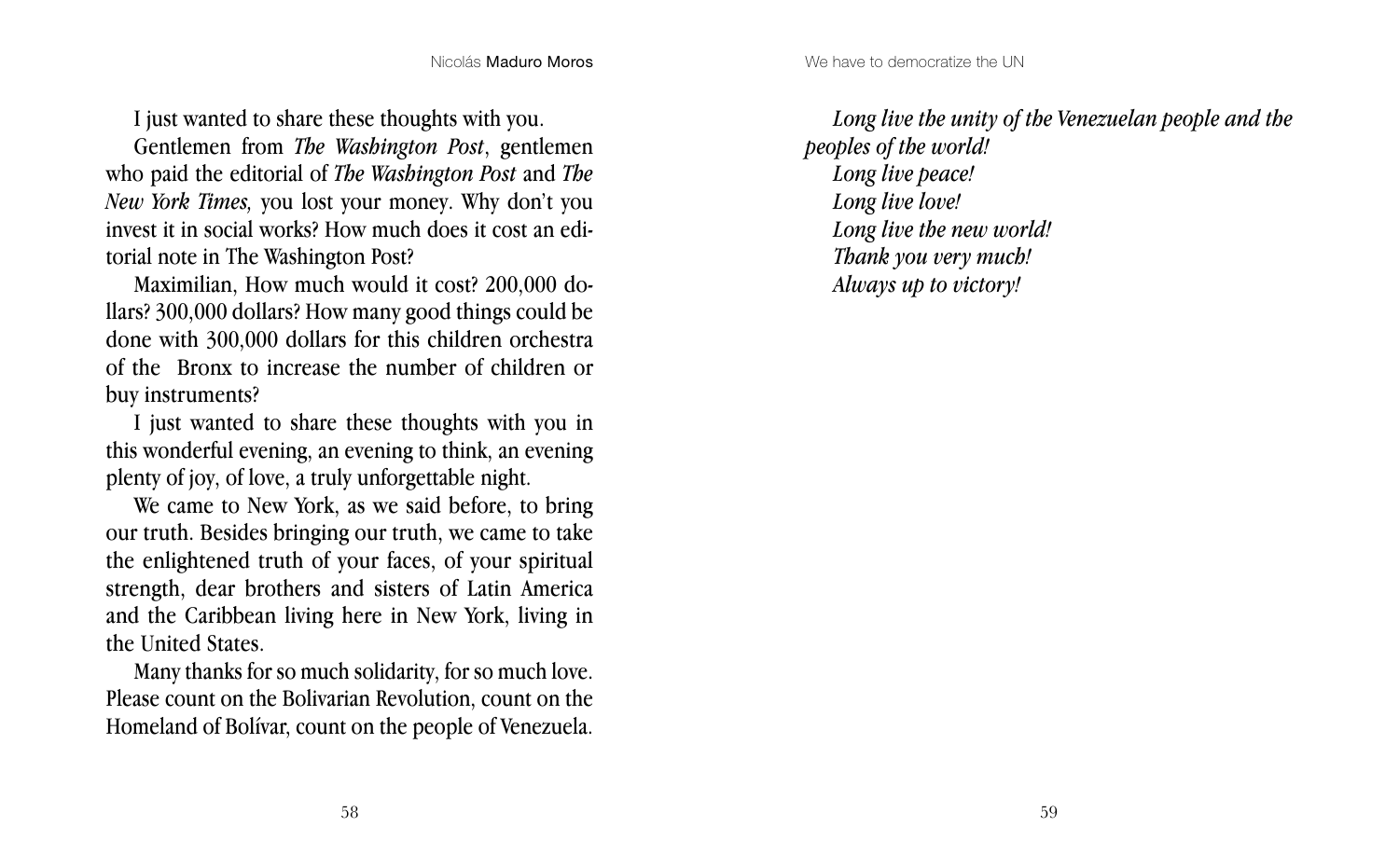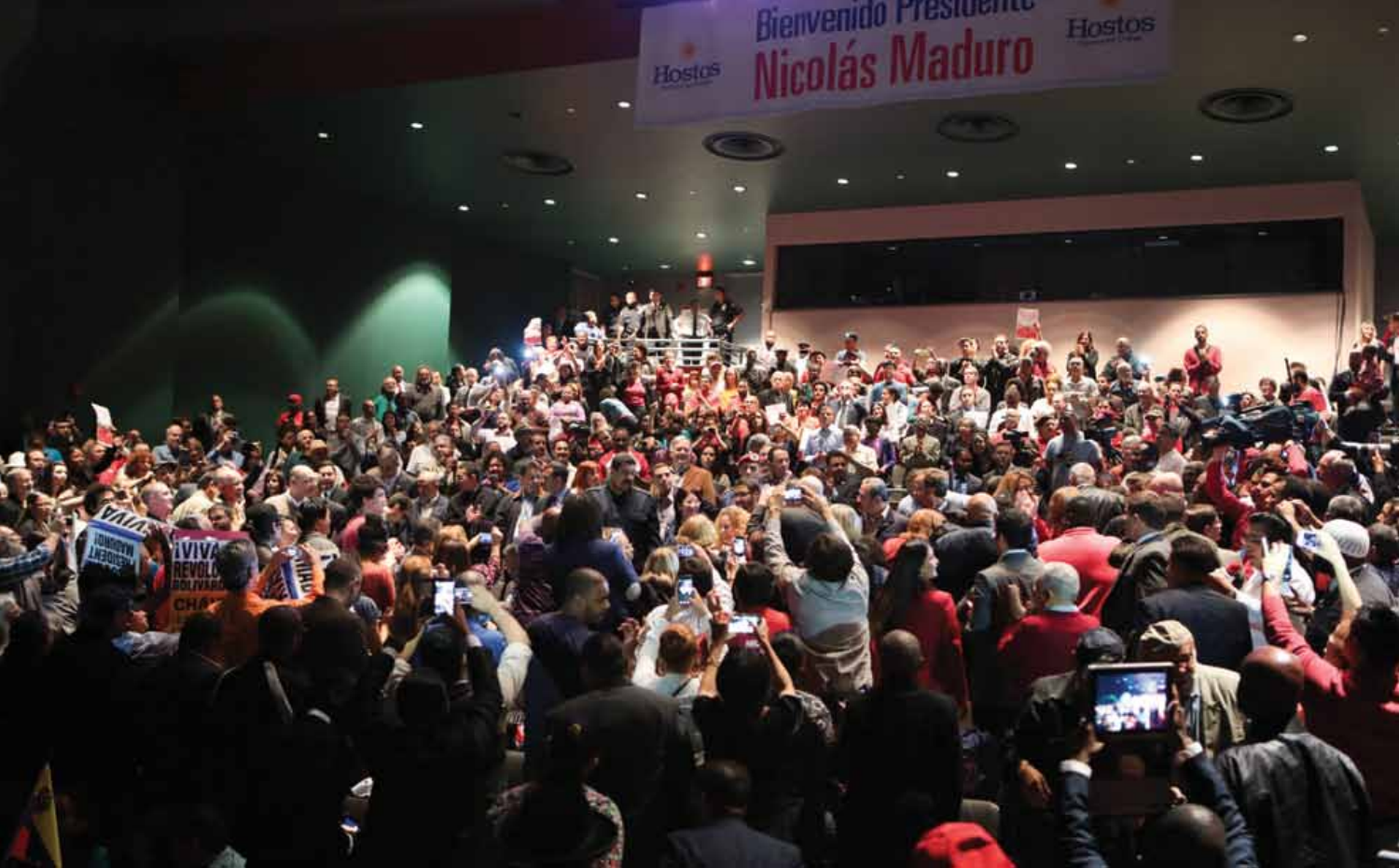

**VENEZUELAN PRESIDENT NICOLAS MADURO** 

# **IHE PEOPLE'S AN ENCOUNTER WITH VENEZUELAN PRESIDENT NICOLAS MADURO**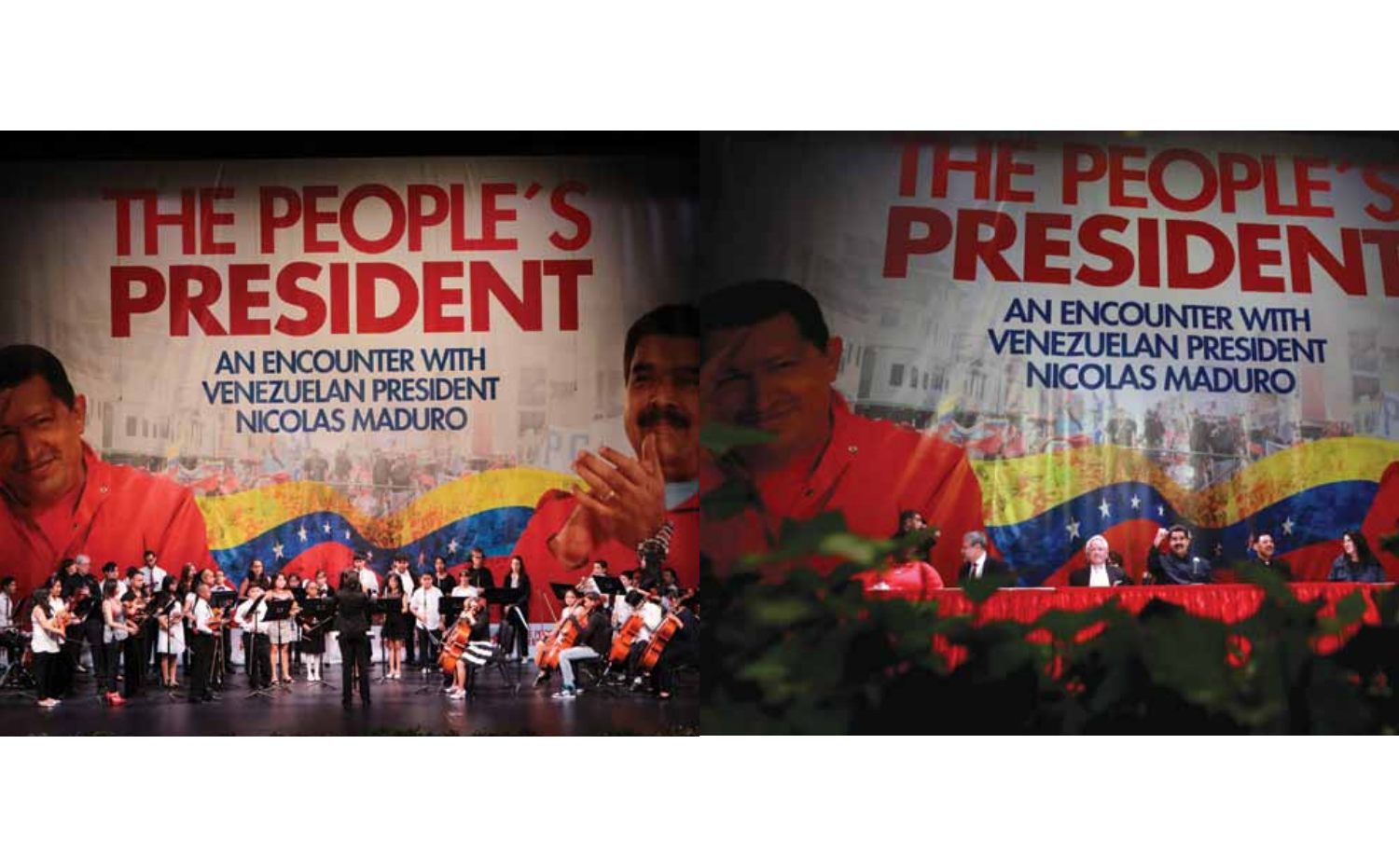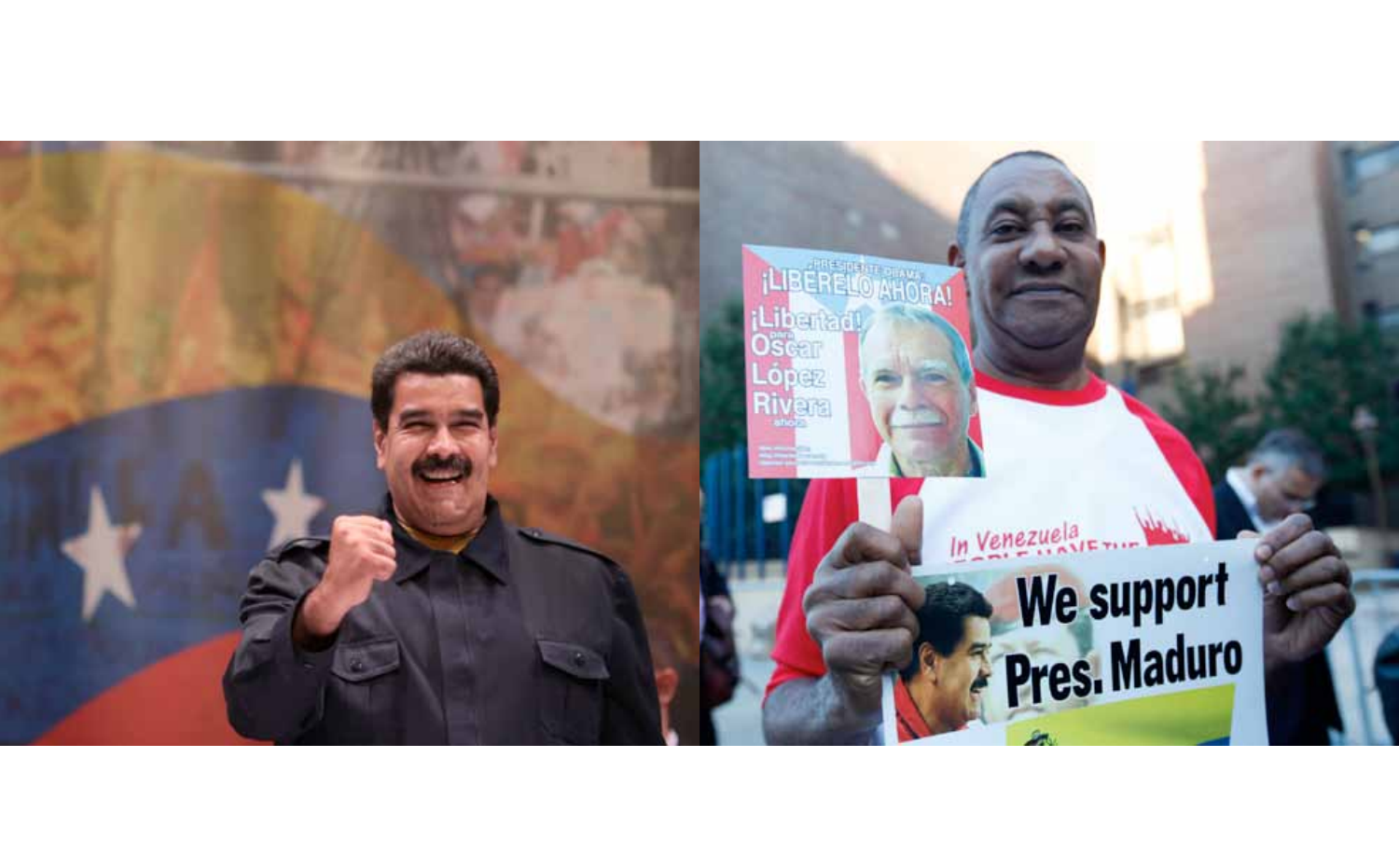## **THE WORLD DEMANDS REFOUNDING THE UNO**

**Address by the President of the Bolivarian Republic of Venezuela, Nicolás Maduro Moros, at the 69th General Assembly of the UNO**

Seat of the United Nations Organization, New York, United States of America, September 24th, 2014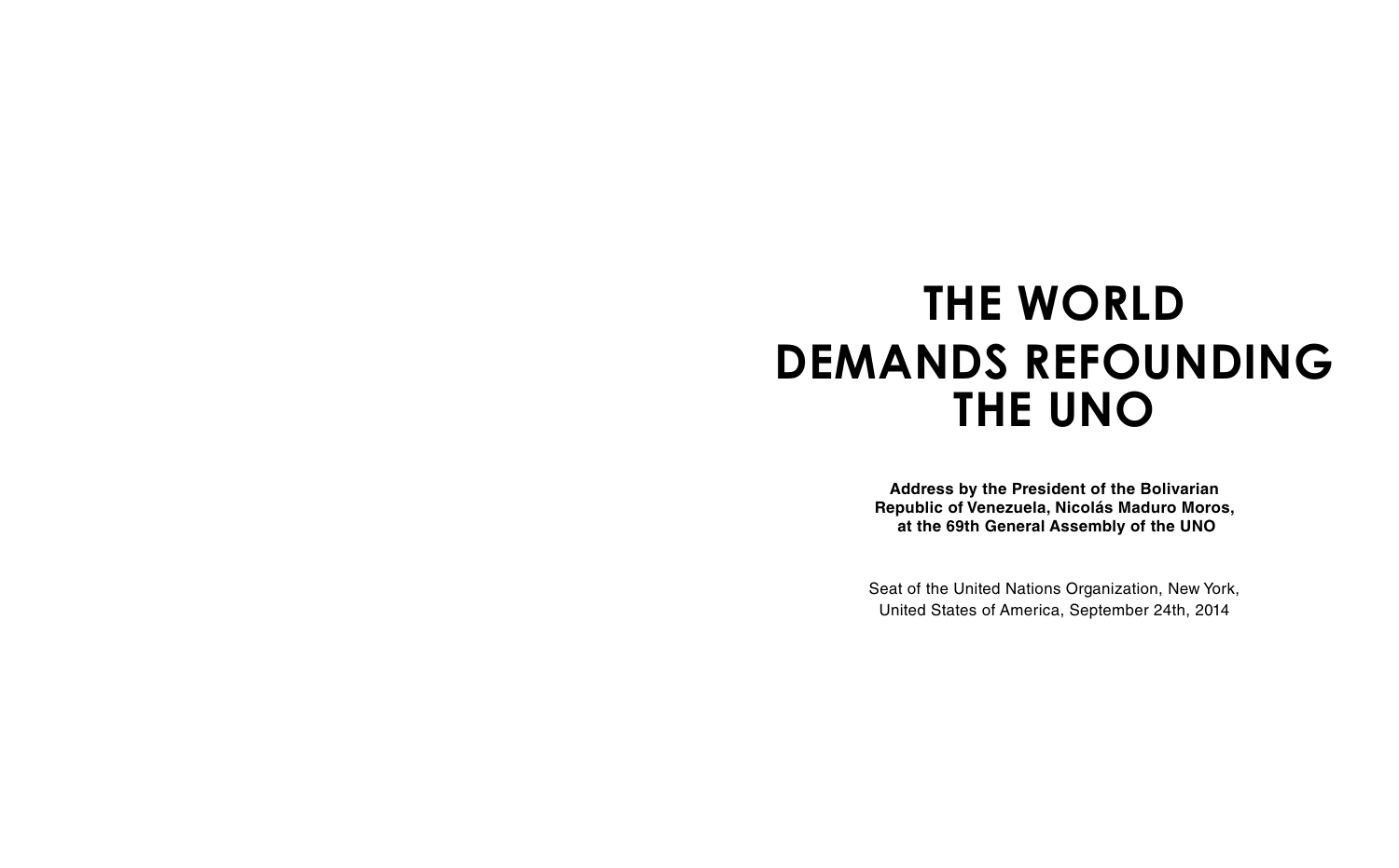*L et us not let the general claim of moving forward to refound the United Nations Organization stay in the air or in the emptiness of this hall; let us find paths, let us develop a common roadmap for the human kind. We need it to face the great causes we must face*

**Nicolás Maduro Moros**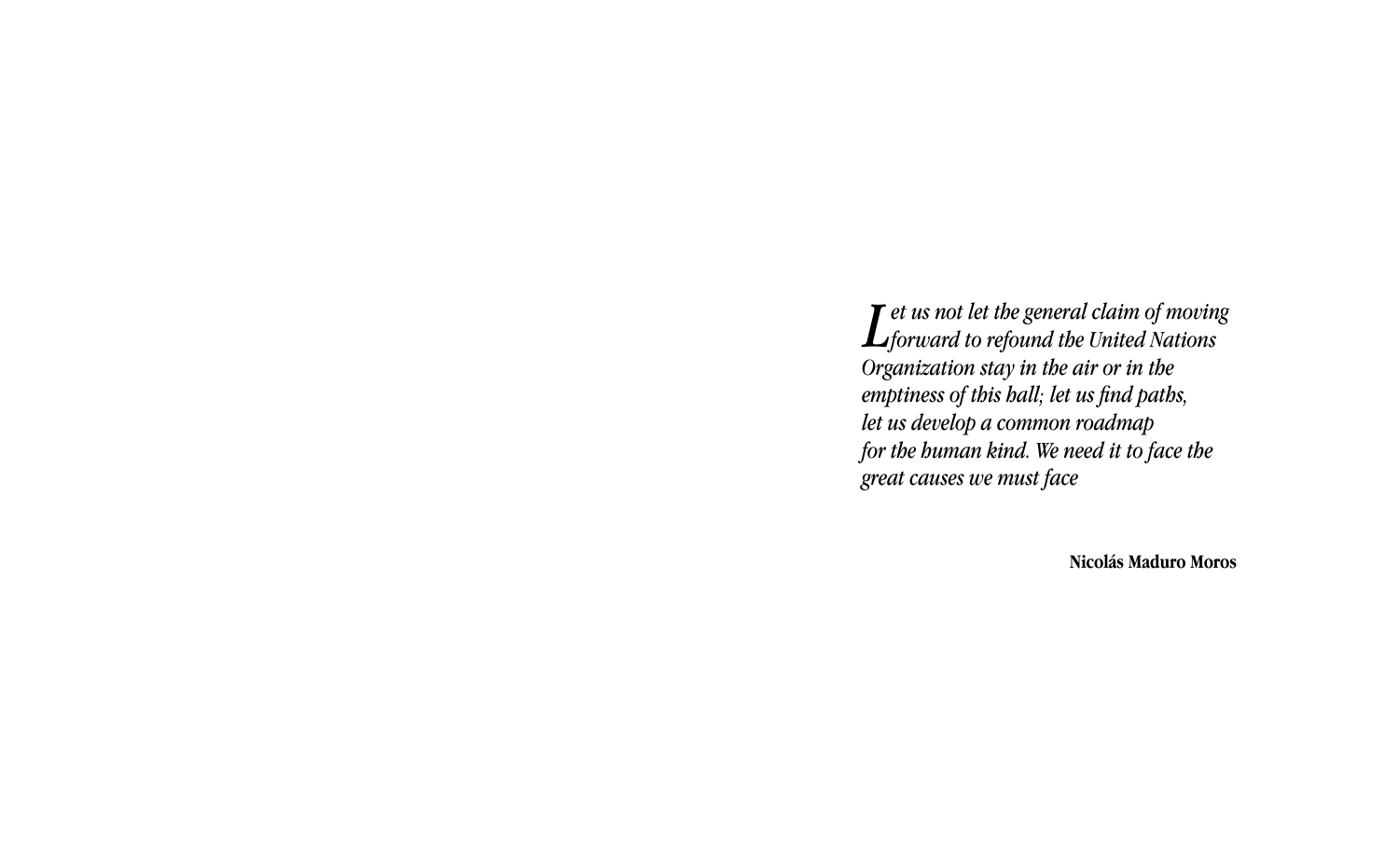

Ms. President, dear brothers and sisters from the va-<br>rious governments represented at our United Nations Organization.

First of all, this being the first time I attend this forum in the capacity as President of the Bolivarian Republic of Venezuela. I would like to express my gratitude to the General Assembly of the United Nations, to all governments and the various bodies of the United Nations System for the heartfelt homage simultaneously paid at the UNO seat in New York, Geneva and other places around the world, to Commander Hugo Chávez, an extraordinary human being who always hoisted the flags of the cause of peace, equality and respect for our peoples. This is the first message I would like to convey to you on behalf of the people of Venezuela. To remember him, to invoke his libertarian spirit, his anti imperialist spirit of justice.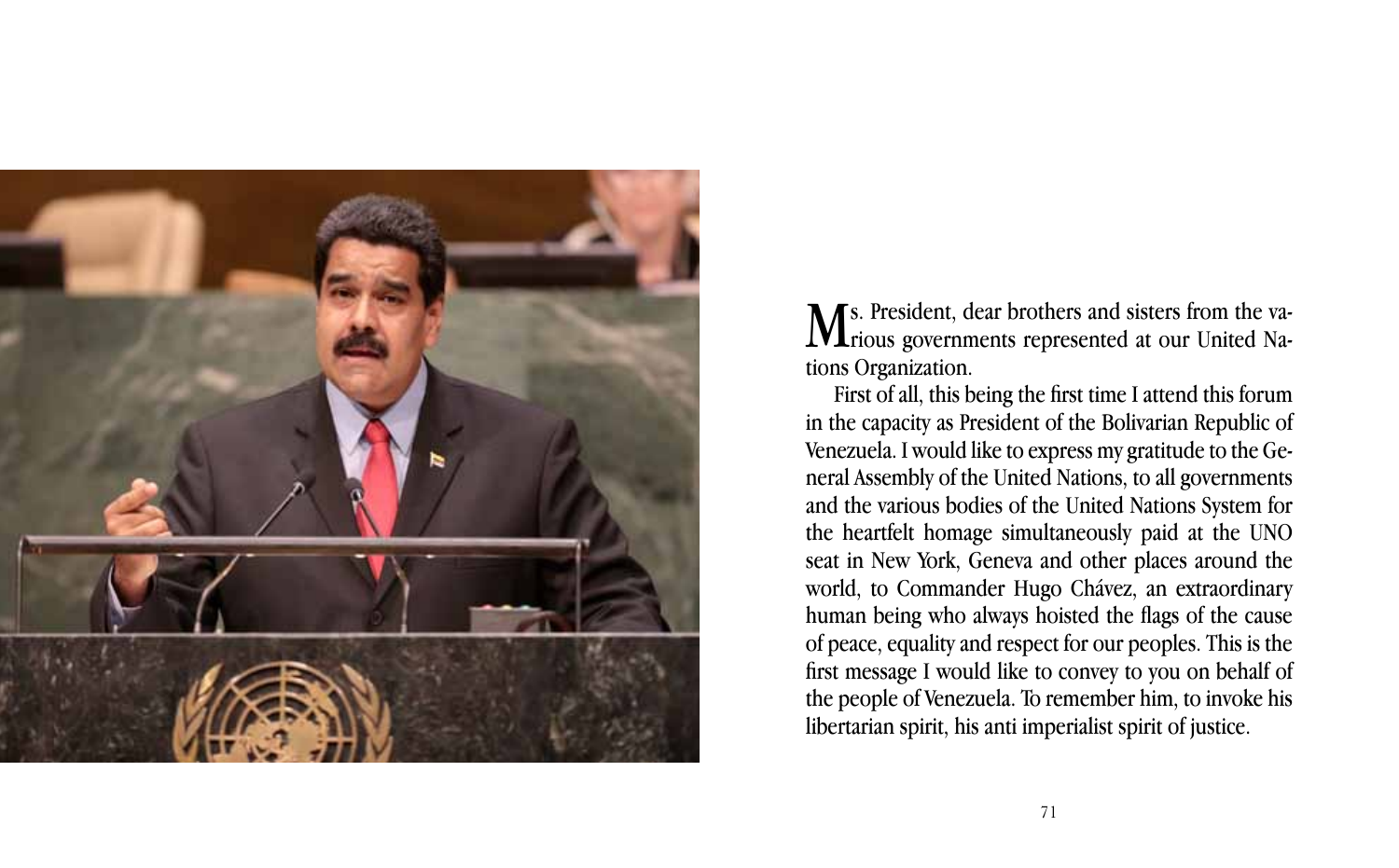Dear representatives of the governments of the world, for several decades we have discussed the need to refound the United Nations Organization. This has been reminded in their speeches by the presidents who preceded me in the floor; and this morning it was very heartfelt remembered by President Dilma Rousseff, President Cristina Fernández, President Evo Morales, among other presidents of our America –the need to undertake a process for the re-orientation, adjustment and re-adjustment of the United Nations system.

This system was created 70 years ago, after the end of World War II, the second war that took place in Europe and other places in the world between 1940 and 1945.

The United Nations Charter is really one of the most beautiful poems we have ever read. Yet, it has actually become a neglected instrument, forgotten since its fundamental purposes are subject of permanent violations. The United Nations is a historical experience of humankind, a milestone. Never before, never before the human kind had a meeting point to discuss the matters of peace, life, and look for solutions to conflicts. Never before in 7,000 years of known civilization.

If we check human history, we will see that it is the history of the empires and the permanent struggle for wealth and territories of the world. It was with the creation of this system in 1945 when we finally began to see a light at the end of a long tunnel of battles, wars and world conflicts.

We defend the validity of the United Nations today despite any criticism we may have. And we insist on that validity and on the human importance of the existence of this organization, and therefore, we insist in the necessity of deep transformation, as Commander Hugo Chávez stated in several ocassions from this rostrum in his celebrated speeches to defend the human cause: "A deeply democratic refounding of the United Nations system is required." It is necessary to democratize, as stated by President Jacob Zuma, from South Africa, our sister nation of South Africa, our sister Africa. It is necessary to refound the United Nations Security Council, to broaden it.

Today, the participation of the regions is somewhat different from the situation in 1945. It is simply a different world. If the United Nations were born to address topics concerning the postwar reconstruction, and the conflicts which emerged thereafter, today the United Nations needs to adapt itself to a multipolar, multi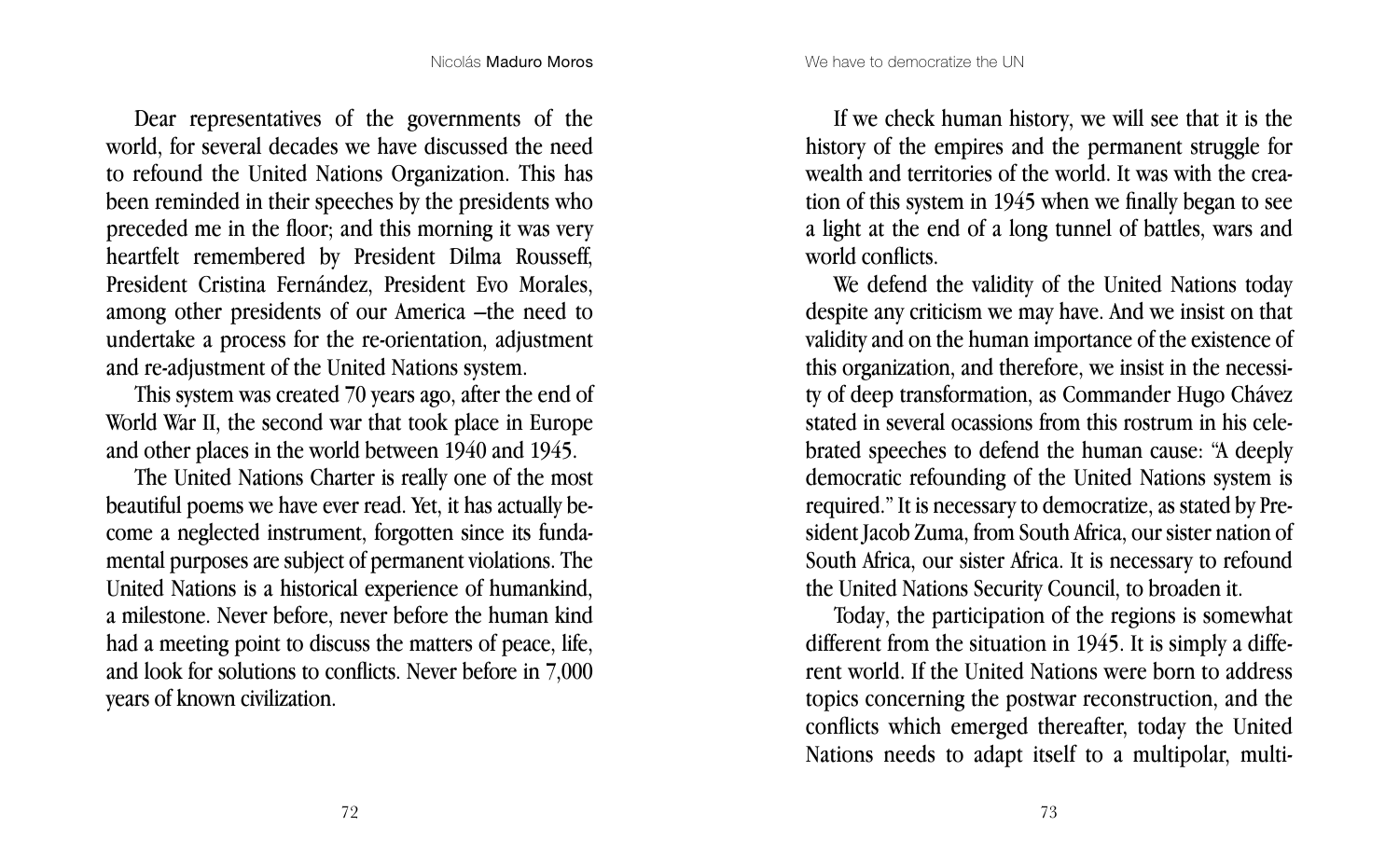Nicolás Maduro Moros We have to democratize the UN

centric, a pluripolar world with new world actors, with emerging countries and regions with a voice of their own, with a thinking of their own, with aspirations to be respected by the rest of the world.

The United Nations need to adapt its bodies and submit to the general sovereignty of the peoples of the world claiming for their voice to be weighted and respected, to be heard; as appears from the speeches delivered today when this 69th session of the General Assembly begins.

We likewise believe in the need to strengthen the Secretariat, as so many times discussed, the political and institutional weight of the Secretariat to represent us all; a Secretariat who knows how to listen to everybody, working out peace formulae and solutions for the world conflicts. We also believe in the need to reconfigure the functioning of the U.N. General Assembly by rendering it more democratic, provide it with a protagonistic role and open room for the significant debates on all the meaningful world topics that take place at the General Assembly may always reach a safe haven.

That is why we believe in the necessity to construct a new United Nations Organization for peace, for a new world, for a multipolar world, without empires intending to impose their will and bring us all back to the times

of a unipolar world. It is urgent for the world, beyond the ideas of the governmental officials represented here; there is a new world where we all want to talk, think and decide the destiny of our country. There is a new regional feeling. In the 40's and 50's the idea of the European Union emerged, an experience of new regionalism in Europe, which is commended and admired by many around the world.

Back in the 70's or 80's, the African Union, an extraordinary organization system of our sister Africa was born to deal with developmental issues of one of the regions of the world that has been subject of martyrdom, our mother Africa.

Now, in this early 21st Century, Latin America is doing its part, new organizations have emerged in our Latin America. We are set to celebrate next December 14th in Havanna, the heroic Cuba, the island of our big homeland, the 10th anniversary of the Bolivarian Alliance for the Peoples of Our America, which is playing an increasingly significant role in the construction of a new social, economic model to defend lofty causes, such as the climate change. It is ten years already. It is a young organization that begins to project itself into the rest of the 21st Century. We also developed Petrocaribe, brothers and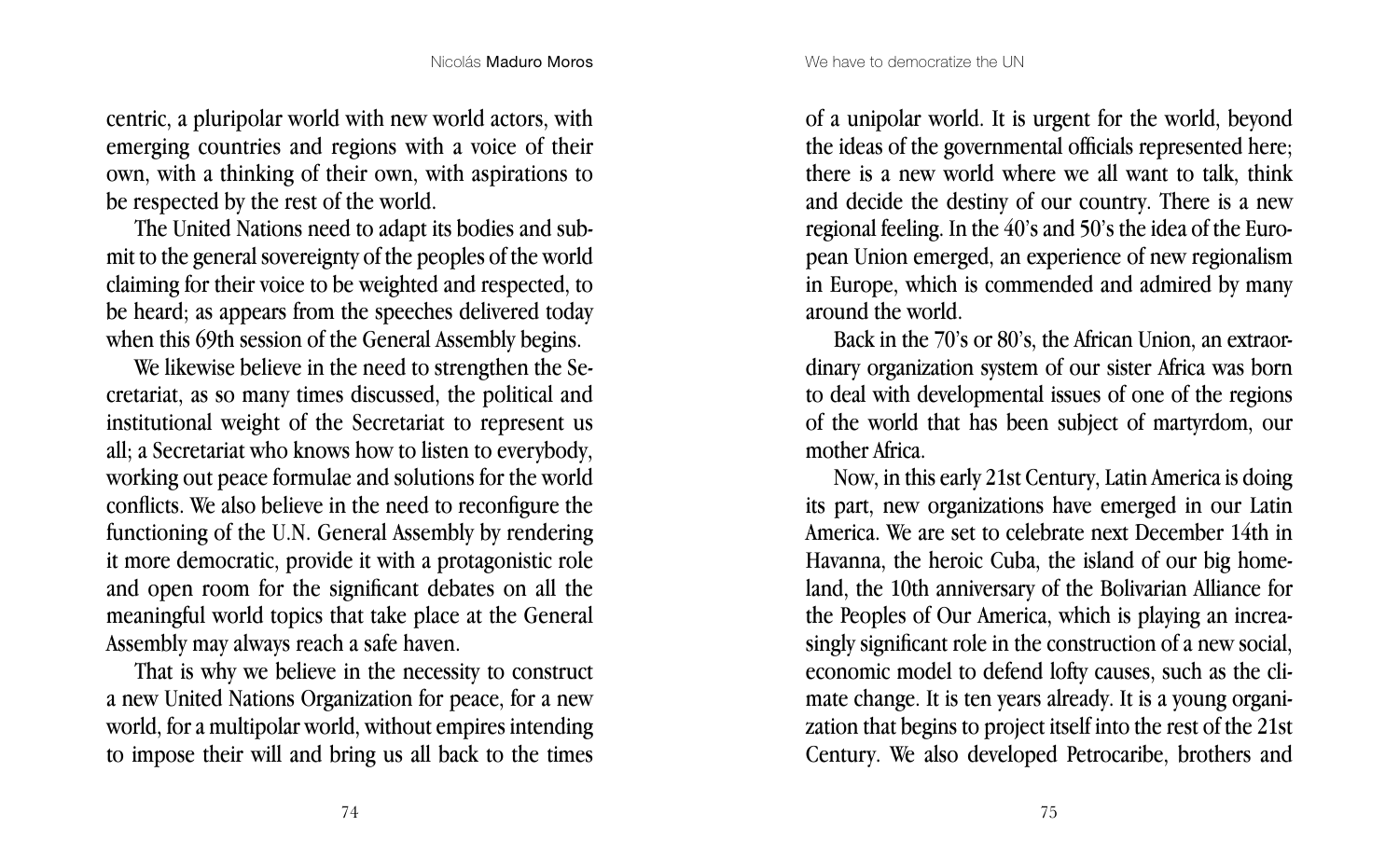sisters of Petrocaribe who are present here, 18 states, it is one of the projects –and I apologize for the lack of modesty in this statement- that best illustrates what a new world of peace, justice, solidarity, complementarity can be: Petrocaribe. And I say this particularly to the powerful of the world, to those who manage the big capital, those who hold the economic power: Another world is possible, and we are showing this in Latin America. The creation of the Union of South American Nations, UNASUR, a new regional feeling of the South founded in April 17th, 2007, with the participation of the new leadership of Latin America. Our Commander Hugo Chávez was there on that 17th of April, 2007.

UNASUR is already a very interesting and significant bloc that begins to relate to the rest of the emerging world. Recently, an interesting meeting was held with significance for the rest of the years of this decade between the BRICS organization –it is necessary to name them here, the BRICS countries, the hope for the development of new mechanisms in the world- and UNASUR in Brasilia. We decided to share experiences between the announced BRICS bank and the Bank of the South that already exists, that is, a new financial architecture of the world that needs to arise from the new regional feeling.

Likewise, the Community of Latin American and Caribbean States, dear brothers and sisters of Latin America and the Caribbean, that was created on December 2nd and 3rd, 2011, in Caracas and that consolidated in the Summits of Santiago, Havanna and will continue to consolidate at the next Summit in San José, Costa Rica, next January. It is a new regional feeling, and based on that experience, new forms to establish a maproad to refound the United Nations Organization arise. Let us not let the general claim of moving forward to refound the United Nations Organization stay in the air or in the emptiness of this hall; let us find paths, let us develop a common roadmap for the human kind. We need it to face the great causes we must face.

Mrs. President, the United Nations Organization, on regularly basis, for 22 years has voted with a record attendance for a cause that is the cause today not of our America alone, but of the goverments and peoples of the world. I refer to the rejection of the economic blockade of our sister Republic of Cuba, an anachronism of the Cold War, as a President who preceded me in the floor said, I think it was the President of Estonia. He spoke of the anachronisms of the Cold War and the economic persecution systems to impose political regimes and submit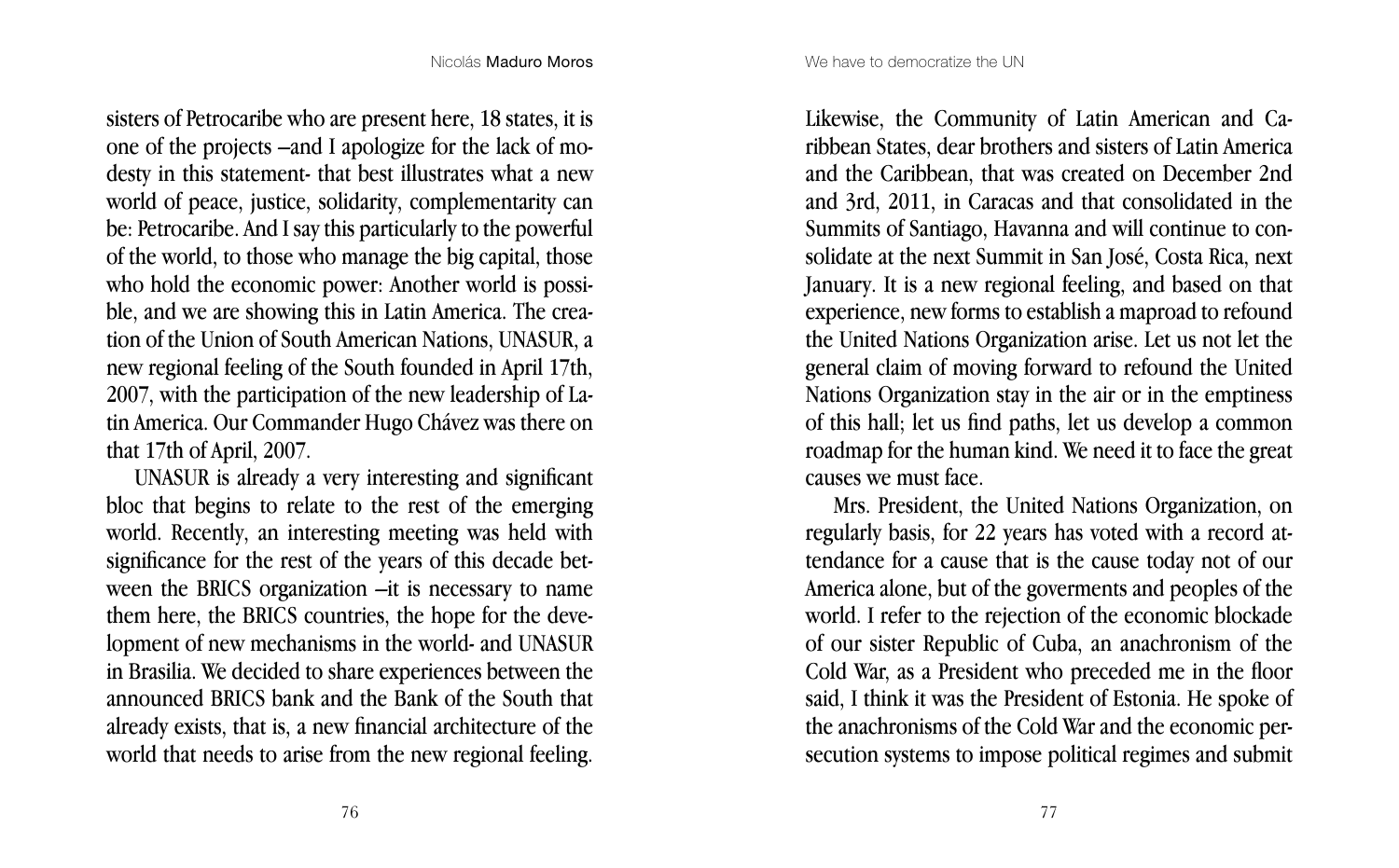Nicolás Maduro Moros We have to democratize the UN

the peoples. We want to ratify, the Bolivarian Republic of Venezuela wants to ratify, our position vis-à-vis the blockade against Cuba. How much damage has been caused to the Cuban people for over 50 years. President Barack Obama, when will the time come for you to make history and lift once and for all the criminal economic blockade and the persecution against our sister nation, Cuba?

Likewise, new causes add to the current struggles of our region, struggles that are faced on unitary basis. I want to make a recognition as a great progress the decision made by this organization, by this General Assembly two weeks ago, to support the Republic of Argentina, its president Cristina Fernández de Kirchner in the struggle against the financial ransack mechanisms of the vulture funds. We want to contribute all our best endeavors for this General Assembly, according to the proposal of the  $G77 + China$ , to achieve in a prudential span of time and with the highest efficiency and quality possible a draft document that becomes into a binding instrument for the nations represented at this organization, to defend ourselves, particularly the poor countries of the world, the countries of the South, against the pretentions to create vulture funds to take over and plunder our economies, but also to impose on us conditions

that threaten our economic, political and institutional development. In short, to avoid the creation of such vulture funds. We ratify to our sister nation Argentina all the solidarity of the Venezuelan people and, I dare say, all the solidarity of the peoples of the Community of Latin American and Caribbean States, and let us move forward with such historical decision for 124 votes which was resolved one week ago.

Venezuela also joins, as we did at the Havanna Summit of CELAC, the wish that the United Nations Organization supports in a warmer and closer manner, if I may say so, and enforce the decisions binding the United States of America to execute a plan for the decolonization of Puerto Rico. Puerto Rico, as decided by the Community of Latin American and Caribbean States, has been invited to join the community because Puerto Rico is a Caribbean country, it is a Latin American country, Puerto Rico is ours.

And I raise our voice in this hall of the United Nations for the liberation of a man about whom surely many of you will hear for the first time. President of South Africa, Jacob Zuma, spoke to us about Madiba, the great Madiba, Nelson Mandela, forgotten during decades by many ot fhose that attempt to claim him as if Madiba were a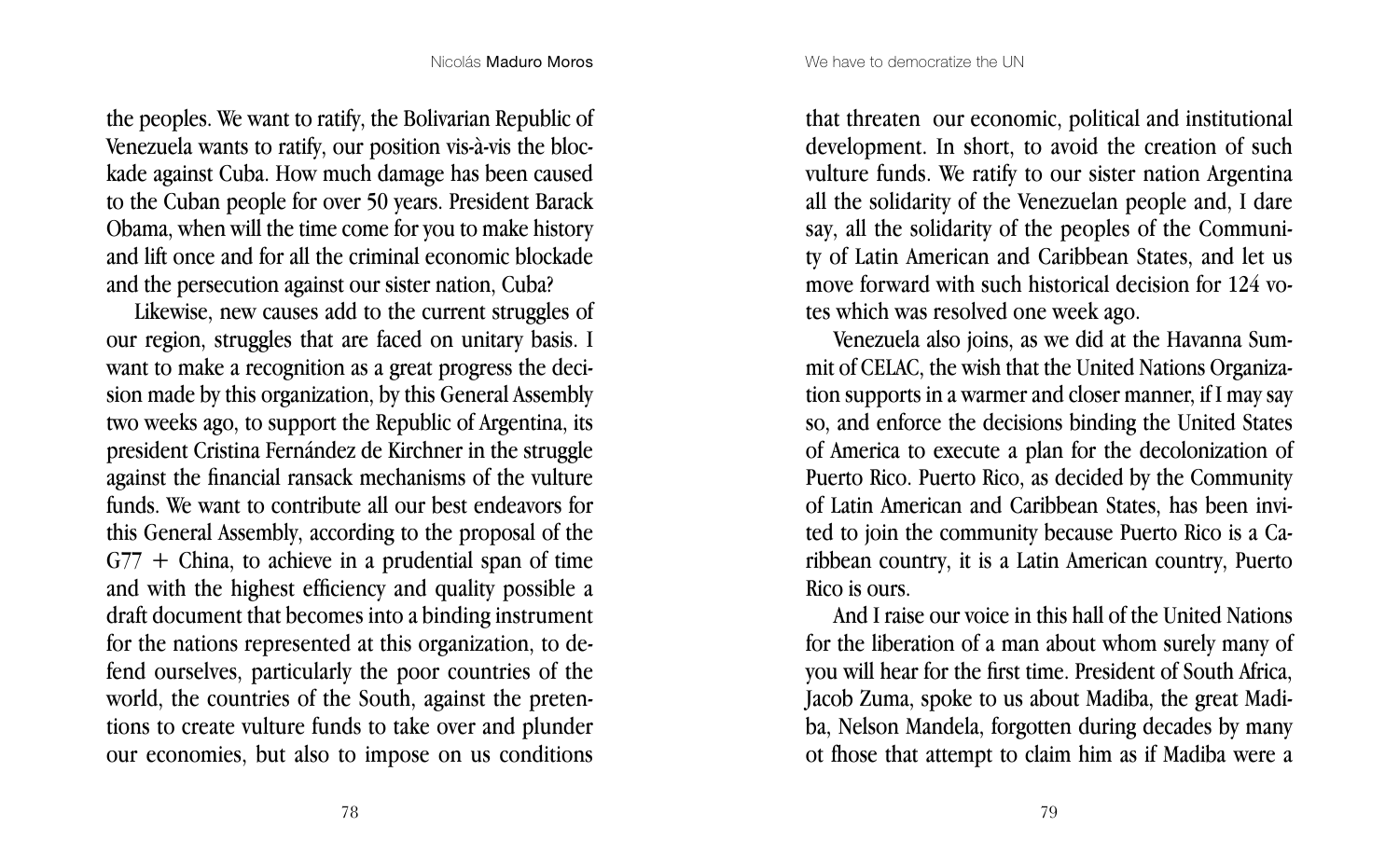representative of their causes. It is fine. It is fine. Nelson Mandela is the representation of human quality, of the capacity to resist of the peoples in order to achieve their goals of justice, democracy and peace. Therefore, I want to present here the case of a man who has been almost 35 years in prison, subject to denigration, and his family as well, a man like us, from Latin America, from our Caribbean, a Puerto Rican. I speak of Oscar López Rivera, the oldest political prisoner today in the world. And he is in jail in the United States of America. We demand his immediate release. Oscar López Rivera. His sole crime, his sole sin, was to fight for the independence of his homeland, defend his beautiful flag bearing a star of dignity, our sister Puerto Rico.

These are causes of our historical time. In Venezuela, as you all know, we are constructing a popular democratic revolution that begun with an impeccable constituent process. For the first time ever in the history of our homeland, the Constitution of the Republic was debated with the people and passed in a referendum, with the sovereign participation and the vote of the Venezuelan people, 1999, and from that moment onwards, a social, political and poverty reduction process has unfolded.

We have an appointment in 2015, to check the post-2015 agenda, to check compliance with the Millenium Goals. I can say here that in our Venezuelan homeland, in the Bolivarian Venezuela of our Commander Chávez, after a huge effort, Venezuela has fortunately achieved practically all the Millenium Goals.

We have achieved a school enrolment and attendance rate of over 90 percent in all levels of public, free and high quality education, in elementary, secondary and university education. We have lowered the unemployment rate which amounted to 20 percent 15 years ago to 5.5 percent at the closing of last year. Unemployment. We have shifted the curves. Precarious employment rate was 60%, now 60% of employment is stable and protected, backed with social security protection, job stability and fair consideration.

It could take hours to talk about the progress made in terms of the Millenium Goals. Venezuela has undertaken the recovery of its oil wealth. As you know, Venezuela has the largest certified oil reserves of the planet, down there along the beautiful banks of the Orinoco river. There we are the largest oil reserve, and for the first time in 90 years, the Venezuelan oil is recovered as a natural resource to leverage the economic and social development of our Homeland.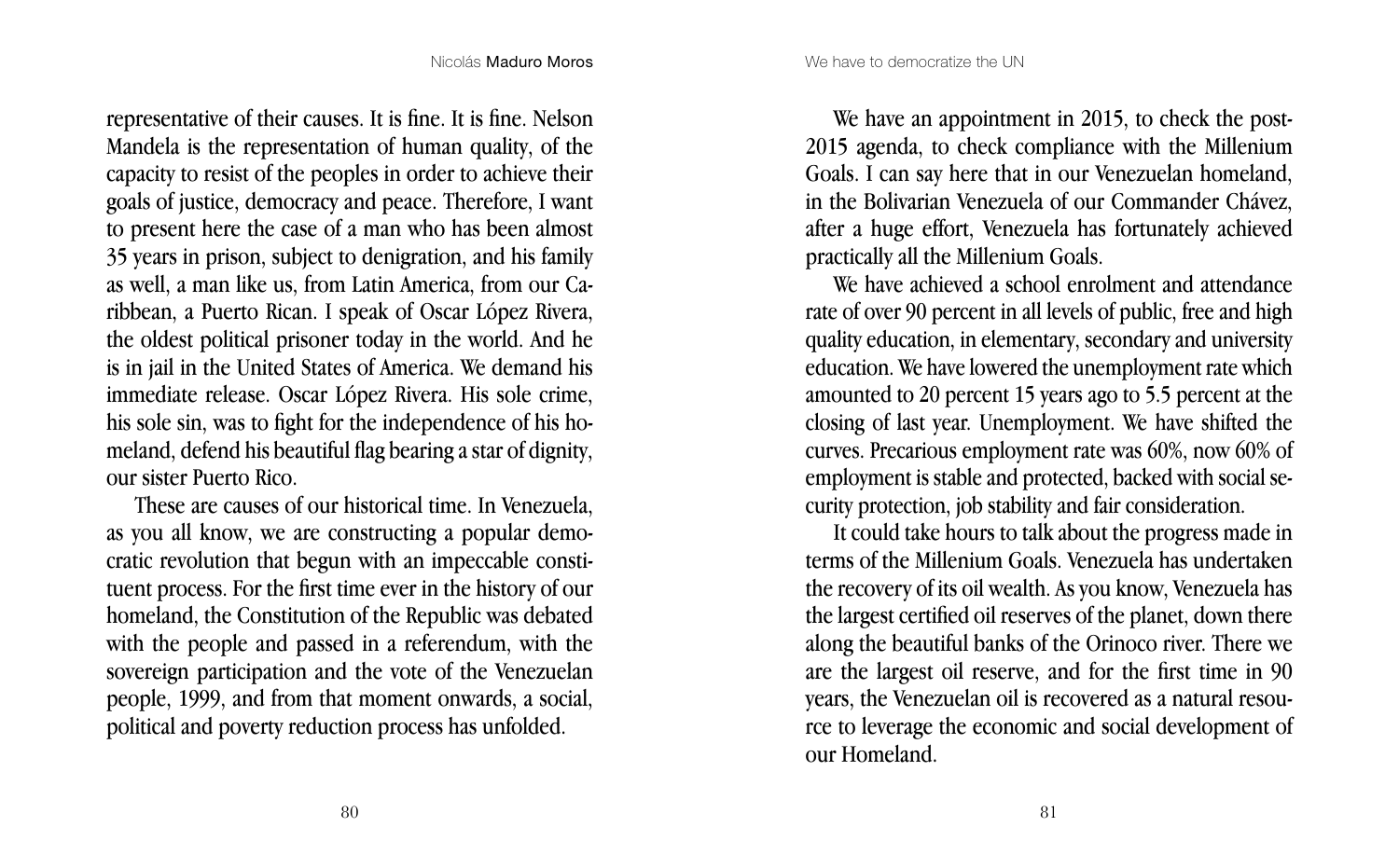Nicolás Maduro Moros We have to democratize the UN

Well, Venezuela has had to bear the permanent harassment, a permanent conspiracy by the empire and the allies of the U.S. empire, who have intended over and over again to undermine democracy. They were responsible for the staged coup d´Etat against Commander Chávez, and after his physical dissapearance, on March 5th, 2013, such forces have resumed their pace of action to damage our country.

From this rostrum, I thank the solidarity of the governments of the world, of the peoples of the world, to the struggle of Venezuela, to the resistance of Venezuela. They could not defeat Commander Chávez, they will not be able to defeat us, and Venezuela will continue to move forward on its path towards democracy, to Revolution, to independence and dignity, with its own voice in the world.

Mrs. President, we all are faced with big problems today. As you surely know, the largest threat is the virus involving a hemorrhagic fever, the ebola virus. If this world, and our United Nations system were more humanly rational, instead of sending drones, missiles and bombs to destroy the people of Gaza, or to bomb the peoples of Iraq and Syria, we should be focused today on contributing to face such real threat.

I listened to the President of Chad as he announced his decision to contribute 2 million dollars to the fund created for research on ebola. The Bolivarian Republic of Venezuela has decided to join such effort with a contribution of 5 million dollars for all the funds that are being created to support our Africa, which means supporting all the people in need over the world.

We should be discussing scientific reports and making decisions accordingly; we should be focused on another topic which is of primary importance as it is the survival of our species in the planet –the climate change. As I said yesterday using a poem of South American indigenous people: "Once they do not have any other river to poison, once they do not have any other lake to destroy, once they do not have not even one fish to eat, then the powerful of the world will have to eat their money." They want to impose strange formulae when we all should recognize that extraordinary efforts are needed and declare a climate change emergency not only with speeches, documents and general offerings.

We need to recover the quality of human reason for our organization and to strengthen it and put in the top of the agenda the true common problems affecting us all.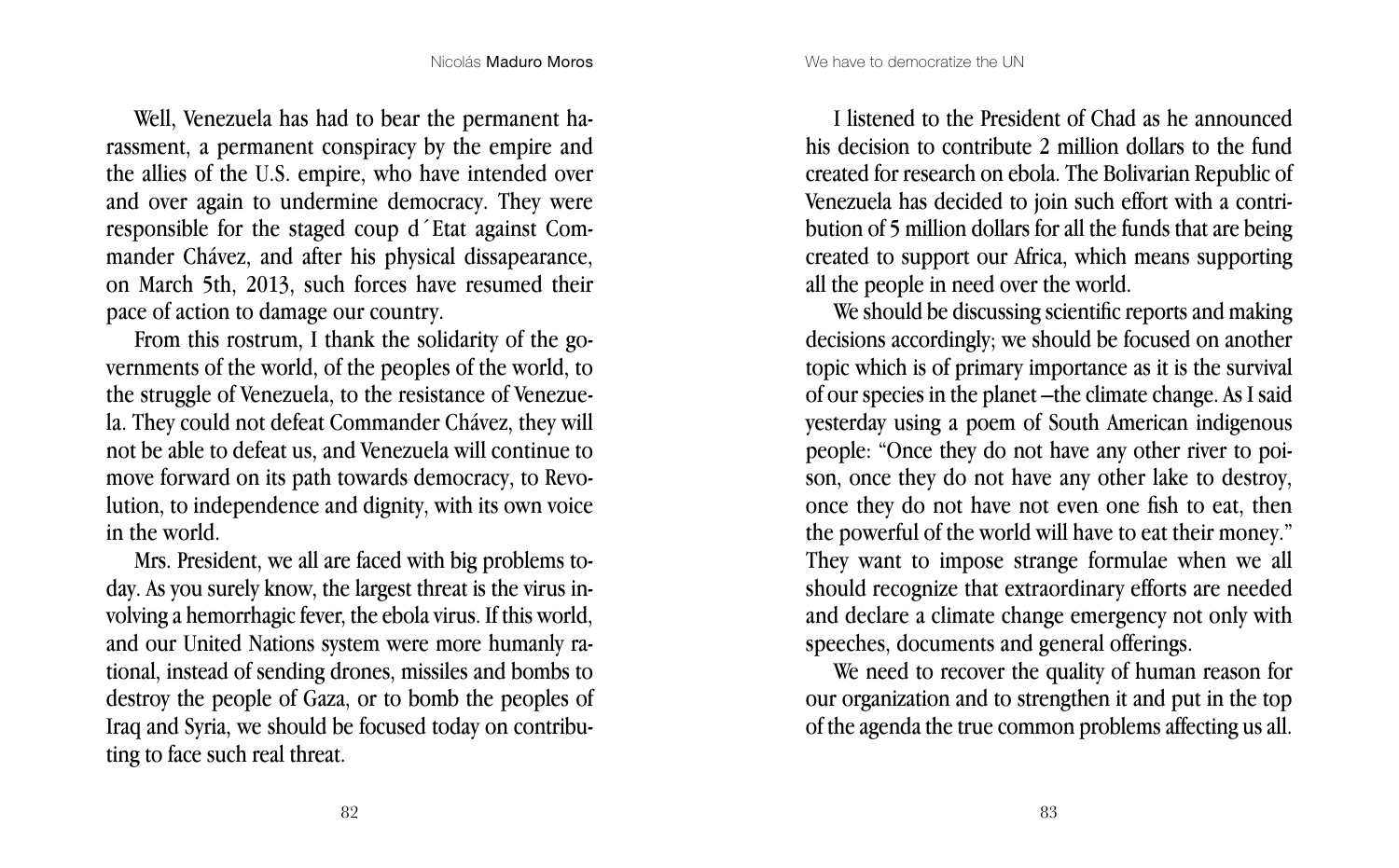Today, the United Nations Security Council has adopted a set of decisions to fight terrorism. We agree with fighting terrorism, we have condemned it over one year ago at the ALBA. I ask here, the murder of western journalists, despicable methods the ones applied by such groups, hurts us all enormously. However, it seems we all were not equally hurt when children were captured at Syrian schools by those terrorist groups and others, when their throats were cut, and when the throats of women in mosques were cut. Is it not equally painful? Or does life worth more in one country or in the case of a kind of people with a certain skin colour than life in another country or region, or life of other people with a different skin colour?

Human life is worth alike to us, and therefore we have condemned the terrorist attack by the NATO and by its allies against Syria for one and half year to oust the government. And I strongly say here with a true soul of bolivarian and chavista: Had the government of Syria been ousted by such insensible imperial attacks, today in all that large region of Syria, Lebanon, Iraq, Jordania, a big power would have been established by all such terrorists. Despite any feeling anyone may have, we must say that it is president Bashar Al Assad and the democra-

tic and constitutional government of Syria the one who has stopped the terrorists and has suffered thousands of casualties. We believe that instead bombing wildly, a great alliance of peace is needed against terrorism, yet respecting the sovereingty of the nations, respecting the sovereign governments of the region. We simply would like the U.S. delegation to take note of this and to convey it to president Obama –only one alliance respecting the sovereignty of such nations, the participation of their governments, their peoples, and their armed forces shall defeat the Islamic State, and all the terrorist forces that rose as a Frankenstein, as a monster nourished by the West itself. There is no other way to defeat them. It is not with bombs killing innocent people. Enough with the bombing and death of the brothers and sisters of the Arab people of Iraq.

The sovereign governments of the Islamic Republic of Iran, Iraq, Syria, Lebanon, Jordania, Egypt, all of the countries of the region should establish a political, military, cultural, communicational, a comprehensive strategy accompanied by the UNO Security Council. A different solution would be crazy.

Listen to the statement of the president of Chad. What happened to Lybia? They stimulated hatred and an anti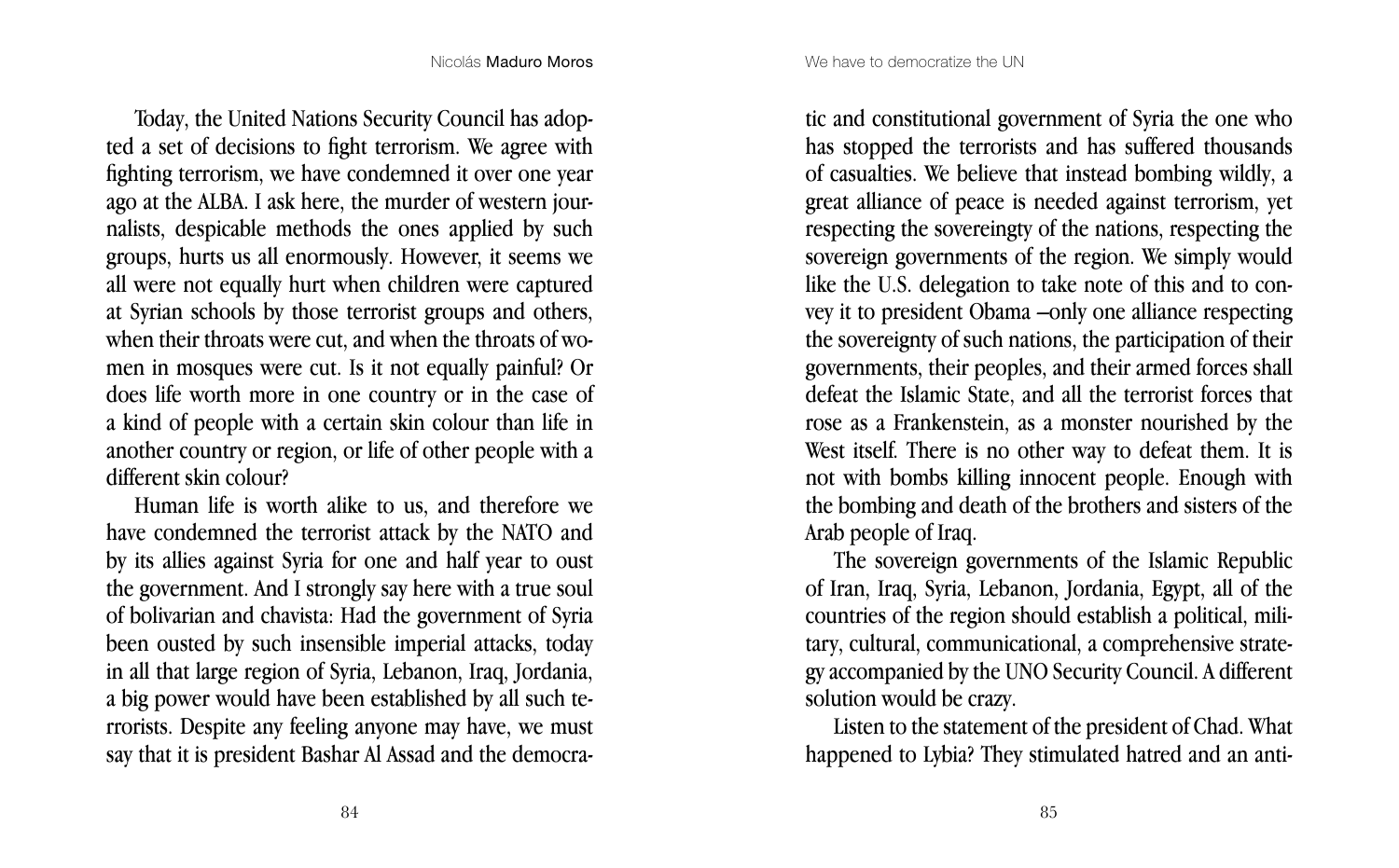Nicolás Maduro Moros We have to democratize the UN

Khadafi front. They said it was necessary to finish Khadafi, and what is happening in Lybia now? It is a territory for arms traffic, explosives, groups, terrorist gangs controlling chunks of the country, finishing the beautiful history of the Lybian people. It is a mad race of violence, more violence and more terrorism. A more unsecure world has risen out of the mad hand of those leading and making decisions in these bodies. We still have time. Modestly, we contribute our voice, our proposal, and we do this with love, with true love, as well as we have expressed our solidarity with Palestine, a solidarity we will continue to renew.

From Venezuela, the ALBA, has opened, as you all know, an air bridge for logistical support with food, medicine, and blankets to the Palestinian people who recently endured a truly brutal attack. Peace, total peace, our organization needs to be refounded to collectively seek total peace. It is not the threat of the use of force, or the use of force, or the internal conspiracy to oust governments like the one I preside which will lead us to stable peace. No. It is respect of international law which will lead us to stable peace and total security.

Lastly, Mrs. President, I want to thank the full support of the General Assembly. Next year, Venezuela, thanks to the support of all of you, will take on the Presidency of the Non Aligned Movement and we humbly aspire to truly play a dynamic role in the process towards the refounding of the United Nations, to the reconstitution of the world priorities agenda where everybody may have a voice and a vote, where nobody may impose an individual will. So, next year you all will be welcomed, all the delegations of the world, to our Caracas, to the historical summit of the Non-aligned Movements. We wait for you there.

Thank you very much, Mrs. President, thank you all. May God bless the world and give us the strength to continue bringing peace to our peoples.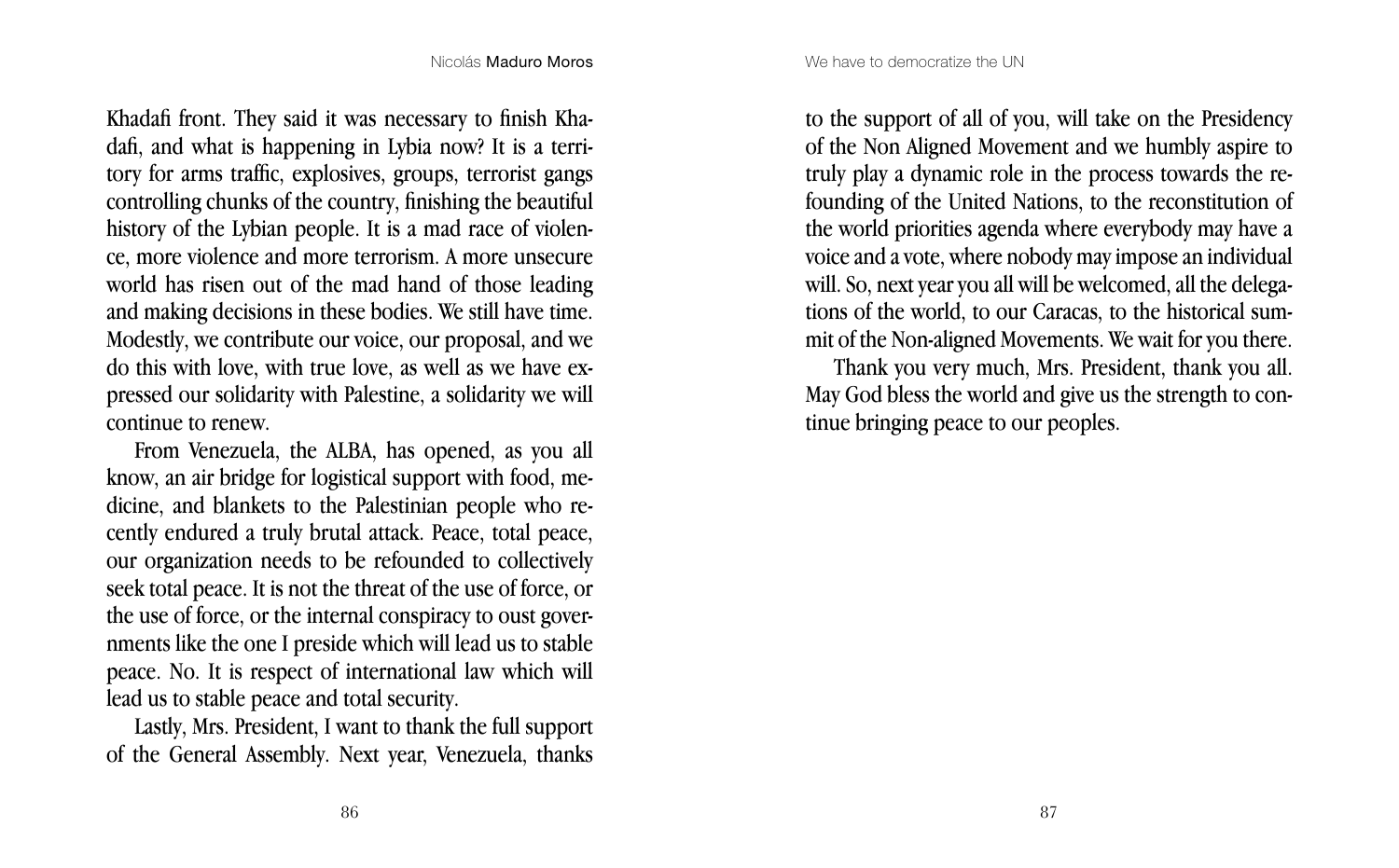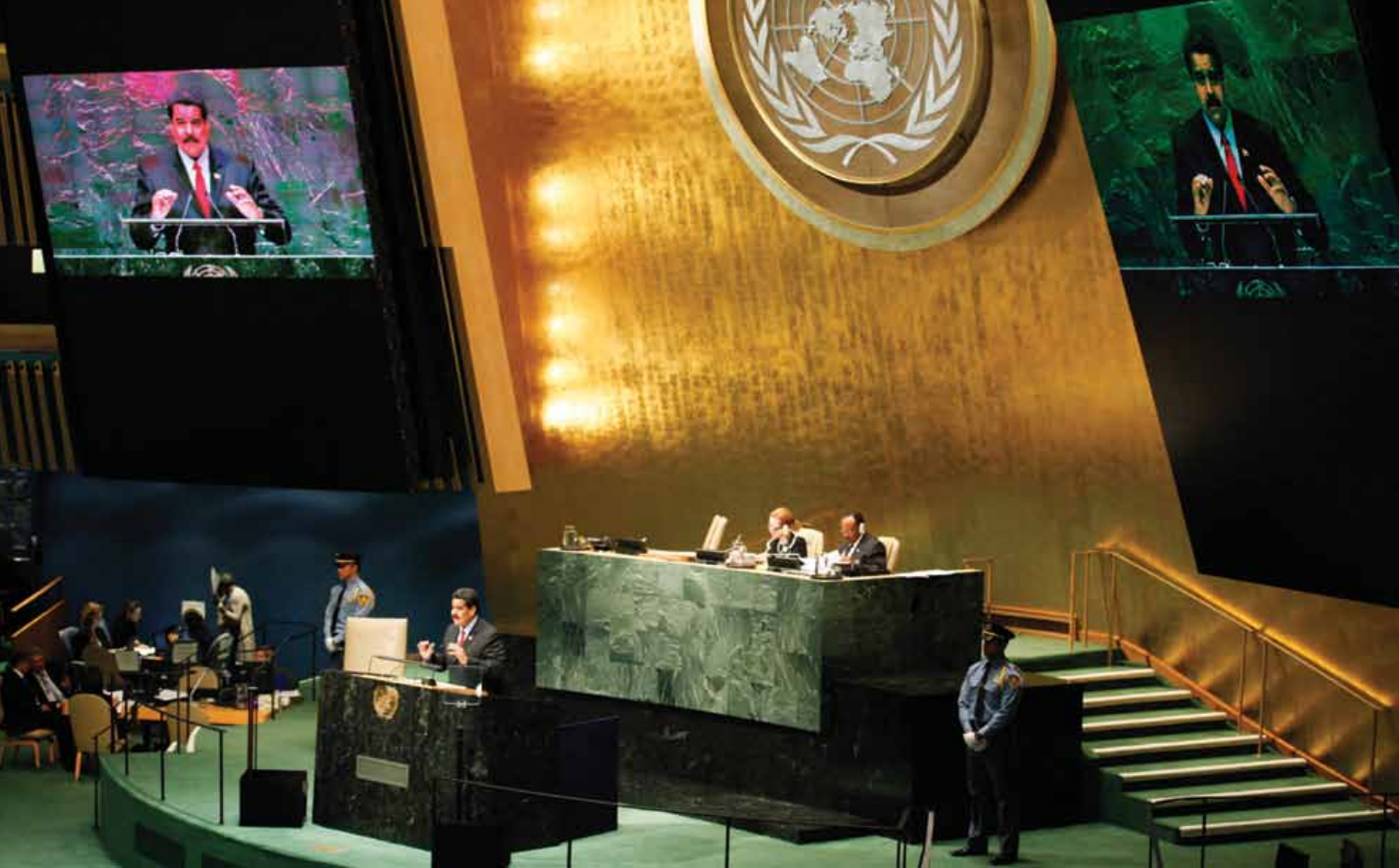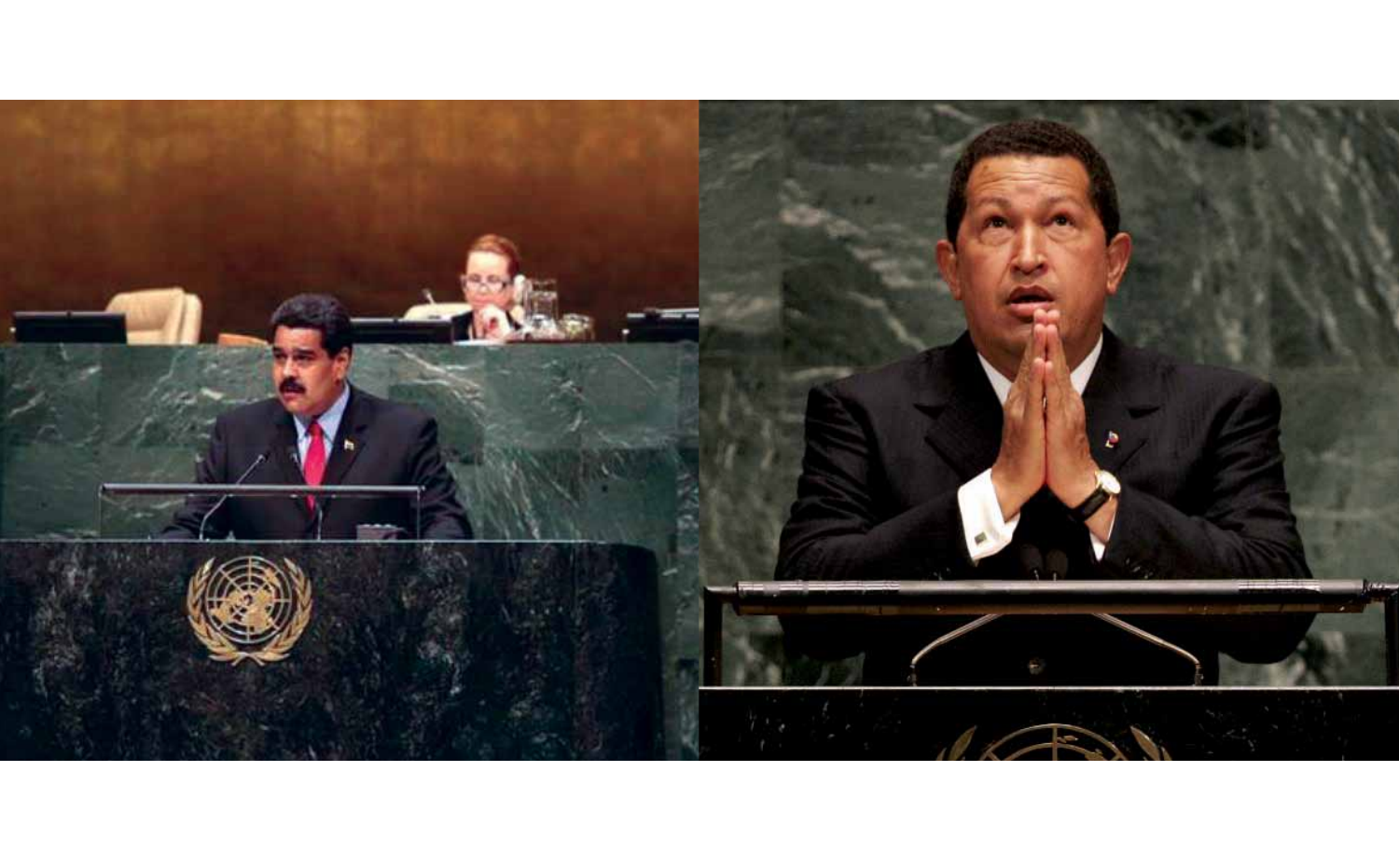#### **CONTENTS**

Action now! No more words! ................................. Speech of the President of the Bolivarian Republic of Venezuela, Nicolás Maduro Moros, at the UN Climate Change Summit, September 23rd, 2014

| We are right and we have the right to make our         |    |
|--------------------------------------------------------|----|
|                                                        | 23 |
| Address of President Nicolás Maduro Moros              |    |
| at meeting with the community of Bronx, New York, USA, |    |
| September 23rd, 2014                                   |    |

The world demands refounding the UNO ........... Address by the President of the Bolivarian Republic of Venezuela, Nicolás Maduro Moros, at the 69th General Assembly of the UNO, September 24rd, 2014

67

7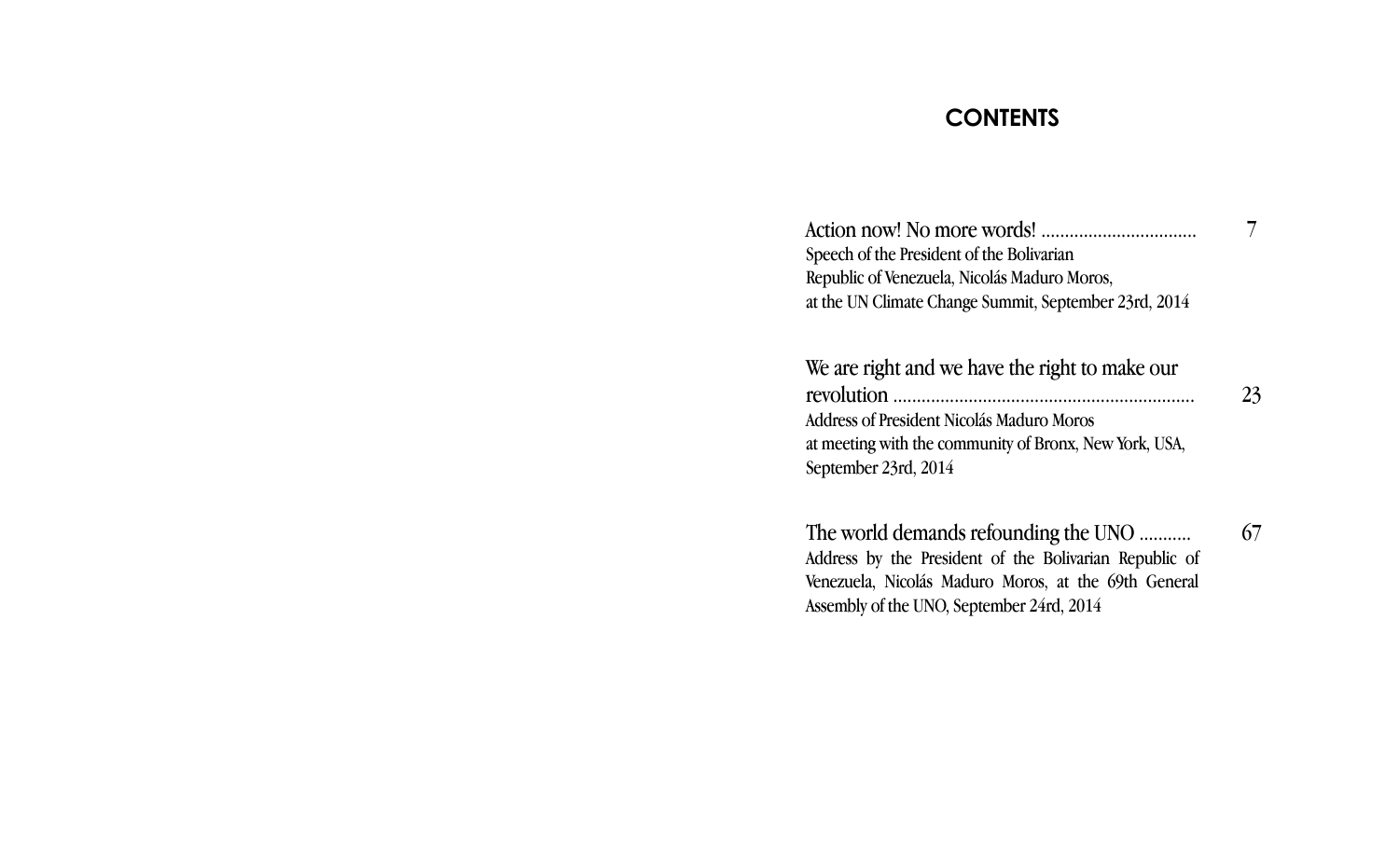This book was printed in October 2014, in the National Printing Office and Official Gazette, in La Hoyada, Caracas. Bolivarian Republic of Venezuela.

This edition contains 1.000 copies.